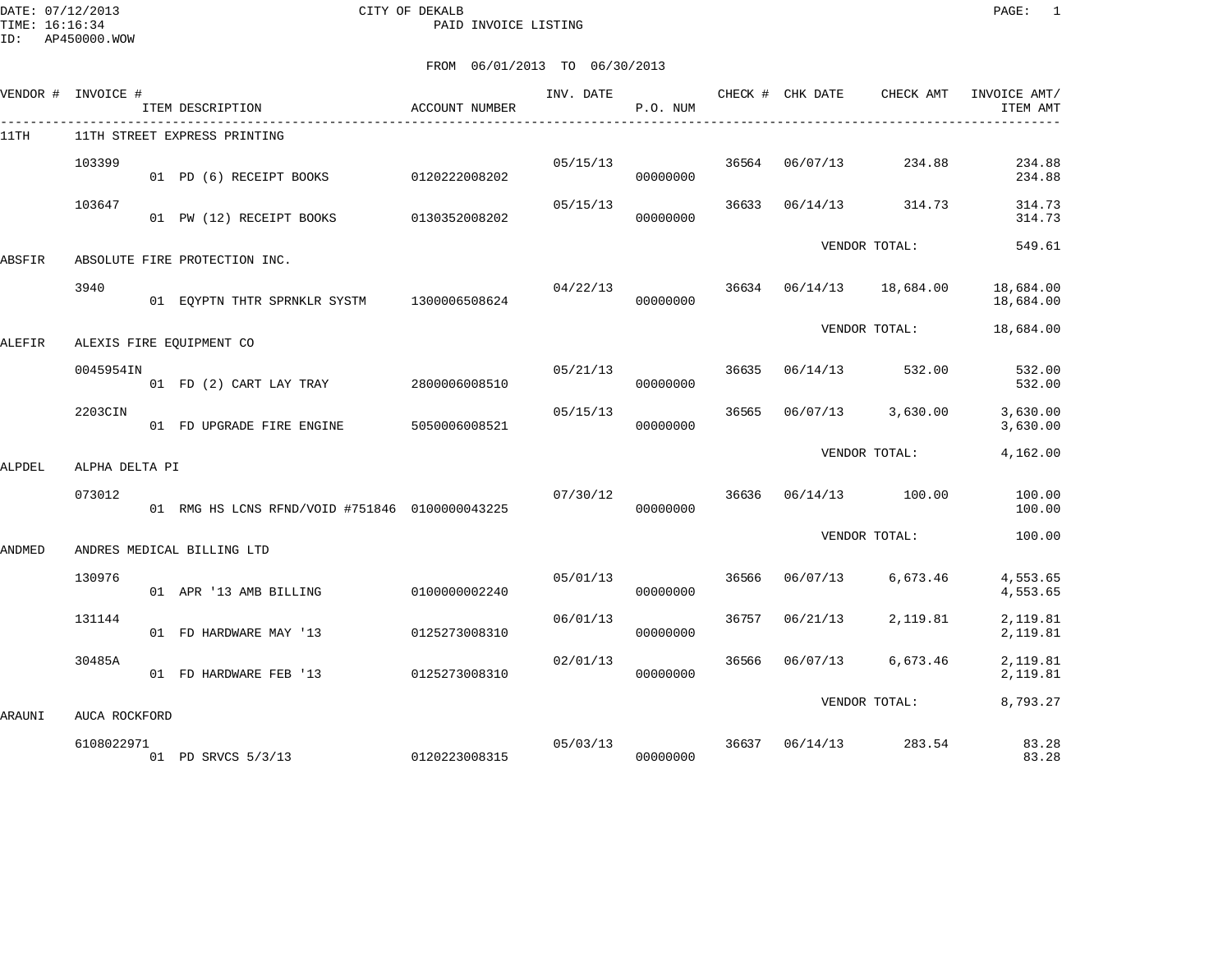DATE: 07/12/2013 CITY OF DEKALB PAGE: 2 PAID INVOICE LISTING

|        | VENDOR # INVOICE # | ITEM DESCRIPTION                                                                                                                     | ACCOUNT NUMBER | INV. DATE      | P.O. NUM                         |       | CHECK # CHK DATE | CHECK AMT                          | INVOICE AMT/<br>ITEM AMT            |
|--------|--------------------|--------------------------------------------------------------------------------------------------------------------------------------|----------------|----------------|----------------------------------|-------|------------------|------------------------------------|-------------------------------------|
|        | 6108022972         | 01 CTYHLL SRVCS 5/3/13 0130324008450                                                                                                 |                | 05/03/13       | 00000000                         |       | 36637 06/14/13   | 283.54                             | 58.49<br>58.49                      |
|        | 6108041542         | 01 PD SRVCS 5/17/13 0120223008375                                                                                                    |                | 05/17/13       | 00000000                         |       | 36637 06/14/13   | 283.54                             | 83.28<br>83.28                      |
|        | 6108041543         | 01 CTYHLL SRVCS 5/17/13 0130324008450                                                                                                |                | 05/17/13       | 00000000                         | 36637 | 06/14/13         | 283.54                             | 58.49<br>58.49                      |
| ASCAVI |                    | ASCENT AVIATION GROUP INC.                                                                                                           |                |                |                                  |       |                  | VENDOR TOTAL:                      | 283.54                              |
|        | 187176             | 01 ARPT 4045GAL JET-A FUEL 6500002008234                                                                                             |                | 05/21/13       | 00000000                         |       |                  | 36567 06/07/13 13,607.23           | 13,607.23<br>13,607.23              |
|        | M104442            | 01 ARPT LSE VX570 MAY'13 6500006008597<br>02 ARPT LSE AVGAS RFLR MAY'13 6500006008597<br>03 ARPT LSE JET-A RFLR MAY'13 6500006008597 |                | 06/01/13       | 00000000<br>00000000<br>00000000 |       |                  | 36638 06/14/13 981.00              | 981.00<br>46.00<br>400.00<br>535.00 |
| ATTTIT |                    | ATTORNEY'S TITLE GUARANTY                                                                                                            |                |                |                                  |       |                  | VENDOR TOTAL:                      | 14,588.23                           |
|        | IDIS5571521        | 01 FY13 CDBG FTHB 1518 STONEFIELD 1900004008499                                                                                      |                |                | 00000000                         |       |                  | $06/05/13$ 36639 06/14/13 1,700.00 | 1,700.00<br>1,700.00                |
| AWEDAW | DAWN AWE           |                                                                                                                                      |                |                |                                  |       |                  | VENDOR TOTAL:                      | 1,700.00                            |
|        | 061413             | 01 RMB MILEAGE IMRF WRKSHP 6/12 0115193008376                                                                                        |                | 06/14/13       | 00000000                         |       |                  | D000163 06/21/13 34.75             | 34.75<br>34.75                      |
| BACONL | BACKGROUNDS ONLINE |                                                                                                                                      |                |                |                                  |       |                  | VENDOR TOTAL:                      | 34.75                               |
|        | 434429             | 01 HR (3) BACKGROUND CHECKS 0115153008333                                                                                            |                | 05/31/13 36568 | 00000000                         |       |                  | 06/07/13 198.35                    | 198.35<br>198.35                    |
| BADMET | BADGER METER, INC. |                                                                                                                                      |                |                |                                  |       |                  | VENDOR TOTAL:                      | 198.35                              |
|        | 11249701           | 01 WTR TDS RANGER HANDHELD 6000006008515                                                                                             |                | 05/14/13       | 00000000                         |       |                  | 36569 06/07/13 5,808.83            | 5,808.83<br>5,808.83                |
|        |                    |                                                                                                                                      |                |                |                                  |       |                  | VENDOR TOTAL:                      | 5,808.83                            |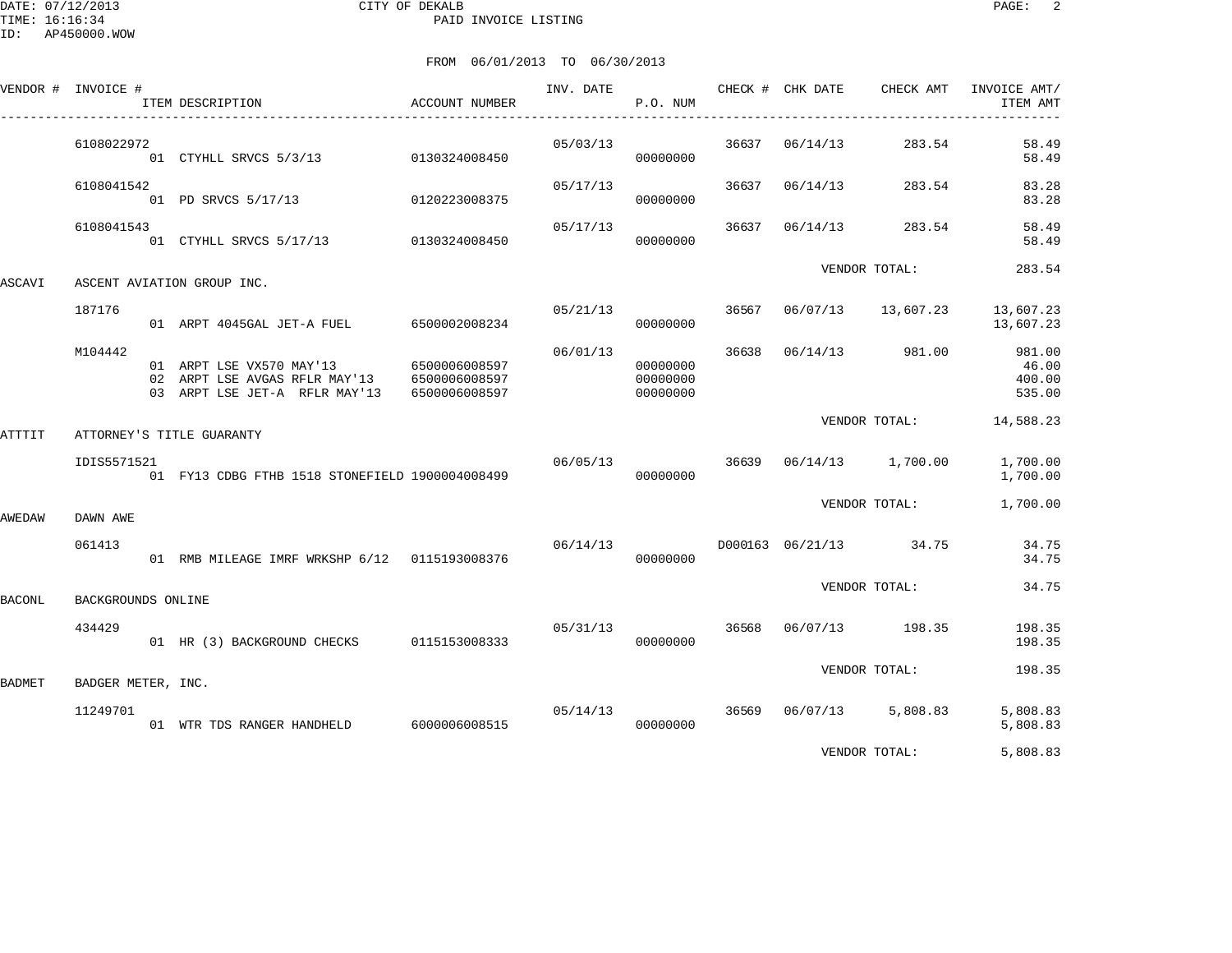DATE: 07/12/2013 CITY OF DEKALB PAGE: 3 PAID INVOICE LISTING

|               | VENDOR # INVOICE #              | ITEM DESCRIPTION                                | ACCOUNT NUMBER | INV. DATE | P.O. NUM |       | CHECK # CHK DATE | CHECK AMT         | INVOICE AMT/<br>ITEM AMT |
|---------------|---------------------------------|-------------------------------------------------|----------------|-----------|----------|-------|------------------|-------------------|--------------------------|
| BARDIS        | BARNES DISTRIBUTION             |                                                 |                |           |          |       |                  |                   |                          |
|               | 5524765001                      | 01 ARPT SHOP SUPPLIES                           | 6500002008226  | 05/15/13  | 00000000 | 36758 | 06/21/13         | 351.37            | 384.81<br>384.81         |
|               | 5575406001                      | 01 ARPT CRDT INV#5524765-001                    | 6500002008226  | 05/31/13  | 00000000 | 36758 | 06/21/13         | 351.37            | $-33.44$<br>$-33.44$     |
| BAXWOO        | BAXTER & WOODMAN, INC.          |                                                 |                |           |          |       |                  | VENDOR TOTAL:     | 351.37                   |
|               | 0168254                         | 01 FD S1 ADVNC WRNG DESIGN 1300006508639        |                | 04/23/13  | 00000000 | 36640 | 06/14/13         | 156.25            | 156.25<br>156.25         |
|               | 0168756                         | 01 ENG HLLSTR WTR MN RPLCMNT CNST 6000006508631 |                | 05/23/13  | 00000000 | 36570 | 06/07/13         | 8,780.53          | 7,780.53<br>7,780.53     |
|               | 0168757                         | 01 POL STTN NIU PLAT OF EASEMENT 0130353008331  |                | 05/23/13  | 00000000 | 36570 | 06/07/13         | 8,780.53          | 1,000.00<br>1,000.00     |
| BECKER        |                                 | BECKER & ASSOCIATES INC                         |                |           |          |       |                  | VENDOR TOTAL:     | 8,936.78                 |
|               | 0041559IN                       | 01 ARPT DECALS/WH PRSLN BCKT 6500003008310      |                | 06/11/13  | 00000000 | 36759 | 06/21/13         | 136.90            | 136.90<br>136.90         |
| <b>BESCOF</b> | BEST COFFEE, LLC                |                                                 |                |           |          |       |                  | VENDOR TOTAL:     | 136.90                   |
|               | 1835                            | 01 FD BLDG SUPPLIES                             | 2800002008219  | 06/04/13  | 00000000 | 36760 | 06/21/13         | 681.60            | 681.60<br>681.60         |
|               | BLUCROIL BLUE CROSS BLUE SHIELD |                                                 |                |           |          |       |                  | VENDOR TOTAL:     | 681.60                   |
|               | 114701                          | 01 RFND AMB #11325063 J MCCORMICK 0100000063423 |                | 06/12/13  | 00000000 | 36761 | 06/21/13         | 665.09            | 665.09<br>665.09         |
| BONWIL        | WILLIAM BONNET                  |                                                 |                |           |          |       |                  | VENDOR TOTAL:     | 665.09                   |
|               | IDIS5571521                     | 01 FY13 CDBG FTHB 431 BEST 1900004008499        |                | 06/07/13  | 00000000 | 36641 |                  | 06/14/13 1,545.00 | 1,545.00<br>1,545.00     |
| BOUTRE        |                                 | BOUND TREE MEDICAL, LLC.                        |                |           |          |       |                  | VENDOR TOTAL:     | 1,545.00                 |
|               | 81088461                        |                                                 |                | 05/16/13  |          | 36642 | 06/14/13         | 247.70            | 247.70                   |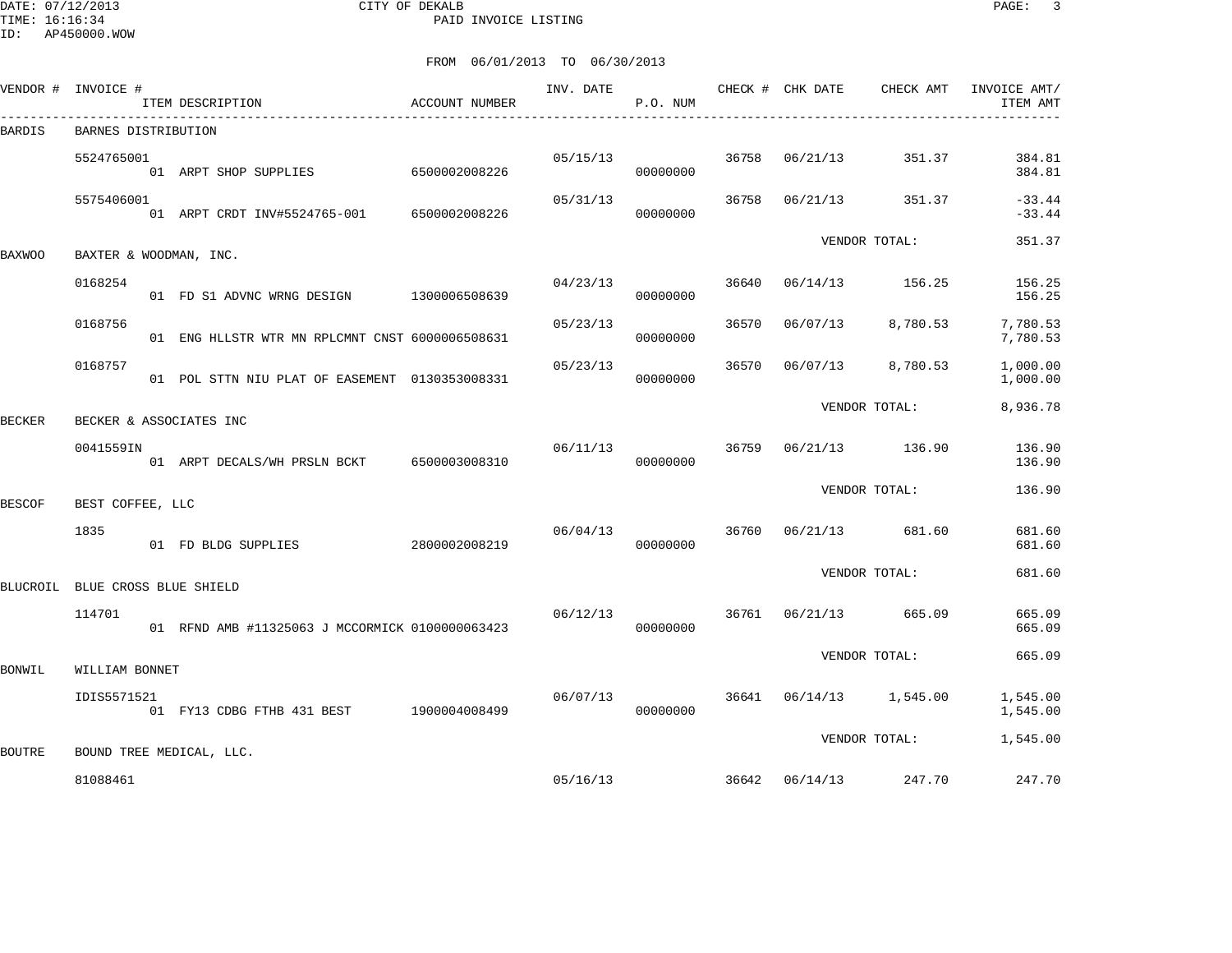DATE: 07/12/2013 CITY OF DEKALB PAGE: 4 PAID INVOICE LISTING

|               | VENDOR # INVOICE #   | ITEM DESCRIPTION                                | <b>ACCOUNT NUMBER</b>          | INV. DATE | P.O. NUM             |       | CHECK # CHK DATE   | CHECK AMT               | INVOICE AMT/<br>ITEM AMT |
|---------------|----------------------|-------------------------------------------------|--------------------------------|-----------|----------------------|-------|--------------------|-------------------------|--------------------------|
|               | 81088461             | 01 FD HD IMMBLZR ADLT 0125272008241             |                                | 05/16/13  | 00000000             |       |                    | 36642 06/14/13 247.70   | 247.70<br>247.70         |
| BOWBRY        | BRYAN W BOWLSBEY     |                                                 |                                |           |                      |       |                    | VENDOR TOTAL:           | 247.70                   |
|               | 052813               | 01 RFND CRM FREE HSG                            | 0100000043330                  | 05/28/13  | 00000000             |       |                    | 36643 06/14/13 50.00    | 50.00<br>50.00           |
| <b>BRAMAN</b> |                      | BRAD MANNING FORD, INC.                         |                                |           |                      |       |                    | VENDOR TOTAL:           | 50.00                    |
|               | 101055               | 01 PD 1 DAY RNTL                                | 0120242008243                  | 04/17/13  | 00000000             |       | 36644 06/14/13     | 2,101.29                | 30.00<br>30.00           |
|               | 101056               | 01 PD 1 DAY RNTL                                | 0120242008243                  | 04/17/13  | 00000000             |       | 36644 06/14/13     | 2,101.29                | 30.00<br>30.00           |
|               | 101057               | 01 PD 1 DAY RNTL                                | 0120242008243                  | 04/17/13  | 00000000             | 36644 | 06/14/13           | 2,101.29                | 30.00<br>30.00           |
|               | 55900FOW             | 01 PD PD07 LAMP                                 | 0120222008226                  | 04/29/13  | 00000000             | 36644 | 06/14/13           | 2,101.29                | 151.00<br>151.00         |
|               | 55978FOW             | 01 PD PD32 RADIO                                | 0120222008226                  | 05/14/13  | 00000000             | 36644 | 06/14/13           | 2,101.29                | 135.50<br>135.50         |
|               | 55987FOW             | 01 PD PD302 ARM ASY                             | 0120222008226                  | 05/15/13  | 00000000             |       | $36644$ $06/14/13$ | 2,101.29                | 24.80<br>24.80           |
|               | 56016FOW             | 01 PD PD39 MOTOR<br>02 PD PD40 WSHR NZZL        | 0120222008226<br>0120222008226 | 05/21/13  | 00000000<br>00000000 | 36644 | 06/14/13           | 2,101.29                | 74.52<br>56.96<br>17.56  |
|               | FOCS45155            | 01 FD MEDIC 2 TRNS SNDNG UNT RPR 0125273008315  |                                | 05/16/13  | 00000000             | 36644 | 06/14/13           | 2,101.29                | 695.51<br>695.51         |
|               | FOCS45238            | 01 FD MEDIC 5 A/C TRANS CLNT INSP 0125273008315 |                                | 05/21/13  | 00000000             |       | 36644 06/14/13     | 2,101.29                | 929.96<br>929.96         |
| <b>BSG</b>    | BASTON SERVICE GROUP |                                                 |                                |           |                      |       |                    | VENDOR TOTAL:           | 2,101.29                 |
|               | 1647                 |                                                 |                                |           | 05/14/13             |       |                    | 36762 06/21/13 1,080.00 | 1,080.00                 |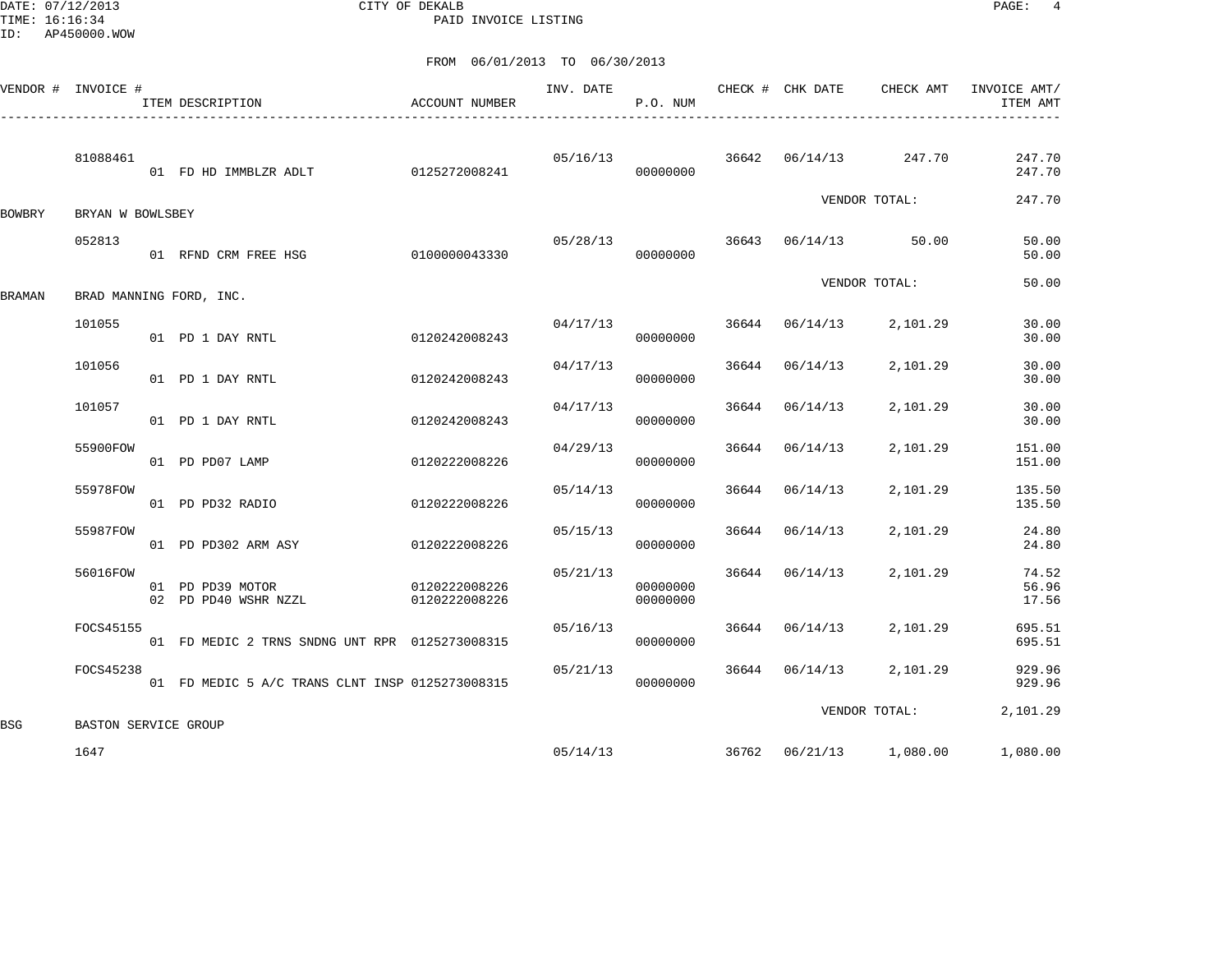DATE: 07/12/2013 CITY OF DEKALB PAGE: 5 PAID INVOICE LISTING

| VENDOR # INVOICE # |             |                                  | ITEM DESCRIPTION                                                                                                                                                                                                                                                                                                                                                                                                      | ACCOUNT NUMBER                                                                                                                                                                                           | INV. DATE | P.O. NUM                                                                                                                                                 |       | CHECK # CHK DATE | CHECK AMT     | INVOICE AMT/<br>ITEM AMT                                                                                                             |
|--------------------|-------------|----------------------------------|-----------------------------------------------------------------------------------------------------------------------------------------------------------------------------------------------------------------------------------------------------------------------------------------------------------------------------------------------------------------------------------------------------------------------|----------------------------------------------------------------------------------------------------------------------------------------------------------------------------------------------------------|-----------|----------------------------------------------------------------------------------------------------------------------------------------------------------|-------|------------------|---------------|--------------------------------------------------------------------------------------------------------------------------------------|
|                    | 1647        |                                  | 01 ARPT MGT FEE 5/11/13                                                                                                                                                                                                                                                                                                                                                                                               | 6500004008450                                                                                                                                                                                            | 05/14/13  | 36762<br>00000000                                                                                                                                        |       | 06/21/13         | 1,080.00      | 1,080.00<br>1,080.00                                                                                                                 |
| CANSOL             |             |                                  | CANON SOLUTIONS AMERICA                                                                                                                                                                                                                                                                                                                                                                                               |                                                                                                                                                                                                          |           |                                                                                                                                                          |       |                  | VENDOR TOTAL: | 1,080.00                                                                                                                             |
|                    | 4009600583  |                                  | 01 PW CPYR MNTNNC                                                                                                                                                                                                                                                                                                                                                                                                     | 0130353008310                                                                                                                                                                                            | 05/11/13  | 00000000                                                                                                                                                 | 36645 | 06/14/13         | 479.29        | 172.39<br>172.39                                                                                                                     |
|                    | 4009604209  |                                  | 01 CD CPYR MNTNNC                                                                                                                                                                                                                                                                                                                                                                                                     | 0130353008310                                                                                                                                                                                            | 05/11/13  | 00000000                                                                                                                                                 | 36645 | 06/14/13         | 479.29        | 306.90<br>306.90                                                                                                                     |
| CARAPP             |             |                                  | CARLSON APPRAISAL SERVICE                                                                                                                                                                                                                                                                                                                                                                                             |                                                                                                                                                                                                          |           |                                                                                                                                                          |       |                  | VENDOR TOTAL: | 479.29                                                                                                                               |
|                    | 05081301    |                                  | 01 APPRSL INDUSTRIAL DR 1400006508624                                                                                                                                                                                                                                                                                                                                                                                 |                                                                                                                                                                                                          | 05/15/13  | 00000000                                                                                                                                                 |       | 36646 06/14/13   | 625.00        | 625.00<br>625.00                                                                                                                     |
| CASBAN             | CASTLE BANK |                                  |                                                                                                                                                                                                                                                                                                                                                                                                                       |                                                                                                                                                                                                          |           |                                                                                                                                                          |       |                  | VENDOR TOTAL: | 625.00                                                                                                                               |
|                    | 1132JUN     | 05<br>06<br>08<br>09<br>10<br>12 | 01 ARPT IL TLLWY MISSED TOLL 4/29 6500003008385<br>02 IL AV TRDS CLEVELAND<br>03 IL AV TRDS NAYLOR/LANNING<br>04 IL AV TRDS MILLER<br>ARPT FLY AMRC ARCRFT RNTL<br>ARPT FLGHT AWR ADVRTSNG<br>07 ARPT DLLR GNRL BLDG SUPPLIES<br>ARPT DRCT TV 5/14-6/13/13<br>IL AV CONF RADISSON CLEVELAND<br>IL AV CONF RADISSON LANNING<br>11 IL AV CONF RADISSON OWENS<br>ARPT AAAE CONF CLEVELAND<br>13 ARPT AAAE CONF CLEVELAND | 6500003008373<br>6500003008373<br>6500003008373<br>6500003008376<br>6500003008373<br>6500002008219<br>6500003008348<br>6500003008373<br>6500003008373<br>6500003008373<br>6500003008376<br>6500003008376 | 06/01/13  | 00000000<br>00000000<br>00000000<br>00000000<br>00000000<br>00000000<br>00000000<br>00000000<br>00000000<br>00000000<br>00000000<br>00000000<br>00000000 |       | D000197 06/25/13 | 2,545.10      | 2,545.10<br>2.10<br>185.00<br>370.00<br>185.00<br>226.50<br>8.00<br>77.57<br>45.99<br>264.42<br>115.26<br>115.26<br>475.00<br>475.00 |
|                    | 1132MAY     | 0.3<br>04<br>05<br>06            | 01 ARPT DIYRPRMNL RPR MNLS<br>02 ARPT DTV 4/14-5/13/13<br>ARPT WLMRT SUPPLIES<br>ARPT WLMART RFND TAX<br>ARPT F/F JANITORIAL SUPPLIES<br>ARPT F/F PS FLUID<br>07 ARPT F/F (2) PEAK                                                                                                                                                                                                                                    | 6500002008202<br>6500003008348<br>6500002008219<br>6500002008219<br>6500002008219<br>6500002008226<br>6500002008226                                                                                      | 05/01/13  | 00000000<br>00000000<br>00000000<br>00000000<br>00000000<br>00000000<br>00000000                                                                         |       | D000155 06/07/13 | 442.09        | 442.09<br>174.99<br>45.99<br>58.95<br>$-0.58$<br>34.25<br>8.67<br>4.98                                                               |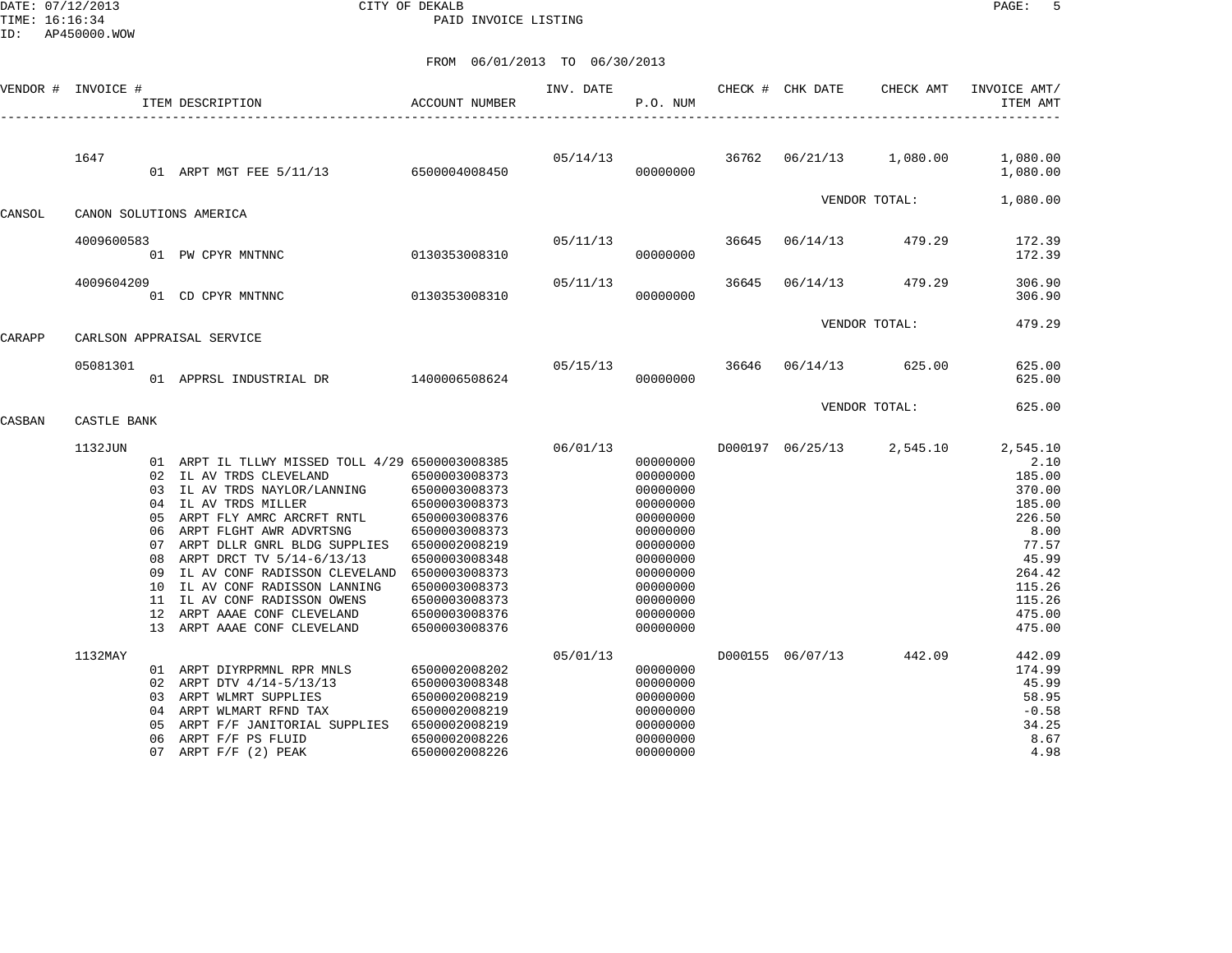DATE: 07/12/2013 CITY OF DEKALB PAGE: 6 PAID INVOICE LISTING

| VENDOR # INVOICE # |          | SCRIPTION ACCOUNT NUMBER<br>ITEM DESCRIPTION                                          |                                      | INV. DATE<br>P.O. NUM |                      |  | CHECK # CHK DATE CHECK AMT | INVOICE AMT/<br>ITEM AMT                 |
|--------------------|----------|---------------------------------------------------------------------------------------|--------------------------------------|-----------------------|----------------------|--|----------------------------|------------------------------------------|
| 1132MAY            |          | 08 ARPT F/F (3)CS MOTOR OIL 6500002008245                                             |                                      | $05/01/13$ 00000000   |                      |  |                            | D000155 06/07/13 442.09 442.09<br>114.84 |
| 2659JUN            |          |                                                                                       |                                      | 06/01/13              |                      |  |                            | D000197 06/25/13 753.59 753.59           |
|                    |          | 01 PW FANATICO MOORE/SNOW LNCH 0130343008373                                          |                                      |                       | 00000000             |  |                            | 65.72                                    |
|                    |          | 02 PW AM CCH LIMO RND TRP SRVC                                                        | 0130343008376                        |                       | 00000000             |  |                            | 164.00                                   |
|                    | 03       | PW IL AV CONF RADISSON 5/15/13 6500003008373                                          |                                      |                       | 00000000             |  |                            | 115.26                                   |
|                    | 04       | PW LVH LAS VEGAS MOORE                                                                | 0130343008376                        |                       | 00000000             |  |                            | 41.67                                    |
|                    | 0.5      | PW LVH LAS VEGAS MOORE                                                                | 0130343008376<br>RE 0130343008373    |                       | 00000000             |  |                            | 316.94                                   |
|                    | 06       | PW AM ARLNS BGG FEE MOORE                                                             |                                      |                       | 00000000             |  |                            | 25.00                                    |
|                    |          | 07 PW AM ARLNS BGG FEE MOORE                                                          | 0130343008373                        |                       | 00000000             |  |                            | 25.00                                    |
| 2659MAY            |          |                                                                                       |                                      | 05/01/13              |                      |  | D000155 06/07/13 259.94    | 259.94                                   |
|                    |          | 01 PW MONOPRICE USB/CHRGR 0130313008310<br>02 PD RADIO TOWER ENG DRWNGS 5045006508626 |                                      |                       | 00000000             |  |                            | 9.94                                     |
|                    |          |                                                                                       |                                      |                       | 00000000             |  |                            | 250.00                                   |
| 2865JUN            |          |                                                                                       |                                      | 06/01/13              |                      |  | D000197 06/25/13 5,775.79  | 5,775.79                                 |
|                    |          | 01 PD LAW ENF TRGTS TRGTS/FRT                                                         | 0120222008242                        |                       | 00000000             |  |                            | 145.67                                   |
|                    | 02       | PD CNDLWD BENTHUSEN TRNG                                                              | 0120223008376                        |                       | 00000000             |  |                            | 490.50                                   |
|                    | 03       | PD FLOWERS/PLANT SYMPTHY LWRY 0120222008299                                           |                                      |                       | 00000000             |  |                            | 174.46                                   |
|                    | 04       | PD MOCEAN BIKE OFF SUPPLIES/FR 0100000002750                                          |                                      |                       | 00000000             |  |                            | 1,036.84                                 |
|                    | 05       |                                                                                       | 0120222008299                        |                       | 00000000             |  |                            | 64.70                                    |
|                    | 06       | PD VNNY PZZA 4/30/13<br>PD WLGRNS PHOTOFINISHING                                      | 0120242008243                        |                       | 00000000             |  |                            | 15.33                                    |
|                    | 07       | PD OFF MAX OFFICE SUPPLIES                                                            | 0120212008204                        |                       | 00000000             |  |                            | 43.46                                    |
|                    | 08       |                                                                                       |                                      |                       | 00000000             |  |                            | 74.34                                    |
|                    | 09       |                                                                                       |                                      |                       | 00000000             |  |                            | 38.00                                    |
|                    | 10       | PD CNDLWD BENTHUSEN TRNG                                                              | 0120223008376                        |                       | 00000000             |  |                            | 490.50                                   |
|                    | 11       | PD BYMNT INN REYES TRNG                                                               | 0120223008376                        |                       | 00000000             |  |                            | 379.37                                   |
|                    | 12       | PD CPY SRV K-9 FURNITURE PRJCT 0100000002730                                          |                                      |                       | 00000000             |  |                            | 39.20                                    |
|                    | 13       | PD APCO MMBRSHP L MILLER                                                              | 0120233008376                        |                       | 00000000             |  |                            | 92.00                                    |
|                    | 14       | PD IACP 10/19/13 LOWERY                                                               | 0120213008376                        |                       | 00000000             |  |                            | 545.00                                   |
|                    | 15       | PD STHWST LOWERY                                                                      | 0120213008376                        |                       | 00000000             |  |                            | 315.80                                   |
|                    | 16       | PD STHWST LOWERY 0120213008376<br>PD CNDLWD BENTHUSEN TRNG 0120223008376              |                                      |                       | 00000000             |  |                            | 315.80                                   |
|                    | 17       |                                                                                       |                                      |                       | 00000000             |  |                            | 513.55                                   |
|                    | 18       | PD OFF MAX OFFICE SUPPLIES                                                            | 0120212008204                        |                       | 00000000             |  |                            | 15.99                                    |
|                    | 19<br>20 | STR (8) VHF ANTENNA<br>PD AMAZON MTRLA BELT CLIPS/FRT 0130332008295                   | 0130332008295                        |                       | 00000000<br>00000000 |  |                            | 74.48<br>31.00                           |
|                    | 21       | PD INTAPOL IND BOOTS/BREECHES 0100000002750                                           |                                      |                       | 00000000             |  |                            | 707.95                                   |
|                    | 22       | PD AMAZON (8) RADIO ANTENNAS 0120226008580                                            |                                      |                       | 00000000             |  |                            | 71.60                                    |
|                    | 23       | PD AMAZON (5) BTTRYS MTRRL                                                            | 0120226008580                        |                       | 00000000             |  |                            | 150.25                                   |
|                    | 2.4      | PD NIU ONLINE CREDIT                                                                  | 0120223008376                        |                       | 00000000             |  |                            | $-50.00$                                 |
| 2865MAY            |          |                                                                                       |                                      | 05/01/13              |                      |  | D000155 06/07/13 2,416.67  | 2,416.67                                 |
|                    |          | 01 PD WLMRT DRAWER SAFE                                                               |                                      |                       | 00000000             |  |                            | 32.40                                    |
|                    | 02       | PD WLMRT GUZINSKI TRNNG                                                               | $0100000002710$<br>NNG 0120223008376 |                       | 00000000             |  |                            | 20.14                                    |
|                    |          | 03 PD HTRS GUZINSKI TRNNG                                                             | 0120223008376                        |                       | 00000000             |  |                            | 12.82                                    |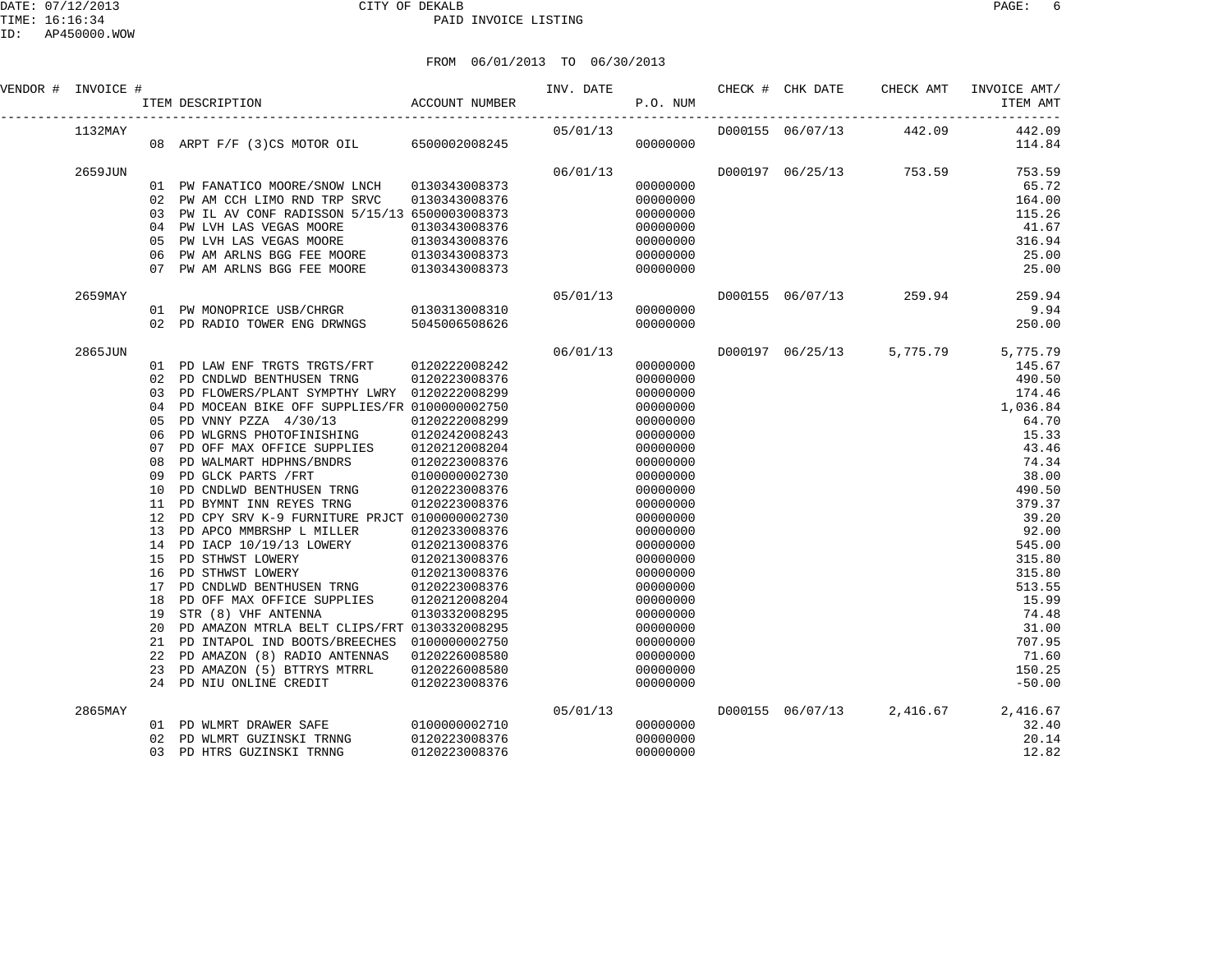#### DATE: 07/12/2013 CITY OF DEKALB PAGE: 7 PAID INVOICE LISTING

| VENDOR # INVOICE # |                                                                      | <b>ACCOUNT NUMBER</b><br>ITEM DESCRIPTION                                                                                                                                                                                                                                                                                                                                                                                                                   |                                                                                                                                      |                     | P.O. NUM                                                                                                                                     | INV. DATE CHECK # CHK DATE |                           | CHECK AMT INVOICE AMT/<br>ITEM AMT                                                                                     |
|--------------------|----------------------------------------------------------------------|-------------------------------------------------------------------------------------------------------------------------------------------------------------------------------------------------------------------------------------------------------------------------------------------------------------------------------------------------------------------------------------------------------------------------------------------------------------|--------------------------------------------------------------------------------------------------------------------------------------|---------------------|----------------------------------------------------------------------------------------------------------------------------------------------|----------------------------|---------------------------|------------------------------------------------------------------------------------------------------------------------|
| 2865MAY            | 05<br>06<br>07<br>08<br>09<br>10<br>11<br>12<br>13                   | 04 PD SUBWAY GUZINSKI TRNNG 0120223008376<br>PD RNBW GRDN GUZINSKI TRNNG<br>PD SUBWAY GUZINSKI TRNNG<br>PD CIRCLE K FUEL GUZINSKI TRNG 0120223008376<br>PD FIVE GUYS GUZINSKI TRNNG<br>PD THORNTONS GUZINSKI TRNNG<br>PD THORNTONS GUZINSKI TRNNG<br>PD THORNTONS GUZINSKI TRNNG<br>PD HCKRY RVR GUZINSKI TRNNG<br>PD SUBWAY GUZINSKI TRNNG                                                                                                                 | 0120223008376<br>0120223008376<br>0120223008376<br>0120223008376<br>0120223008376<br>0120223008376<br>0120223008376<br>0120223008376 | 05/01/13            | 00000000<br>00000000<br>00000000<br>00000000<br>00000000<br>00000000<br>00000000<br>00000000<br>00000000<br>00000000                         |                            |                           | D000155 06/07/13 2,416.67 2,416.67<br>8.21<br>11.42<br>8.79<br>52.01<br>12.91<br>2.24<br>5.26<br>2.24<br>20.25<br>9.59 |
|                    | 14<br>15<br>16<br>17<br>18<br>19<br>20<br>21<br>22<br>23<br>24<br>25 | PD THORNTONS GUZINSKI TRNNG<br>PD LOWERY DBBLTR STE DWNRS GRV 0120213008376<br>PD HWTHRN STES GUZINSKI TRNNG<br>PD CNDLWD BENTHUSEN TRNNG<br>PD NIU LOWERY<br>PD WESTIN MCNETT ILEETA CONF<br>PD BSST BIARNESEN RE-CERT<br>PD PD308 FUEL DKLBMRT<br>PD PD308 FUEL DKLBMRT<br>PD UHAUL 4/23/13<br>PD CHSPK BGL 4/23/13<br>PD PNR BRD 4/23/13<br>PD PNR BRD 4/23/13<br>PD WLMRT PD310 HEADLIGHT<br>0120222008299<br>PD WLMRT PD310 HEADLIGHT<br>0120222008226 | 0120223008376<br>0120213008376<br>0120213008376<br>0120213008376<br>0120213008376<br>0120213008376                                   |                     | 00000000<br>00000000<br>00000000<br>00000000<br>00000000<br>00000000<br>00000000<br>00000000<br>00000000<br>00000000<br>00000000<br>00000000 |                            |                           | 2.24<br>218.79<br>360.70<br>441.45<br>50.00<br>866.88<br>75.00<br>31.33<br>35.90<br>57.60<br>68.91<br>9.59             |
| 3672JUN            | 03<br>05<br>06<br>07<br>08                                           | 01 DSATS TRNSPRT CH CONF DCKSN<br>02 DSATS PRFRMNC MNSRS MTG GAS<br>DSATS BK SMMT REG DCKSON<br>04 DSATS NAT WIN MMBR PLAQUES<br>ENG IAFSM CFM RNWL MAURER<br>ENG APWA LNCHN MTG MAURER<br>ENG APWA CHG CONF MAUER<br>ENG PALMER HSE CHC MAURER<br>ENG PALMER HSE CHC MAURER                                                                                                                                                                                | 0900003008376<br>0900002008245<br>0900003008376<br>0900003008373<br>0130353008375<br>0130353008376<br>0130353008376<br>0130353008376 | 06/01/13            | 00000000<br>00000000<br>00000000<br>00000000<br>00000000<br>00000000<br>00000000<br>00000000                                                 |                            |                           | D000197 06/25/13 1,255.75 1,255.75<br>55.00<br>19.05<br>35.00<br>138.00<br>50.00<br>60.00<br>695.00<br>203.70          |
| 3672MAY            | 02<br>03<br>04                                                       | 01 ENG DICKSON/ERICKSON CRCKRBRL 0900003008376<br>ENG DICKSON HYATT 4/12/13<br>ENG ERICKSON HYATT 4/12/13<br>ENG ERICKSON RFND HYATT                                                                                                                                                                                                                                                                                                                        | 0900003008376<br>0900003008376<br>0900003008376                                                                                      | $05/01/13$ 00000000 | 00000000<br>00000000<br>00000000                                                                                                             |                            | D000155 06/07/13 2,079.12 | 2,079.12<br>14.10<br>1,300.35<br>1,274.45<br>$-509.78$                                                                 |
| 5069JUN            |                                                                      | 01 CM PANERA 5/11/13 BDGT MTG 0135004008497                                                                                                                                                                                                                                                                                                                                                                                                                 |                                                                                                                                      | 06/01/13            | 00000000                                                                                                                                     | D000197 06/25/13 503.73    |                           | 503.73<br>503.73                                                                                                       |
| 5069MAY            |                                                                      | 01 CM NIU OUTREACH ESPIRITU 0115163008376                                                                                                                                                                                                                                                                                                                                                                                                                   |                                                                                                                                      | 05/01/13            | 00000000                                                                                                                                     |                            |                           | $D000155$ $06/07/13$ 1,800.00 1,800.00<br>1,800.00                                                                     |
| 5649JUN            |                                                                      |                                                                                                                                                                                                                                                                                                                                                                                                                                                             |                                                                                                                                      | 06/01/13            |                                                                                                                                              | D000197 06/25/13 283.30    |                           | 283.30                                                                                                                 |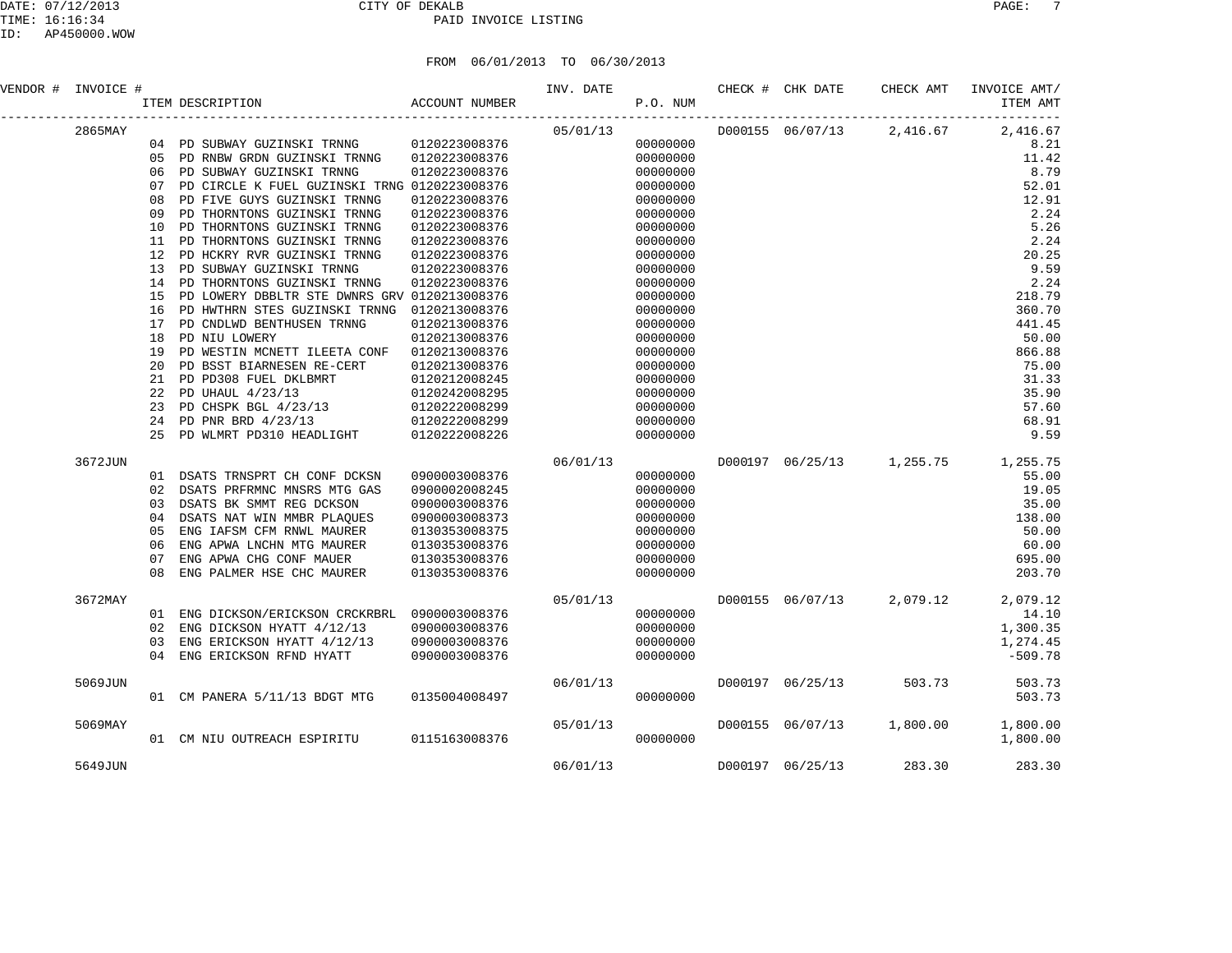#### DATE: 07/12/2013 CITY OF DEKALB PAGE: 8 PAID INVOICE LISTING

| VENDOR # INVOICE # |         |          | ITEM DESCRIPTION                                                                                  | ACCOUNT NUMBER                 |          | P.O. NUM             | INV. DATE CHECK # CHK DATE | CHECK AMT                 | INVOICE AMT/<br>ITEM AMT           |
|--------------------|---------|----------|---------------------------------------------------------------------------------------------------|--------------------------------|----------|----------------------|----------------------------|---------------------------|------------------------------------|
|                    |         |          |                                                                                                   |                                |          |                      |                            |                           |                                    |
|                    | 5649JUN |          |                                                                                                   |                                |          |                      |                            |                           | 283.30                             |
|                    |         |          | 01 CD GES EXHBTN LAS VEGAS $\begin{array}{ccc} 01 & 0130343008375 \\ n_2 & n_1 & n_2 \end{array}$ |                                |          | 00000000<br>00000000 |                            |                           | 278.05<br>5.25                     |
|                    |         |          |                                                                                                   |                                |          |                      |                            |                           |                                    |
|                    | 5649MAY |          |                                                                                                   |                                | 05/01/13 |                      |                            |                           | D000155 06/07/13 1,174.70 1,174.70 |
|                    |         |          | 01 CD D HILAND APA MMBRSHP 0130343008375                                                          |                                |          | 00000000             |                            |                           | 358.00                             |
|                    |         |          | 02 CD AMAZON USB/FLSHDRV/PENS 0130342008204                                                       |                                |          | 00000000             |                            |                           | 30.09                              |
|                    |         |          | 03 CD GES LAS VEGAS                                                                               | 0130343008373                  |          | 00000000             |                            |                           | 227.50                             |
|                    |         |          | 04 CD GES LAS VEGAS CNTR/STL                                                                      | 0130343008373                  |          | 00000000             |                            |                           | 303.75                             |
|                    |         | 05       | CD DIEDRICH LVH 5/18/13 0130343008373<br>06 CD DIEDRICH LVH 5/19/13                               | 0130343008373                  |          | 00000000<br>00000000 |                            |                           | 110.88<br>144.48                   |
|                    |         |          |                                                                                                   |                                |          |                      |                            |                           |                                    |
|                    | 6874JUN |          |                                                                                                   |                                | 06/01/13 |                      |                            | D000197 06/25/13 850.54   | 850.54                             |
|                    |         |          | 01 WTR OFF MAX OFFICE SUPPLIES                                                                    | 6000002008204                  |          | 00000000             |                            |                           | 52.56                              |
|                    |         |          | 02 STR OFF MAX OFFICE SUPPLIES                                                                    | 0130332008204                  |          | 00000000             |                            |                           | 70.64                              |
|                    |         |          | 03 STR RP LMBR CRNR HINGE                                                                         | 0130323008348                  |          | 00000000             |                            |                           | 37.83                              |
|                    |         | 04       | STR RP LMBR FRT                                                                                   | 0130323008348                  |          | 00000000             |                            |                           | 9.35                               |
|                    |         | 05       | STR GRNGR MNTD BALL BEARING                                                                       | 0130332008230                  |          | 00000000             |                            |                           | 83.16                              |
|                    |         | 06<br>07 | STR GRNGR MOTOR<br>STR NORTHERN TL P141 TRL ASST 0130332008295                                    | 0130332008230                  |          | 00000000<br>00000000 |                            |                           | 187.92<br>204.54                   |
|                    |         | 08       | WTR NORTHERN TL W35 TRMR RCK                                                                      | 6000002008295                  |          | 00000000             |                            |                           | 204.54                             |
|                    |         |          |                                                                                                   |                                |          |                      |                            |                           |                                    |
|                    | 6874MAY |          |                                                                                                   |                                | 05/01/13 |                      |                            | D000155 06/07/13 213.00   | 213.00                             |
|                    |         |          | 01 STR SHOEBACCA BOOTS 0130332008270                                                              |                                |          | 00000000             |                            |                           | 213.00                             |
|                    | 7228JUN |          |                                                                                                   |                                | 06/01/13 |                      |                            | D000197 06/25/13 2,337.65 | 2,337.65                           |
|                    |         |          | 01 FD SHELL OIL LEBANON IN 0125262008245                                                          |                                |          | 00000000             |                            |                           | 30.10                              |
|                    |         |          | 02 FD HILTON INDPLS IN HICKS                                                                      | 0125263008376                  |          | 00000000             |                            |                           | 281.97                             |
|                    |         |          | 03 FD CNTRY INN DELILLE TINLEY PK 0125273008376                                                   |                                |          | 00000000             |                            |                           | 380.80                             |
|                    |         | 04       | FD JEWEL P DEAN'S CAKE                                                                            | 0125273008376                  |          | 00000000             |                            |                           | 34.99                              |
|                    |         | 05       | FD BIOSOLVE PNKWTR                                                                                | 0125272008240                  |          | 00000000             |                            |                           | 459.62                             |
|                    |         | 06       | FD SCHNUCKS DONUTS TCTCS CLSS                                                                     | 0125273008376                  |          | 00000000             |                            |                           | 23.97                              |
|                    |         | 07       | FD BKR BDDY DONUTS TCTCS CLSS                                                                     | 0125273008376                  |          | 00000000             |                            |                           | 29.44                              |
|                    |         | 08<br>09 | FD BKR BDDY DONUTS TCTCS CLSS<br>FD HBBYLBBY ST1 MAP                                              | 0125273008376                  |          | 00000000             |                            |                           | 29.44<br>30.00                     |
|                    |         | 10       | FD JEWEL DONUTS TCTCS CLSS                                                                        | 0125272008204<br>0125273008376 |          | 00000000<br>00000000 |                            |                           | 18.00                              |
|                    |         |          | 11 FD AMAZON BTTY PK/FRT                                                                          | 0125272008204                  |          | 00000000             |                            |                           | 10.48                              |
|                    |         |          | 12 FD BNDTREE HD IMB ADLT/FRT                                                                     | 0125272008241                  |          | 00000000             |                            |                           | 247.70                             |
|                    |         |          | 13 FD CNTRY INN DELILLE                                                                           | 0125273008376                  |          | 00000000             |                            |                           | 420.00                             |
|                    |         | 14       | FD PARADICE PEORIA HOYLE                                                                          | 0125263008376                  |          | 00000000             |                            |                           | 110.88                             |
|                    |         |          | 15 FD GRDNMS (7) GLOVES/FRT                                                                       | 0125272008241                  |          | 00000000             |                            |                           | 230.26                             |
|                    | 7228MAY |          |                                                                                                   |                                | 05/01/13 |                      |                            | D000155 06/07/13 1,425.69 | 1,425.69                           |
|                    |         |          | 01 FD GRDNEMS GLOVES/FRT 0125272008241                                                            |                                |          | 00000000             |                            |                           | 281.58                             |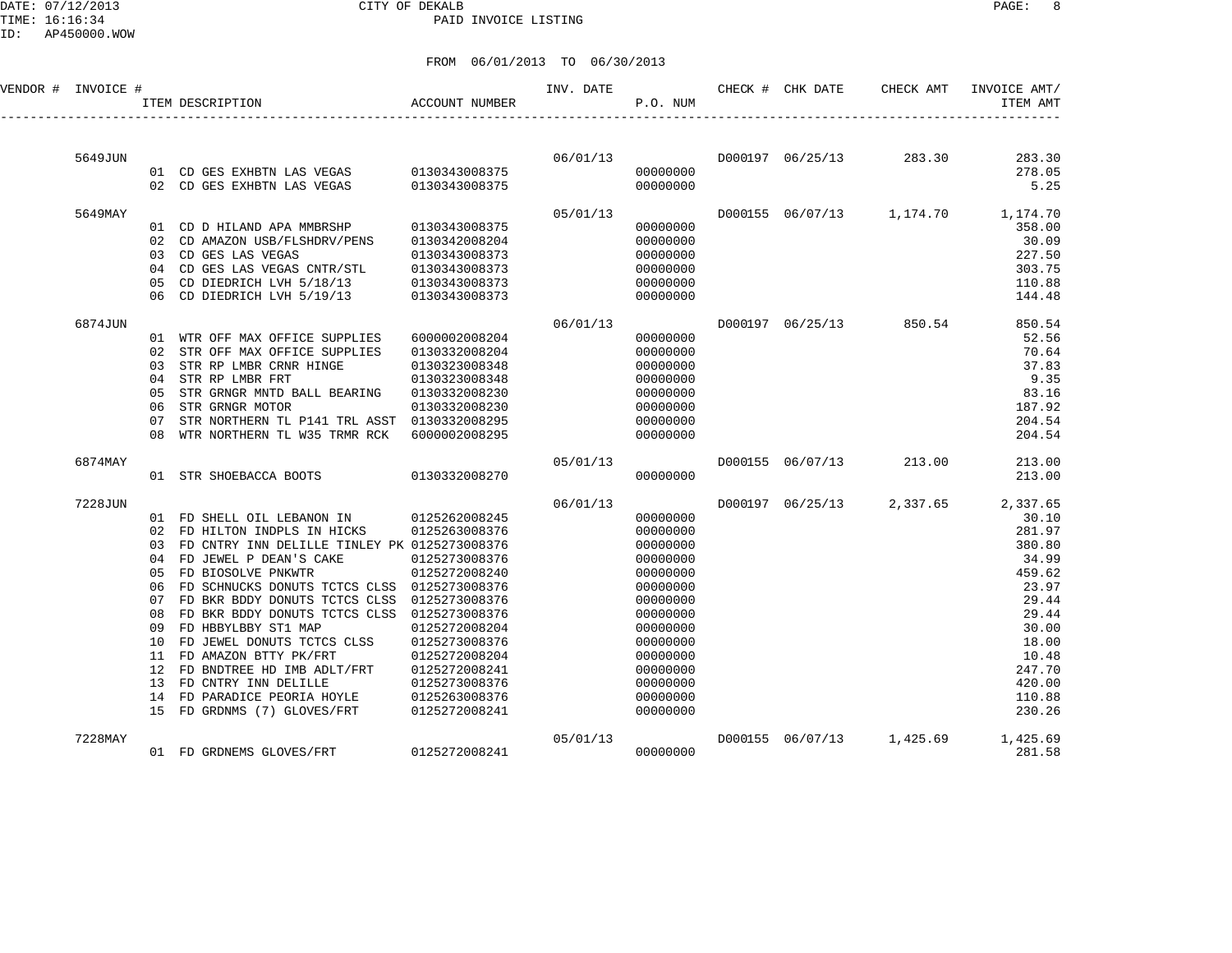### DATE: 07/12/2013 CITY OF DEKALB PAGE: 9 PAID INVOICE LISTING

| VENDOR # INVOICE # |                | ACCOUNT NUMBER<br>ITEM DESCRIPTION                                                                                                                                                                                                                                                                                                                         |                                                                                   | INV. DATE            | P.O. NUM                                                                                                 | CHECK # CHK DATE | CHECK AMT                          | INVOICE AMT/<br>ITEM AMT                                                                     |
|--------------------|----------------|------------------------------------------------------------------------------------------------------------------------------------------------------------------------------------------------------------------------------------------------------------------------------------------------------------------------------------------------------------|-----------------------------------------------------------------------------------|----------------------|----------------------------------------------------------------------------------------------------------|------------------|------------------------------------|----------------------------------------------------------------------------------------------|
| 7228MAY            | 05<br>08<br>09 | 02 FD GOTOMYPC RNWL 4/4/14 0125263008375<br>03 FD PMI EMS SUPPLIES<br>04 FD GRDNEMS GLUCOMTR<br>FD SCHNUCKS FSHR DNTS<br>06 FD OFFCMX CLR DT /HOSE TSTNG 0125272008240<br>07 FD LTL CAESARS (20) PIZZAS/FLD 0125273008376<br>FD DELILLE CI&S $4/15-4/19/13$<br>PW RPLCMNT ELCTRD PD<br>10 FD SCHNUCKS BTTLD WTR 0125272008240                              | 0125272008241<br>0125272008241<br>0125273008373<br>0125273008376<br>0130333008310 | 05/01/13             | 00000000<br>00000000<br>00000000<br>00000000<br>00000000<br>00000000<br>00000000<br>00000000<br>00000000 |                  | D000155 06/07/13 1,425.69          | 1,425.69<br>99.00<br>152.80<br>161.37<br>20.18<br>7.79<br>100.00<br>479.36<br>73.71<br>49.90 |
| 8940JUN            |                | 01 FF BACKTOBED SPLT KNG 2800006008510                                                                                                                                                                                                                                                                                                                     |                                                                                   | 06/01/13             | 00000000                                                                                                 |                  | D000197 06/25/13 80.00             | 80.00<br>80.00                                                                               |
| 8940MAY            |                | 01 FF CUSTMETAL ALUMINUM/FRT 2800002008295<br>02 FF QRTRMSTR (57) EXTREME KNIVES 2800002008295<br>03 FF QRTRMSTR (57) DOOR CHOCKS 2800002008295<br>04 FF FIRE SAFETY USA HOSEWSHR 2800002008295<br>05 FF TARGET BLDG SUPPLIES                                                                                                                              | 2800002008295                                                                     | 05/01/13             | 00000000<br>00000000<br>00000000<br>00000000<br>00000000                                                 |                  | D000155 06/07/13 3,413.62 3,413.62 | 364.15<br>1,253.43<br>684.00<br>370.00<br>742.04                                             |
| 9299JUN            |                | 01 WTR F&F SHOP SUPPLIES 6000002008219<br>02 WTR H-LINE DRVSHFT/BRNGS/FRT 6000006008584                                                                                                                                                                                                                                                                    |                                                                                   | 06/01/13             | 00000000<br>00000000                                                                                     |                  | D000197 06/25/13 450.54            | 450.54<br>84.52<br>366.02                                                                    |
| 9427JUN            |                | 01 IT VIDEOBLOCK MAY '13 SUB 0115163008375<br>02 IT OFF MAX HP GLSSY/PRE PLS 0115162008285<br>03 IT L-COM ANT, PANEL/FRT 0115162008285<br>04 WTR ACC WS-C3560-8PC-S<br>05 IT EXPRTS EXCHNG IT ONLN SLNS 0115164008450<br>06 WTR ACC (2) WS-C3560-8PC-S<br>07 IT SHOW ME CBLS (24) 1 FT ETHR 0115162008285<br>08 IT SHOW ME CBLS (24) 2FT/FRT 0115162008285 | 6000006008515<br>6000006008515                                                    | 06/01/13             | 00000000<br>00000000<br>00000000<br>00000000<br>00000000<br>00000000<br>00000000<br>00000000             |                  | D000197 06/25/13 1,806.98 1,806.98 | 19.00<br>51.36<br>76.10<br>499.55<br>99.95<br>999.10<br>19.92<br>42.00                       |
| 9427MAY            |                | 01 WTR MMRY DLRS (8)/FEDEX<br>02 IT VIDEOBLOCKS 3/30-4/29/13<br>03 WTR MMRY DLRS (8)/FEDEX<br>04 IT AMAZON BARRACUDA BFFR/FRT 0115162008285<br>05 IT LOGMEIN SUB 4/5/13 0115164008450<br>06 IT FEDEX SHPPNG                                                                                                                                                | 6000006008515<br>0115163008375<br>6000006008515<br>0115163008305                  | 05/01/13             | 00000000<br>00000000<br>00000000<br>00000000<br>00000000<br>00000000                                     |                  | D000155 06/07/13 1,443.84 1,443.84 | 325.00<br>19.00<br>620.00<br>231.97<br>199.00<br>48.87                                       |
| 9518MAY            |                | 01 KOZINSKI IL CPA FNDTN CONF 0115193008376                                                                                                                                                                                                                                                                                                                |                                                                                   | 05/01/13<br>00000000 |                                                                                                          |                  | D000155 06/07/13 240.00            | 240.00<br>240.00                                                                             |
| 9795JUN            |                |                                                                                                                                                                                                                                                                                                                                                            |                                                                                   | 06/01/13             |                                                                                                          | D000197 06/25/13 | 162.21                             | 162.21                                                                                       |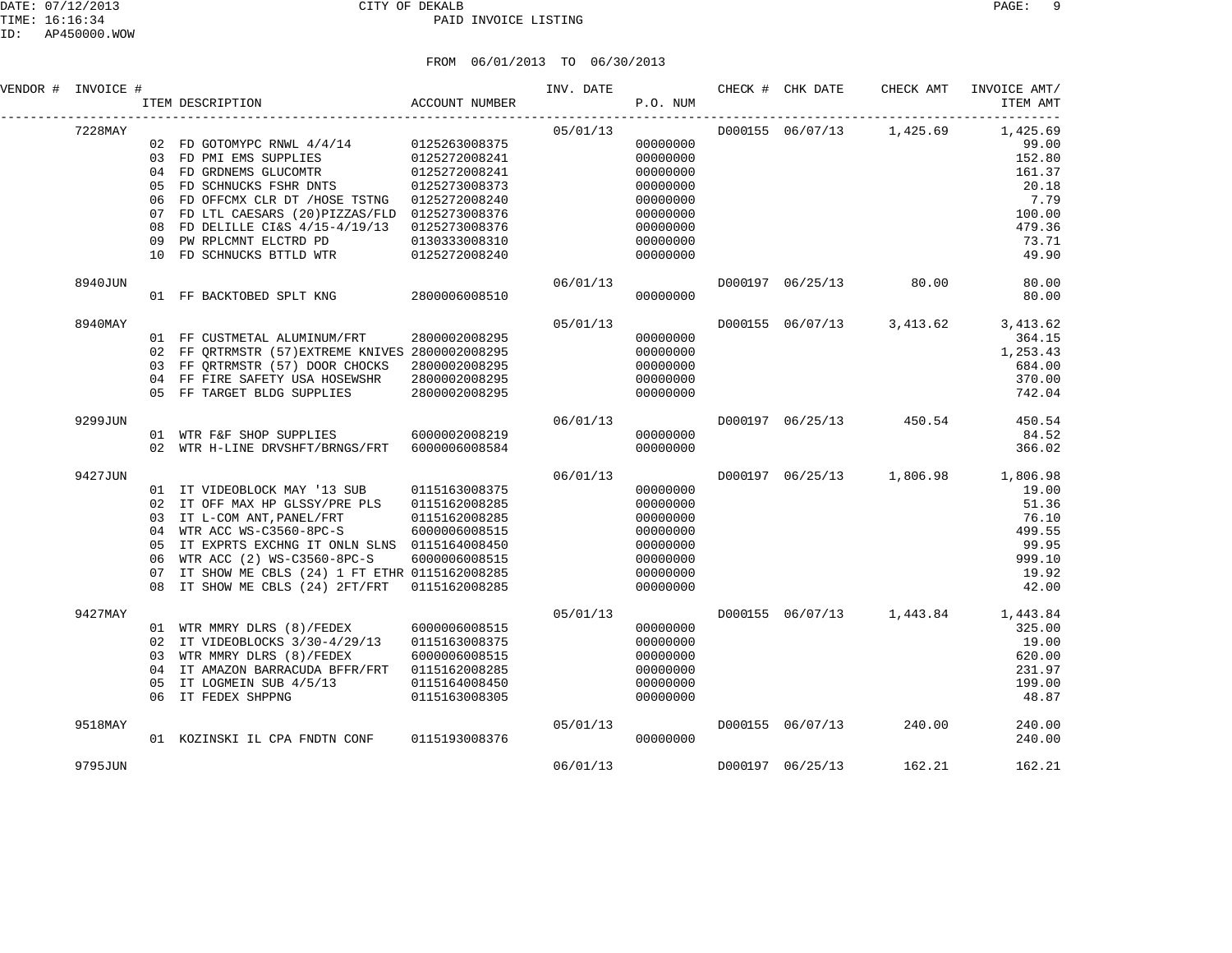DATE: 07/12/2013 CITY OF DEKALB PAGE: 10 PAID INVOICE LISTING

|        | VENDOR # INVOICE # | ITEM DESCRIPTION                                                                                                                                                   | <b>ACCOUNT NUMBER</b>          | INV. DATE | P.O. NUM                                     | CHECK # CHK DATE | CHECK AMT                 | INVOICE AMT/<br>ITEM AMT                      |
|--------|--------------------|--------------------------------------------------------------------------------------------------------------------------------------------------------------------|--------------------------------|-----------|----------------------------------------------|------------------|---------------------------|-----------------------------------------------|
|        | 9795JUN            | 01 CM TPM STEMS/FLOWERS LOWERY 0110103008373<br>02 CM FANATICO MOODY'S LUNCH 0115193008376                                                                         |                                | 06/01/13  | 00000000<br>00000000                         |                  | D000197 06/25/13 162.21   | 162.21<br>95.60<br>66.61                      |
|        | 9795MAY            | 01 CM O'LEARY'S 3/26 RENEW/CHMBR 0115153008376<br>02 CM PANERA BRD 4/3 NIU PRES BKR 0135004008497<br>03 CM PANERA BRD 4/12 MGT EP1<br>04 CM PANERA BRD 4/13 CC EP1 | 0135004008497<br>0110103008376 | 05/01/13  | 00000000<br>00000000<br>00000000<br>00000000 |                  | D000155 06/07/13 850.98   | 850.98<br>58.91<br>250.93<br>375.51<br>165.63 |
| CATFLU |                    | CATCHING FLUIDPOWER, INC.                                                                                                                                          |                                |           |                                              |                  | VENDOR TOTAL:             | 32,564.83                                     |
|        | 5831342            | 01 STR (14) PIPES/FRT 0130332008226                                                                                                                                |                                |           | 05/17/13<br>00000000                         |                  | 36571 06/07/13 156.73     | 156.73<br>156.73                              |
| CDWGOV | CDW GOVERNMENT INC |                                                                                                                                                                    |                                |           |                                              |                  | VENDOR TOTAL:             | 156.73                                        |
|        | CH49023            | 01 PD CRIME FREE SRVR SFTWR 0135004008497                                                                                                                          |                                | 05/15/13  | 00000000                                     |                  | 36572 06/07/13 574.84     | 574.84<br>574.84                              |
| CHITIT |                    | CHICAGO TITLE INSURANCE CO                                                                                                                                         |                                |           |                                              |                  | VENDOR TOTAL:             | 574.84                                        |
|        | IDIS5568666        | 01 FY13 CDBG 314 REGAL 1900006508624<br>02 FY13 CDBG 126 WENDELL PLACE 1900006508624                                                                               |                                | 05/30/13  | 00000000<br>00000000                         |                  | 36573 06/07/13 70.00      | 70.00<br>35.00<br>35.00                       |
| CLABAI |                    | CLARK, BAIRD, SMITH LLP                                                                                                                                            |                                |           |                                              |                  | VENDOR TOTAL:             | 70.00                                         |
|        | 3359               | 01 PRO LGL SRVCS MAY '13 0118004008450                                                                                                                             |                                | 06/04/13  | 00000000                                     |                  | 36763 06/21/13 2,396.25   | 2,396.25<br>2,396.25                          |
| CLETHO | THOMAS CLEVELAND   |                                                                                                                                                                    |                                |           |                                              |                  | VENDOR TOTAL:             | 2,396.25                                      |
|        | 053113             | 01 RMB EXP ARPT/YR ARPT BRD MTG 6500003008373                                                                                                                      |                                | 05/31/13  | 00000000                                     |                  | D000151 06/07/13 170.92   | 170.92<br>170.92                              |
| COD    | CITY OF DEKALB     |                                                                                                                                                                    |                                |           |                                              |                  | VENDOR TOTAL:             | 170.92                                        |
|        | 053013             |                                                                                                                                                                    |                                |           | 05/30/13                                     |                  | 36574 06/07/13 466,466.18 | 466,466.18                                    |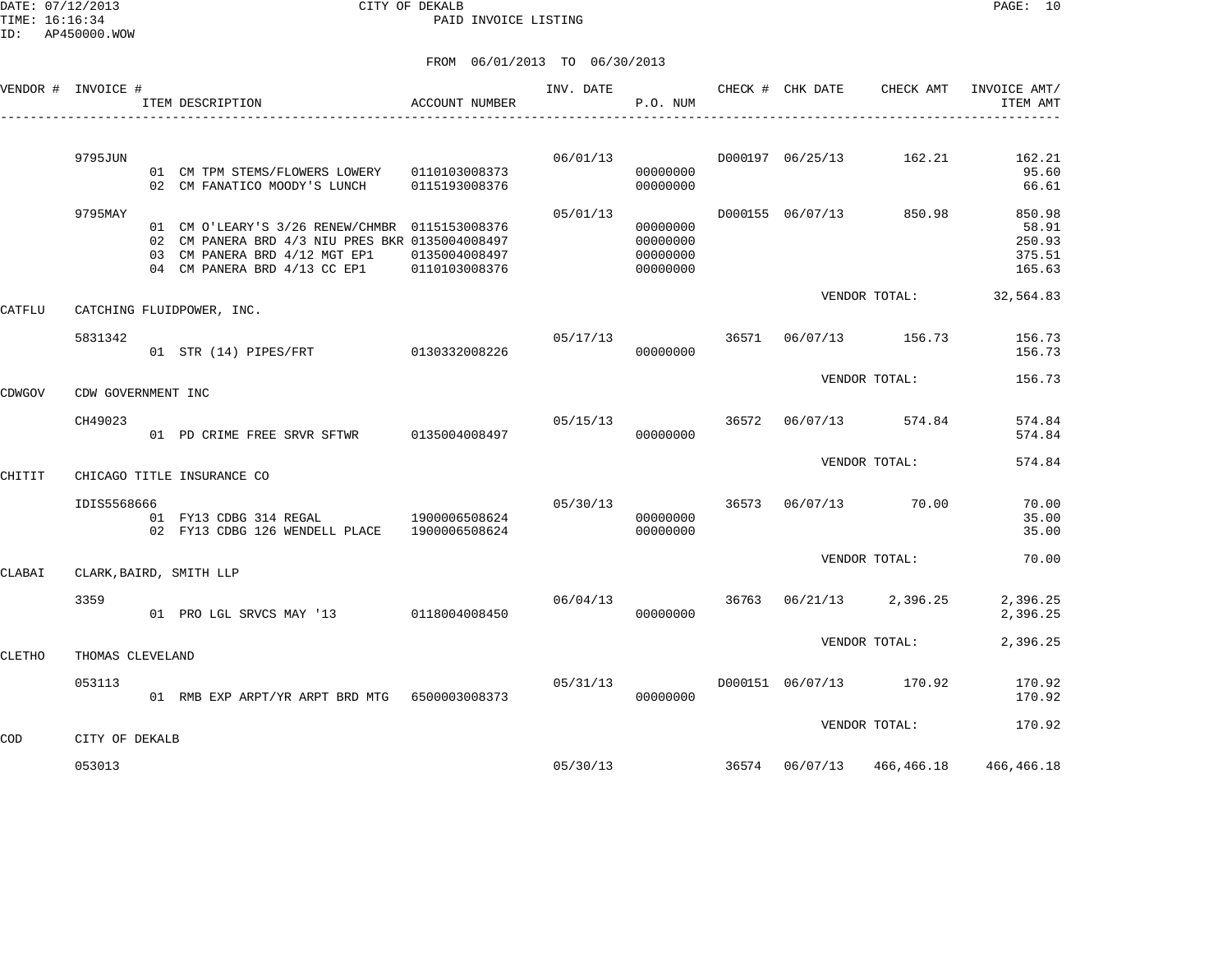DATE: 07/12/2013 CITY OF DEKALB PAGE: 11 PAID INVOICE LISTING

| VENDOR # | INVOICE #           | ITEM DESCRIPTION                                | ACCOUNT NUMBER | INV. DATE | P.O. NUM |       | CHECK # CHK DATE | CHECK AMT           | INVOICE AMT/<br>ITEM AMT |
|----------|---------------------|-------------------------------------------------|----------------|-----------|----------|-------|------------------|---------------------|--------------------------|
|          | 053013              | 01 FY13 EXP CNTRL AR TIF SRPLS 1300006508639    |                | 05/30/13  | 00000000 | 36574 |                  | 06/07/13 466,466.18 | 466,466.18<br>466,466.18 |
| CODWAT   |                     | CITY OF DEKALB-WATER FUND                       |                |           |          |       |                  | VENDOR TOTAL:       | 466,466.18               |
|          | 060113              | 01 180207717000 2100 PLEASANT PIT 6500003008355 |                | 06/01/13  | 00000000 | 36764 | 06/21/13         | 1,430.50            | 23.50<br>23.50           |
|          | 060113A             | 01 180207718000 2100 PLEASANT NOT 6500003008355 |                | 06/01/13  | 00000000 | 36764 | 06/21/13         | 1,430.50            | 23.50<br>23.50           |
|          | 060113B             | 01 180207719001 3232 PLEASANT FBO 6500003008355 |                | 06/01/13  | 00000000 | 36764 | 06/21/13         | 1,430.50            | 83.50<br>83.50           |
|          | 060113C             | 01 180207721000 2200 PLEASANT                   | 6500003008355  | 06/01/13  | 00000000 | 36764 | 06/21/13         | 1,430.50            | 53.50<br>53.50           |
|          | 060113D             | 01 180207746000 3232 PLEASANT HGR 6500003008355 |                | 06/01/13  | 00000000 | 36764 | 06/21/13         | 1,430.50            | 23.50<br>23.50           |
|          | 060113E             | 01 220210254000 1316 MARKET                     | 0130323008355  | 06/01/13  | 00000000 | 36764 | 06/21/13         | 1,430.50            | 641.50<br>641.50         |
|          | 060113F             | 01 220210255000 1216 MARKET                     | 6000003008355  | 06/01/13  | 00000000 | 36764 | 06/21/13         | 1,430.50            | 581.50<br>581.50         |
| COMCAST  | COMCAST             |                                                 |                |           |          |       |                  | VENDOR TOTAL:       | 1,430.50                 |
|          | 051313              | 01 FD S1 CABLE 5/23-6/22/13                     | 2800003008375  | 05/13/13  | 00000000 | 36647 | 06/14/13         | 67.66               | 41.79<br>41.79           |
|          | 052513              | 01 FD S3 CABLE 6/5-7/4/13                       | 2800003008375  | 05/25/13  | 00000000 | 36647 | 06/14/13         | 67.66               | 25.87<br>25.87           |
| COMED    | COMMONWEALTH EDISON |                                                 |                |           |          |       |                  | VENDOR TOTAL:       | 67.66                    |
|          | 040113              | 01 3034017012 2/27-4/1/13                       | 6500003008352  | 04/01/13  | 00000000 | 36629 |                  | 06/07/13 1,436.09   | 15.96<br>15.96           |
|          | 040213              | 01 0115136144 3/5-4/2/13                        | 0130333008352  | 04/02/13  | 00000000 | 36629 | 06/07/13         | 1,436.09            | 34.50<br>34.50           |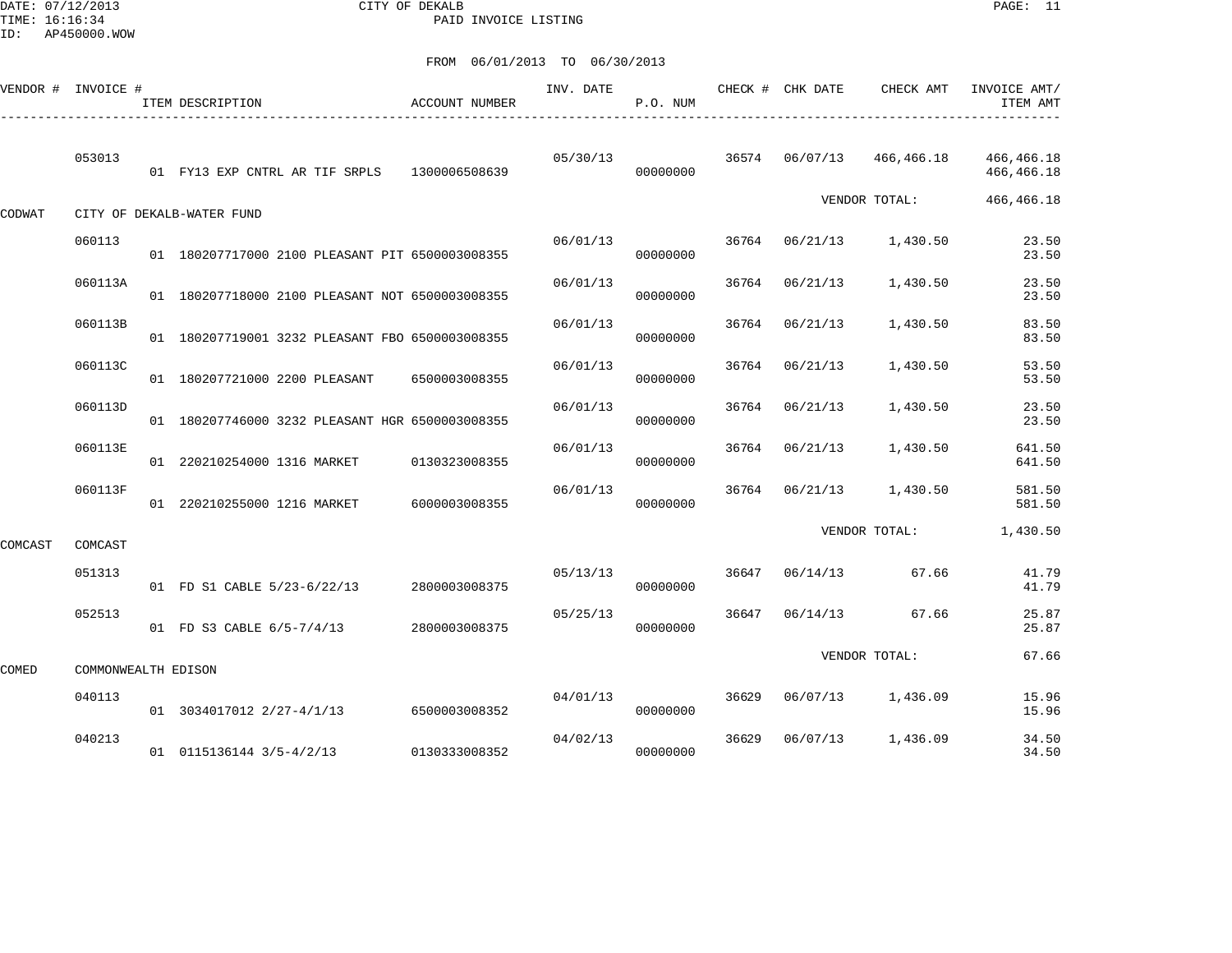| VENDOR # | INVOICE # |    | ITEM DESCRIPTION      | ACCOUNT NUMBER | INV. DATE | P.O. NUM | CHECK # | CHK DATE | CHECK AMT | INVOICE AMT/<br>ITEM AMT |
|----------|-----------|----|-----------------------|----------------|-----------|----------|---------|----------|-----------|--------------------------|
|          | 040213A   | 01 | 0483096082 3/5-4/2/13 | 0130333008352  | 04/02/13  | 00000000 | 36629   | 06/07/13 | 1,436.09  | 34.78<br>34.78           |
|          | 040213B   | 01 | 1353027096 3/5-4/2/13 | 0130333008352  | 04/02/13  | 00000000 | 36629   | 06/07/13 | 1,436.09  | 25.54<br>25.54           |
|          | 040213C   | 01 | 2201002013 3/4-4/2/13 | 1000003008352  | 04/02/13  | 00000000 | 36629   | 06/07/13 | 1,436.09  | 13.53<br>13.53           |
|          | 040213D   | 01 | 2378089039 3/5-4/2/13 | 0130333008352  | 04/02/13  | 00000000 | 36629   | 06/07/13 | 1,436.09  | 188.74<br>188.74         |
|          | 040213E   | 01 | 2845061003 3/4-4/2/13 | 1000003008352  | 04/02/13  | 00000000 | 36629   | 06/07/13 | 1,436.09  | 13.53<br>13.53           |

| 040213E | 01 2845061003 3/4-4/2/13               | 1000003008352 | 04/02/13 | 00000000 | 36629 | 06/07/13 | 1,436.09 | 13.53<br>13.53   |
|---------|----------------------------------------|---------------|----------|----------|-------|----------|----------|------------------|
| 040213F | 01 3243134066 3/5-4/2/13               | 0130333008352 | 04/02/13 | 00000000 | 36629 | 06/07/13 | 1,436.09 | 128.25<br>128.25 |
| 040213G | 01 3909108035 3/4-4/2/13               | 1000003008352 | 04/02/13 | 00000000 | 36629 | 06/07/13 | 1,436.09 | 13.53<br>13.53   |
| 040213H | 01 5617001014 3/4-4/2/13 1000003008352 |               | 04/02/13 | 00000000 | 36629 | 06/07/13 | 1,436.09 | 13.07<br>13.07   |
| 040213I | 01 6247144034 3/4-4/2/13               | 1000003008352 | 04/02/13 | 00000000 | 36629 | 06/07/13 | 1,436.09 | 13.07<br>13.07   |
| 040313E | 01 2415052007 3/4-4/3/13               | 6500003008352 | 04/03/13 | 00000000 | 36629 | 06/07/13 | 1,436.09 | 15.53<br>15.53   |
| 040313F | 01 2698651000 3/5-4/3/13               | 0130333008352 | 04/03/13 | 00000000 | 36629 | 06/07/13 | 1,436.09 | 15.76<br>15.76   |
| 040413B | 01 0338120095 3/4-4/3/13               | 1000003008352 | 04/04/13 | 00000000 | 36629 | 06/07/13 | 1,436.09 | 60.04<br>60.04   |
| 040413C | 01 1053017076 3/4-4/3/13               | 1000003008352 | 04/04/13 | 00000000 | 36629 | 06/07/13 | 1,436.09 | 83.50<br>83.50   |
| 040413D | 01 1923041044 3/5-4/4/13               | 0130333008352 | 04/04/13 | 00000000 | 36629 | 06/07/13 | 1,436.09 | 33.66<br>33.66   |
| 040413E | 01 2691445004 3/5-4/2/13               | 0130333008352 | 04/04/13 | 00000000 | 36629 | 06/07/13 | 1,436.09 | 83.46<br>83.46   |
| 040413F |                                        |               | 04/04/13 |          | 36629 | 06/07/13 | 1,436.09 | 26.86            |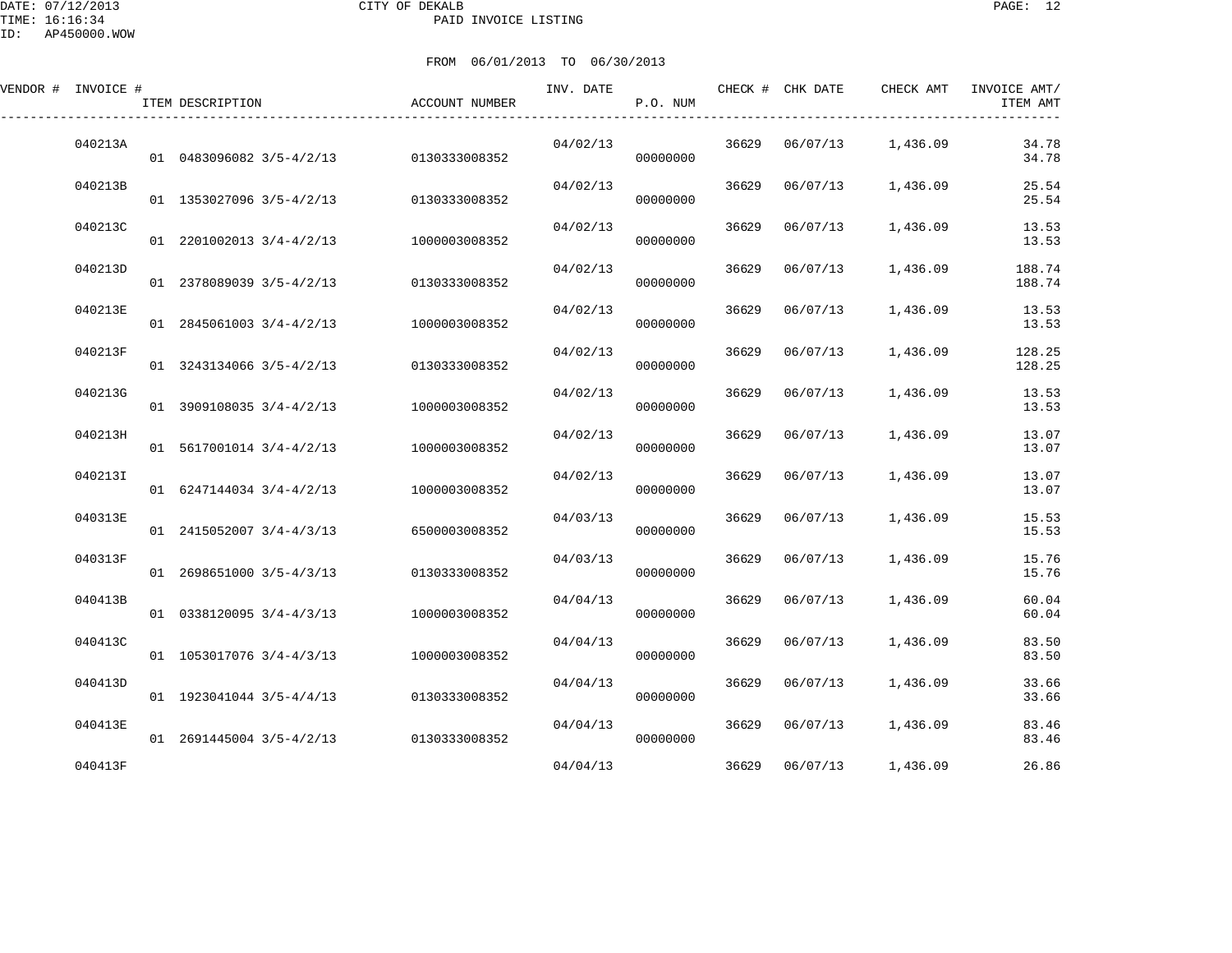DATE: 07/12/2013 CITY OF DEKALB PAGE: 13 PAID INVOICE LISTING

| VENDOR # INVOICE # | ITEM DESCRIPTION           | ACCOUNT NUMBER | INV. DATE | P.O. NUM |       | CHECK # CHK DATE | CHECK AMT | INVOICE AMT/<br>ITEM AMT |
|--------------------|----------------------------|----------------|-----------|----------|-------|------------------|-----------|--------------------------|
| 040413F            | 01 3203158108 3/5-4/4/13   | 0130333008352  | 04/04/13  | 00000000 | 36629 | 06/07/13         | 1,436.09  | 26.86<br>26.86           |
| 040413G            | $01$ 5683151069 3/5-4/4/13 | 0130333008352  | 04/04/13  | 00000000 | 36629 | 06/07/13         | 1,436.09  | 35.85<br>35.85           |
| 040413H            | 01 6609155004 3/5-4/3/13   | 0130333008352  | 04/04/13  | 00000000 | 36629 | 06/07/13         | 1,436.09  | 219.24<br>219.24         |
| 040513             | 01 5477111064 3/7-4/5/13   | 1000003008352  | 04/05/13  | 00000000 | 36629 | 06/07/13         | 1,436.09  | 13.07<br>13.07           |
| 040813             | 01 0786037018 3/5-4/4/13   | 0130333008352  | 04/08/13  | 00000000 | 36629 | 06/07/13         | 1,436.09  | 117.48<br>117.48         |
| 040813A            | 01 1253019001 3/8-4/8/13   | 1000003008352  | 04/08/13  | 00000000 | 36629 | 06/07/13         | 1,436.09  | 16.01<br>16.01           |
| 042513             | 01 3034017012 4/1-4/25/13  | 6500003008352  | 04/25/13  | 00000000 | 36766 | 06/21/13         | 1,230.67  | 15.96<br>15.96           |
| 042613             | 01 0203047054 3/27-4/25/13 | 0130333008352  | 04/26/13  | 00000000 | 36766 | 06/21/13         | 1,230.67  | 11.25<br>11.25           |
| 042913A            | 01 2415052007 4/3-4/29/13  | 6500003008352  | 04/29/13  | 00000000 | 36766 | 06/21/13         | 1,230.67  | 15.76<br>15.76           |
| 043013             | 01 2378089039 4/2-4/30/13  | 0130333008352  | 04/30/13  | 00000000 | 36766 | 06/21/13         | 1,230.67  | 195.80<br>195.80         |
| 043013A            | 01 3243134066 4/2-4/30/13  | 0130333008352  | 04/30/13  | 00000000 | 36766 | 06/21/13         | 1,230.67  | 116.34<br>116.34         |
| 043013B            | 01 3203158108 4/4-4/30/13  | 0130333008352  | 04/30/13  | 00000000 | 36766 | 06/21/13         | 1,230.67  | 26.14<br>26.14           |
| 043013C            | 01 1353027096 4/2-4/30/13  | 0130333008352  | 04/30/13  | 00000000 | 36766 | 06/21/13         | 1,230.67  | 32.44<br>32.44           |
| 043013D            | 01 1053017076 4/3-4/29/13  | 1000003008352  | 04/30/13  | 00000000 | 36766 | 06/21/13         | 1,230.67  | 64.17<br>64.17           |
| 043013E            | 01 0338120095 4/3-4/29/13  | 1000003008352  | 04/30/13  | 00000000 | 36766 | 06/21/13         | 1,230.67  | 62.12<br>62.12           |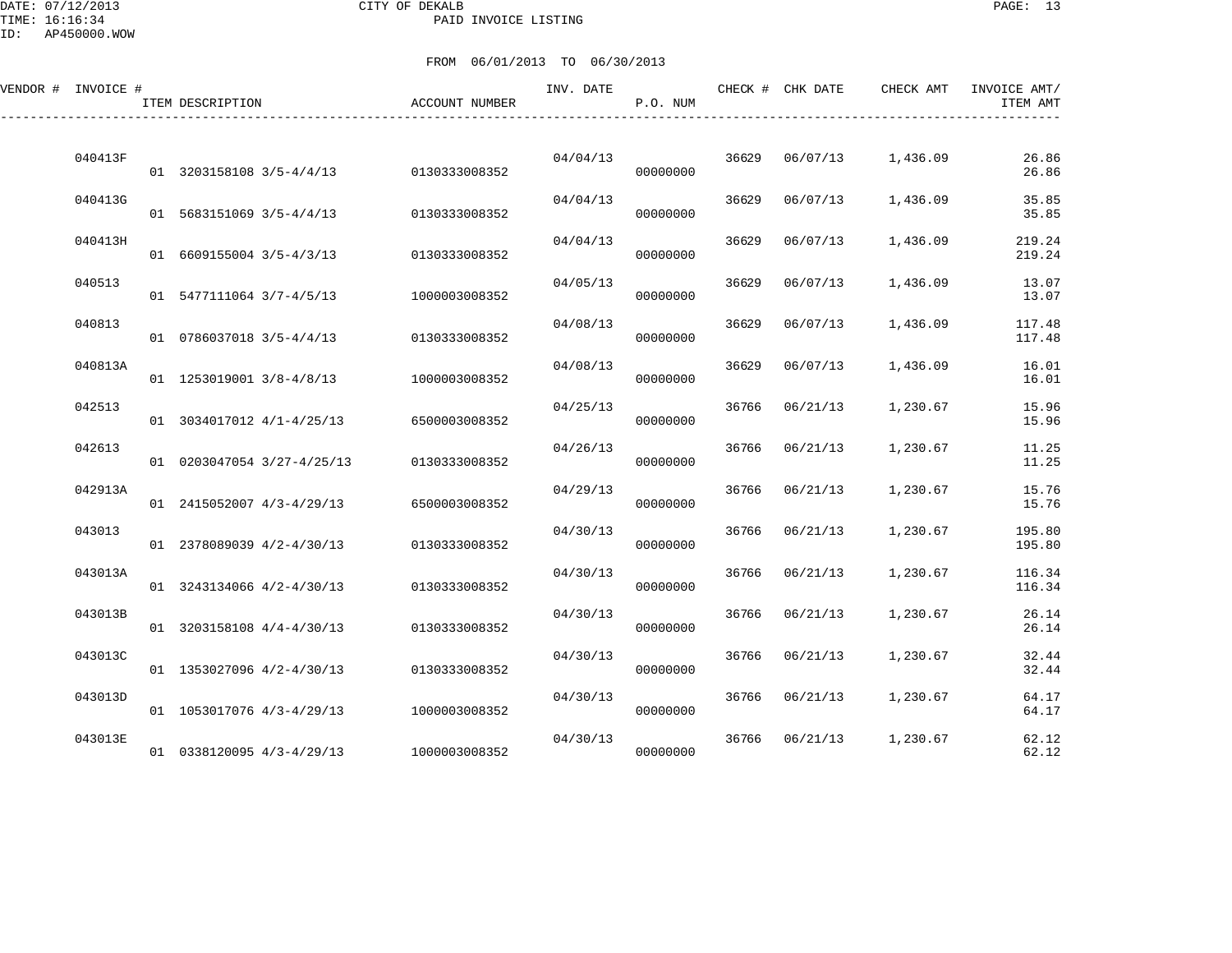| VENDOR # INVOICE # | ITEM DESCRIPTION          | ACCOUNT NUMBER | INV. DATE | P.O. NUM |       | CHECK # CHK DATE | CHECK AMT | INVOICE AMT/<br>ITEM AMT |
|--------------------|---------------------------|----------------|-----------|----------|-------|------------------|-----------|--------------------------|
| 043013F            | 01 0483096082 4/2-4/30/13 | 0130333008352  | 04/30/13  | 00000000 | 36766 | 06/21/13         | 1,230.67  | 36.42<br>36.42           |
| 043013G            | 01 0115136144 4/2-4/30/13 | 0130333008352  | 04/30/13  | 00000000 | 36766 | 06/21/13         | 1,230.67  | 35.88<br>35.88           |
| 043013H            | 01 1923041044 4/4-4/30/13 | 0130333008352  | 04/30/13  | 00000000 | 36766 | 06/21/13         | 1,230.67  | 33.79<br>33.79           |
| 043013I            | 01 5683151069 4/4-4/30/13 | 0130333008352  | 04/30/13  | 00000000 | 36766 | 06/21/13         | 1,230.67  | 33.62<br>33.62           |
| 050113A            | 01 6609155004 4/3-5/2/13  | 0130333008352  | 05/01/13  | 00000000 | 36766 | 06/21/13         | 1,230.67  | 204.85<br>204.85         |
| 050113B            | 01 3909108035 4/2-5/1/13  | 1000003008352  | 05/01/13  | 00000000 | 36766 | 06/21/13         | 1,230.67  | 13.07<br>13.07           |
| 050113C            | 01 2845061003 4/2-5/1/13  | 1000003008352  | 05/01/13  | 00000000 | 36766 | 06/21/13         | 1,230.67  | 13.07<br>13.07           |
| 050113D            | 01 2201002013 4/2-5/1/13  | 1000003008352  | 05/01/13  | 00000000 | 36766 | 06/21/13         | 1,230.67  | 13.07<br>13.07           |
| 050113E            | 01 2698651000 4/3-5/1/13  | 0130333008352  | 05/01/13  | 00000000 | 36766 | 06/21/13         | 1,230.67  | 15.76<br>15.76           |
| 050113F            | 01 5617001014 4/2-5/1/13  | 1000003008352  | 05/01/13  | 00000000 | 36766 | 06/21/13         | 1,230.67  | 13.53<br>13.53           |
| 050113G            | 01 6247144034 4/2-5/1/13  | 1000003008352  | 05/01/13  | 00000000 | 36766 | 06/21/13         | 1,230.67  | 13.73<br>13.73           |
| 050113H            | 01 0965041007 4/2-4/30/13 | 0130333008352  | 05/01/13  | 00000000 | 36766 | 06/21/13         | 1,230.67  | 72.01<br>72.01           |
| 050213             | 01 0063137075 4/2-5/1/13  | 1000003008352  | 05/02/13  | 00000000 | 36629 | 06/07/13         | 1,436.09  | 35.80<br>35.80           |
| 050213A            | 01 2439716008 4/3-5/2/13  | 6500003008352  | 05/02/13  | 00000000 | 36629 | 06/07/13         | 1,436.09  | 151.76<br>151.76         |
| 050213B            | 01 2691445004 4/2-4/30/13 | 0130333008352  | 05/02/13  | 00000000 | 36766 | 06/21/13         | 1,230.67  | 87.23<br>87.23           |
| 050213C            |                           |                | 05/02/13  |          | 36766 | 06/21/13         | 1,230.67  | 74.52                    |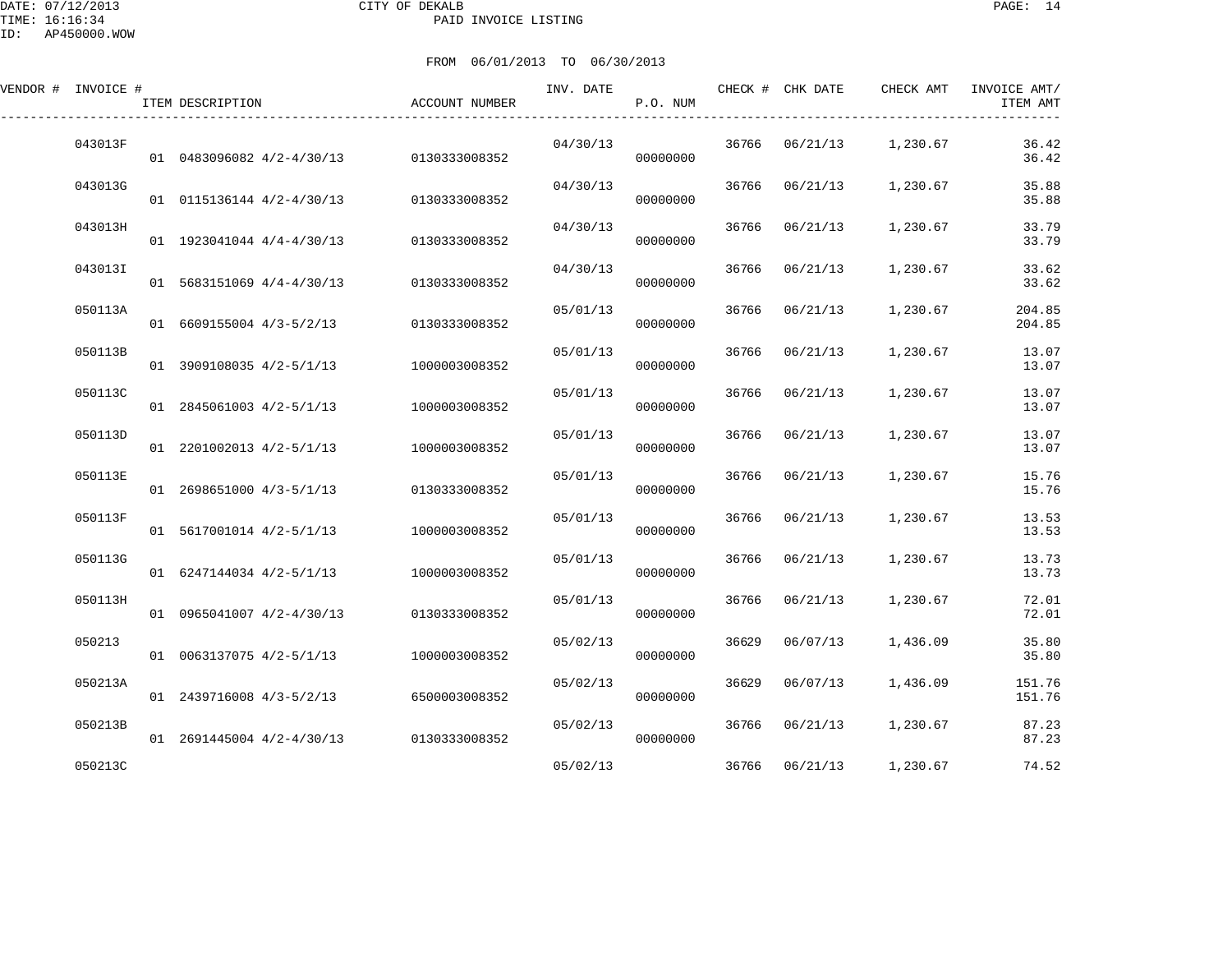DATE: 07/12/2013 CITY OF DEKALB PAGE: 15 PAID INVOICE LISTING

ID: AP450000.WOW

|         | VENDOR # INVOICE # | ITEM DESCRIPTION                                | ACCOUNT NUMBER | INV. DATE | P.O. NUM |       | CHECK # CHK DATE | CHECK AMT         | INVOICE AMT/<br>ITEM AMT |
|---------|--------------------|-------------------------------------------------|----------------|-----------|----------|-------|------------------|-------------------|--------------------------|
|         | 050213C            | 01 0786037018 4/4-4/30/13                       | 0130333008352  | 05/02/13  | 00000000 | 36766 | 06/21/13         | 1,230.67          | 74.52<br>74.52           |
|         | 050313             | 01 2698543003 4/4-5/3/13                        | 0130333008352  | 05/03/13  | 00000000 | 36629 | 06/07/13         | 1,436.09          | 13.54<br>13.54           |
|         | 050313A            | 01 3034540007 4/4-5/3/13                        | 0130333008352  | 05/03/13  | 00000000 | 36629 | 06/07/13         | 1,436.09          | 20.03<br>20.03           |
|         | 050613             | 01 5477111064 4/5-5/6/13                        | 1000003008352  | 05/06/13  | 00000000 | 36766 | 06/21/13         | 1,230.67          | 13.53<br>13.53           |
|         | 050713             | 01 1253019001 4/8-5/7/13                        | 1000003008352  | 05/07/13  | 00000000 | 36766 | 06/21/13         | 1,230.67          | 16.61<br>16.61           |
| COMEDRE |                    | COMED REAL ESTATE & FACILITIES                  |                |           |          |       |                  | VENDOR TOTAL:     | 2,666.76                 |
|         | 060413             | 01 PER AGRMNT (14) POLE ATTCHMNTS 0130333008352 |                | 06/04/13  | 00000000 | 36767 | 06/21/13         | 302.82            | 302.82<br>302.82         |
| COMREV  |                    | COMMUNICATION REVOLVING FUND                    |                |           |          |       |                  | VENDOR TOTAL:     | 302.82                   |
|         | T1338275           | 01 PD LEADS MAY '13                             | 0120233008320  | 05/20/13  | 00000000 | 36575 | 06/07/13         | 500.40            | 500.40<br>500.40         |
| CONFS   | <b>CONSERV FS</b>  |                                                 |                |           |          |       |                  | VENDOR TOTAL:     | 500.40                   |
|         | 1714466IN          | 01 ARPT 296GL DIESELEX                          | 6500002008245  | 05/28/13  | 00000000 | 36768 |                  | 06/21/13 1,036.60 | 1,036.60<br>1,036.60     |
| CONSTEL | CONSTELLATION      |                                                 |                |           |          |       |                  | VENDOR TOTAL:     | 1,036.60                 |
|         | 0009953116         | 01 5571073030 4/3-4/30/13                       | 0130333008352  | 05/05/13  | 00000000 | 36648 | 06/14/13         | 30,216.00         | 40.88<br>40.88           |
|         | 0009953136         | 01 2698542006 4/3-4/30/13                       | 1000003008352  | 05/05/13  | 00000000 | 36648 | 06/14/13         | 30,216.00         | 49.62<br>49.62           |
|         | 0009968005         | 01 1017178005 4/2-4/29/13                       | 0130333008352  | 05/06/13  | 00000000 | 36648 | 06/14/13         | 30,216.00         | 795.46<br>795.46         |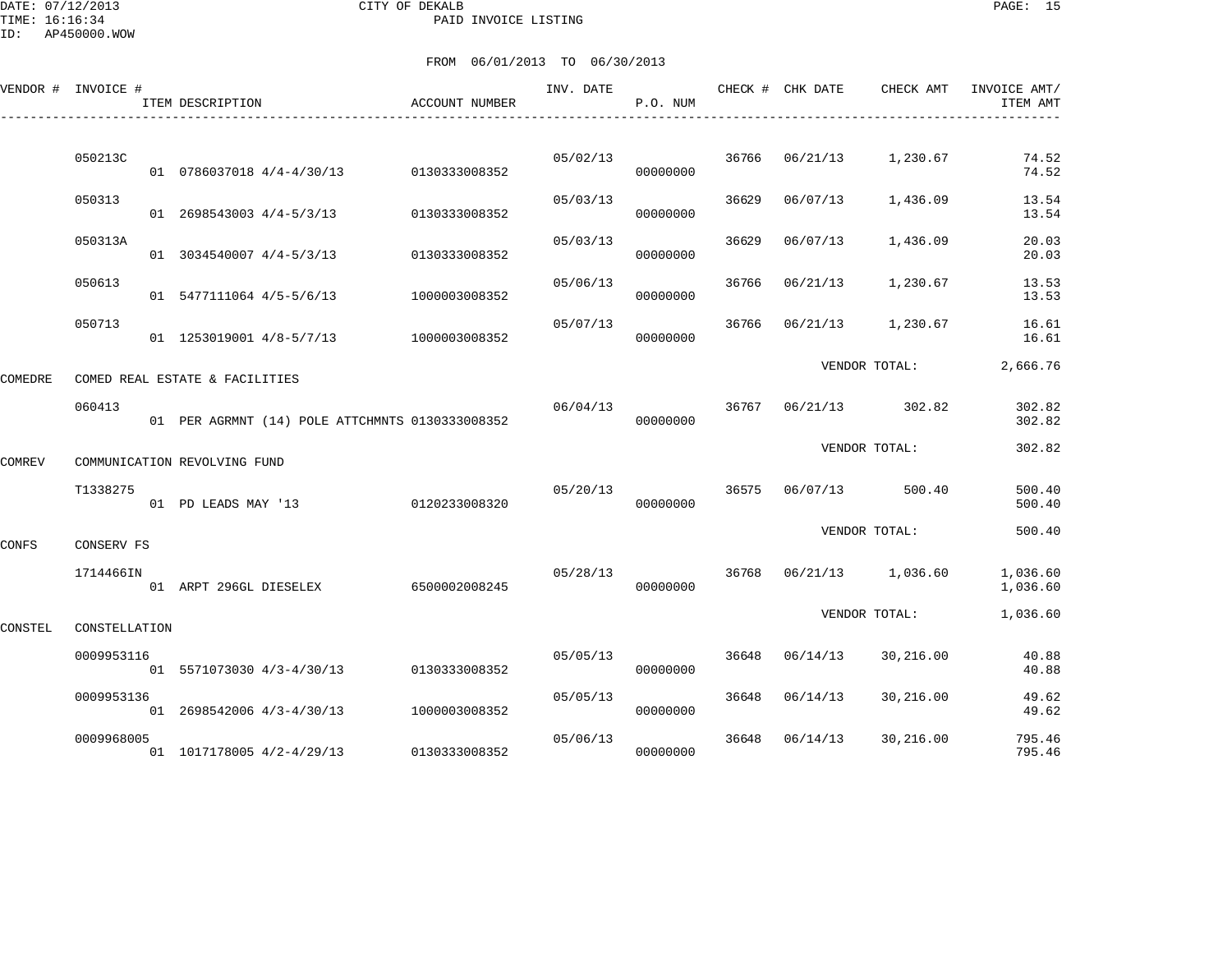DATE: 07/12/2013 CITY OF DEKALB PAGE: 16 PAID INVOICE LISTING

ID: AP450000.WOW

|         | VENDOR # INVOICE # | ITEM DESCRIPTION                       | ACCOUNT NUMBER | INV. DATE | P.O. NUM |       | CHECK # CHK DATE | CHECK AMT     | INVOICE AMT/<br>ITEM AMT  |
|---------|--------------------|----------------------------------------|----------------|-----------|----------|-------|------------------|---------------|---------------------------|
|         | 0009999077         | 01 1459118061 4/8-5/2/13 1000003008352 |                | 05/09/13  | 00000000 | 36648 | 06/14/13         | 30,216.00     | 207.86<br>207.86          |
|         | 0009999085         | 01 0739012054 4/6-5/6/13               | 2600006508352  | 05/09/13  | 00000000 | 36648 | 06/14/13         | 30,216.00     | 833.70<br>833.70          |
|         | 0010007314         | 01 0551052012 4/8-5/6/13               | 1000003008352  | 05/09/13  | 00000000 | 36648 | 06/14/13         | 30,216.00     | 26, 433.77<br>26, 433. 77 |
|         | 0010023960         | 01 1791072020 4/8-5/6/13               | 1000003008352  | 05/10/13  | 00000000 | 36648 | 06/14/13         | 30,216.00     | 1,496.74<br>1,496.74      |
|         | 0010054212         | $01$ 2698554006 3/6-4/2/13             | 0130333008352  | 05/14/13  | 00000000 | 36648 | 06/14/13         | 30,216.00     | 69.52<br>69.52            |
|         | 0010054265         | 01 2691744002 3/6-4/2/13               | 0130333008352  | 05/14/13  | 00000000 | 36648 | 06/14/13         | 30,216.00     | 98.53<br>98.53            |
|         | 0010063211         | 01 2698544000 3/6-4/2/13               | 0130333008352  | 05/14/13  | 00000000 | 36648 | 06/14/13         | 30,216.00     | 105.72<br>105.72          |
|         | 0010063212         | 01 2614448003 3/6-4/2/13               | 0130333008352  | 05/14/13  | 00000000 | 36648 | 06/14/13         | 30,216.00     | 38.05<br>38.05            |
|         | 0010079379         | 01 3139014022 3/6-4/2/13               | 0130333008352  | 05/15/13  | 00000000 | 36648 | 06/14/13         | 30,216.00     | 46.15<br>46.15            |
| COPYALL | COPY ALL SERVICE   |                                        |                |           |          |       |                  | VENDOR TOTAL: | 30,216.00                 |
|         | 102361             | 01 ENG OVRG 4/12-5/11/13 0135002008202 |                | 05/13/13  | 00000000 | 36649 | 06/14/13         | 1,120.33      | 1,082.64<br>1,082.64      |
|         | 102593             | 01 IT TONER/FRT                        | 0115163008305  | 05/15/13  | 00000000 | 36649 | 06/14/13         | 1,120.33      | 6.37<br>6.37              |
|         | 102594             | 01 IT TONER WASTE BOX                  | 0115163008305  | 05/15/13  | 00000000 | 36649 | 06/14/13         | 1,120.33      | 6.28<br>6.28              |
|         | 102599             | 01 IT TONER BLK/FRT                    | 0115163008305  | 05/15/13  | 00000000 | 36649 | 06/14/13         | 1,120.33      | 6.28<br>6.28              |
|         | 102890             | 01 IT TONER BLK/FRT                    | 0115163008305  | 05/21/13  | 00000000 | 36649 | 06/14/13         | 1,120.33      | 6.71<br>6.71              |
|         | 102891             |                                        |                | 05/21/13  |          | 36649 | 06/14/13         | 1,120.33      | 6.28                      |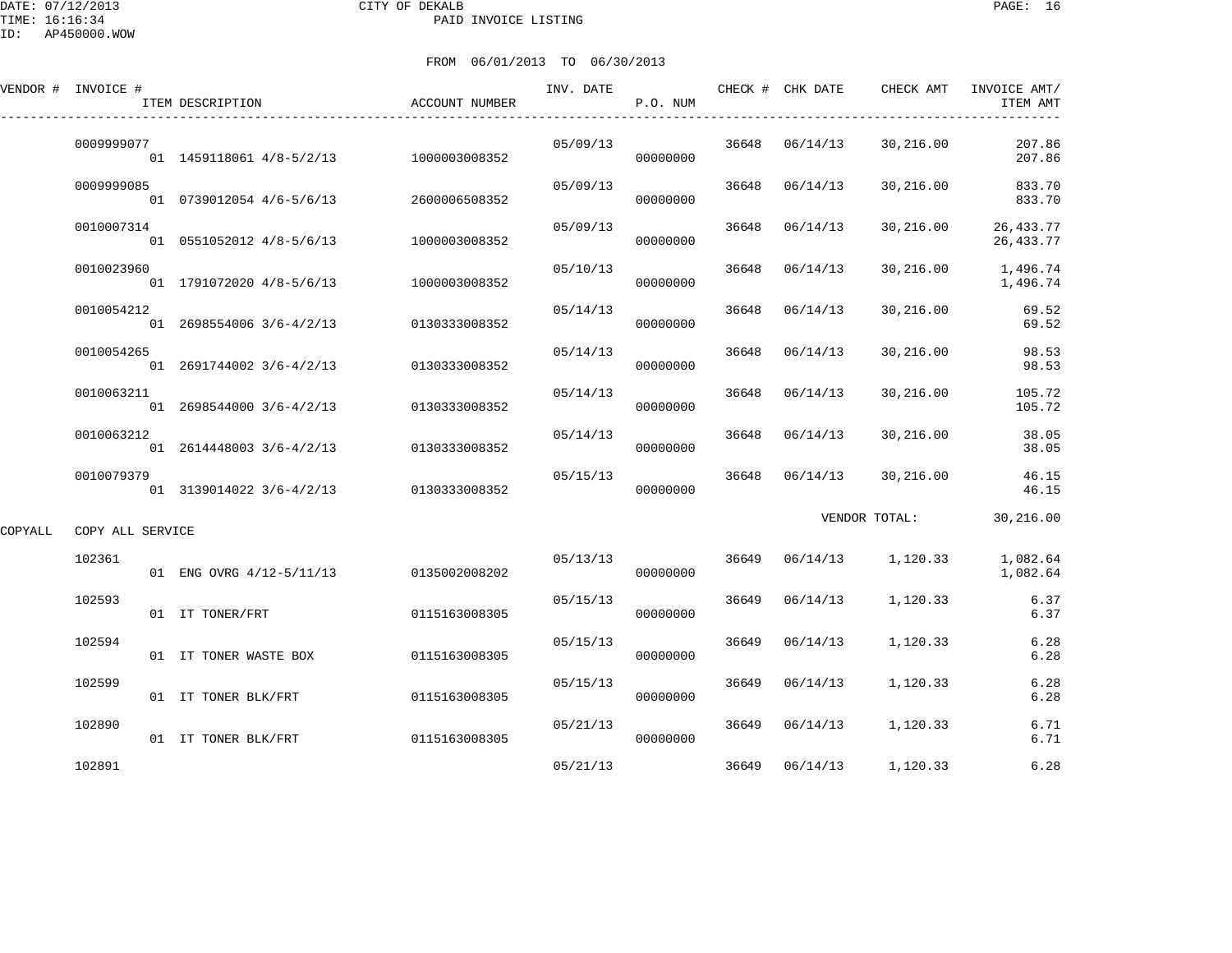DATE: 07/12/2013 CITY OF DEKALB PAGE: 17 PAID INVOICE LISTING

|        | VENDOR # INVOICE # | ITEM DESCRIPTION                                  | <b>ACCOUNT NUMBER</b>          | INV. DATE | P.O. NUM             |       | CHECK # CHK DATE | CHECK AMT     | INVOICE AMT/<br>ITEM AMT  |
|--------|--------------------|---------------------------------------------------|--------------------------------|-----------|----------------------|-------|------------------|---------------|---------------------------|
|        | 102891             |                                                   |                                | 05/21/13  |                      | 36649 | 06/14/13         | 1,120.33      | 6.28                      |
|        |                    | 01 IT TONER BLK/FRT                               | 0115163008305                  |           | 00000000             |       |                  |               | 6.28                      |
|        | 103272             | 01 IT TONER/FRT                                   | 0115163008305                  | 05/28/13  | 00000000             | 36649 | 06/14/13         | 1,120.33      | 5.77<br>5.77              |
| CREELE | CRESCENT ELECTRIC  |                                                   |                                |           |                      |       |                  | VENDOR TOTAL: | 1,120.33                  |
|        | 02154677500        | 01 STR LIGHTING                                   | 0130332008229                  | 05/03/13  | 00000000             | 36576 | 06/07/13         | 4,362.60      | 3,971.25<br>3,971.25      |
|        | 02154731100        | 01 STR LITH LED HIGH BAY                          | 0130333008348                  | 05/03/13  | 00000000             | 36576 | 06/07/13         | 4,362.60      | 230.77<br>230.77          |
|        | 02154750700        | 01 STR (6) GE MH LAMP 0130333008348               |                                | 05/09/13  | 00000000             | 36576 | 06/07/13         | 4,362.60      | 160.58<br>160.58          |
| CURCON |                    | CURRAN CONTRACTING COMPANY                        |                                |           |                      |       |                  | VENDOR TOTAL: | 4,362.60                  |
|        | 1306               | 01 WTR 11.21TN UPM MTRL                           | 6000002008228                  | 05/17/13  | 00000000             | 36650 | 06/14/13         | 1,479.72      | 1,479.72<br>1,479.72      |
|        | 1395               | 01 WTR MTRLS                                      | 6000002008228                  | 05/24/13  | 00000000             | 36769 | 06/21/13         | 875.48        | 875.48<br>875.48          |
| DAVKIS | DAVID J. KISSER    |                                                   |                                |           |                      |       |                  | VENDOR TOTAL: | 2,355.20                  |
|        | 34518              | 01 ARPT SRVCS 3/1/13<br>02 ARPT RMB MILEAGE/TOLLS | 6500004008450<br>6500004008450 | 06/02/13  | 00000000<br>00000000 | 36770 | 06/21/13         | 184.64        | 184.64<br>150.00<br>34.64 |
| DCAUTO |                    | DEKALB COUNTY AUTO PARTS INC                      |                                |           |                      |       |                  | VENDOR TOTAL: | 184.64                    |
|        | 393116             | 01 FD ST3 GENERATOR BTTRY CABLES 0125272008226    |                                | 04/01/13  | 00000000             | 36577 | 06/07/13         | 331.22        | 15.17<br>15.17            |
|        | 394241             | 01 FD ENG3 SWITCH                                 | 0125272008226                  | 04/08/13  | 00000000             | 36577 | 06/07/13         | 331.22        | 10.87<br>10.87            |
|        | 395476             |                                                   |                                | 04/15/13  |                      | 36577 | 06/07/13         | 331.22        | 162.00                    |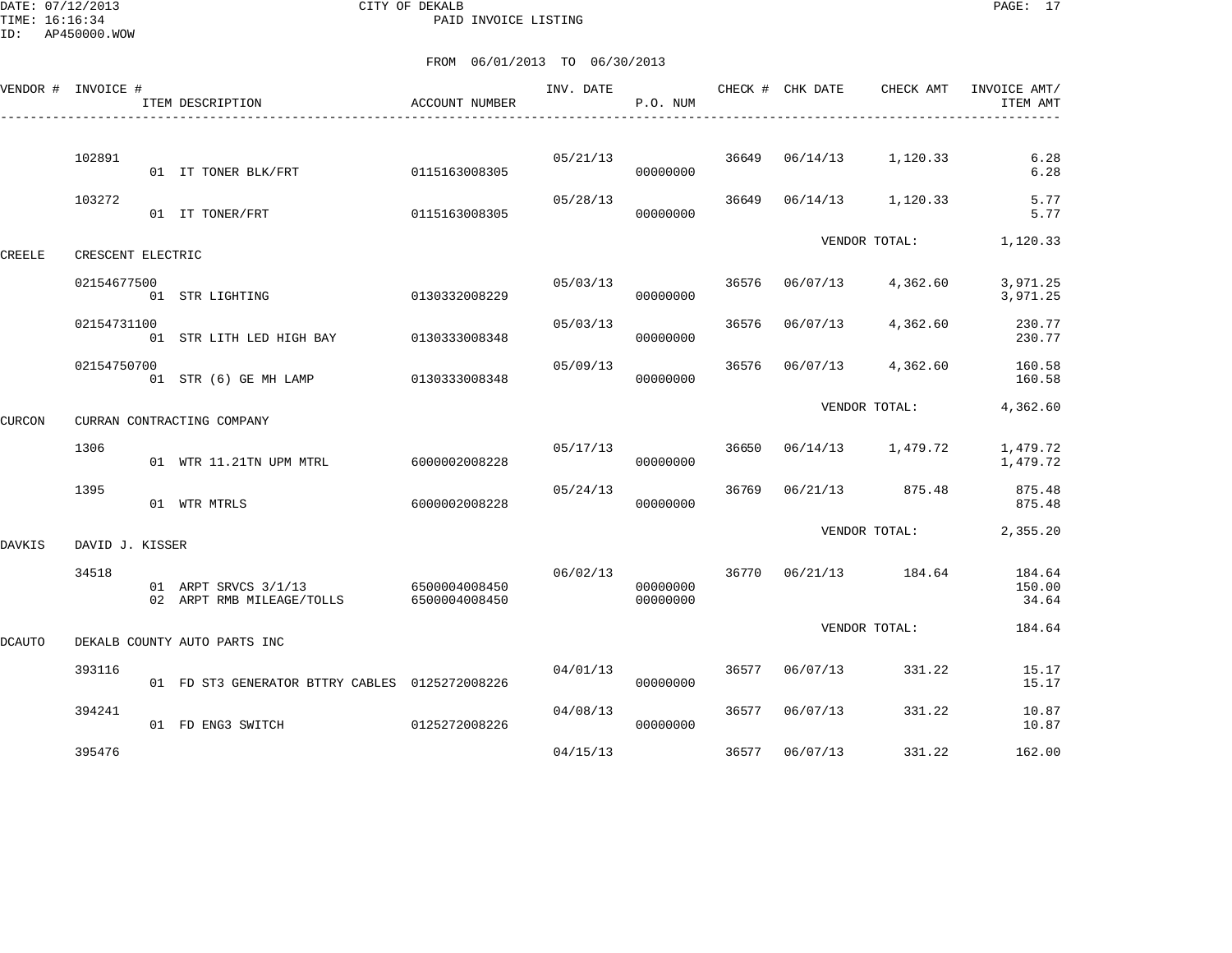### DATE: 07/12/2013 CITY OF DEKALB PAGE: 18 PAID INVOICE LISTING

ID: AP450000.WOW

|       | VENDOR # INVOICE # | ITEM DESCRIPTION                              | ACCOUNT NUMBER | INV. DATE | P.O. NUM |       | CHECK # CHK DATE | CHECK AMT             | INVOICE AMT/<br>ITEM AMT |
|-------|--------------------|-----------------------------------------------|----------------|-----------|----------|-------|------------------|-----------------------|--------------------------|
|       | 395476             |                                               |                |           | 04/15/13 |       | 36577 06/07/13   | 331.22                | 162.00                   |
|       |                    | 01 FD (20) MOLTAN 25 DIAT EARTH 0125272008226 |                |           | 00000000 |       |                  |                       | 162.00                   |
|       | 395594             | 01 FD ENG1 LUCAS FUEL TREAT                   | 0125272008226  | 04/16/13  | 00000000 | 36577 | 06/07/13         | 331.22                | 12.23<br>12.23           |
|       | 396534             | 01 FD E4 POSTS                                | 0125272008226  | 04/22/13  | 00000000 | 36577 | 06/07/13         | 331.22                | 3.65<br>3.65             |
|       | 397114             | 01 FD STOCK (12) 5W30                         | 0125272008226  | 04/25/13  | 00000000 | 36577 | 06/07/13         | 331.22                | 48.84<br>48.84           |
|       | 397582             | 01 FD STOCK (5) FUSES                         | 0125272008226  | 04/29/13  | 00000000 | 36577 | 06/07/13         | 331.22                | 11.45<br>11.45           |
|       | 397674             | 01 FD TRK1 DRAIN VALVE                        | 0125272008226  | 04/29/13  | 00000000 | 36577 | 06/07/13         | 331.22                | 67.01<br>67.01           |
|       | 398065             | 01 FD E2/3 SWITCH                             | 0125272008226  | 05/01/13  | 00000000 | 36651 | 06/14/13         | 113.20                | 32.61<br>32.61           |
|       | 399545             | 01 FD LED MDL/KNOBS/D KNOB                    | 0125272008226  | 05/10/13  | 00000000 | 36651 | 06/14/13         | 113.20                | 24.55<br>24.55           |
|       | 399558             | 01 FD ENG 2 LED MDL                           | 0125272008226  | 05/10/13  | 00000000 |       | 36651 06/14/13   | 113.20                | 16.27<br>16.27           |
|       | 399616             | 01 FD TRK 1 HALOGEN LAMP                      | 0125272008226  | 05/10/13  | 00000000 |       | 36651 06/14/13   | 113.20                | 8.99<br>8.99             |
|       | 399849             | 01 FD CARB-CHOKE CLNR                         | 0125272008226  | 05/13/13  | 00000000 | 36651 | 06/14/13         | 113.20                | 11.96<br>11.96           |
|       | 399906             | 01 FD FUEL LINE HOSE                          | 0125272008226  | 05/13/13  | 00000000 | 36651 | 06/14/13         | 113.20                | 1.90<br>1.90             |
|       | 399960             | 01 FD RFND (3) CORE DEPOSITS                  | 0125272008226  | 05/13/13  | 00000000 | 36651 | 06/14/13         | 113.20                | $-54.00$<br>$-54.00$     |
|       | 402189             | 01 FD (12) ATF PLUS 4 0125272008226           |                | 05/28/13  | 00000000 |       | 36651 06/14/13   | 113.20                | 70.92<br>70.92           |
| DCEDC | DEKALB COUNTY EDC  |                                               |                |           |          |       |                  | VENDOR TOTAL:         | 444.42                   |
|       | DK13311            |                                               |                | 05/30/13  |          |       |                  | 36578 06/07/13 160.00 | 160.00                   |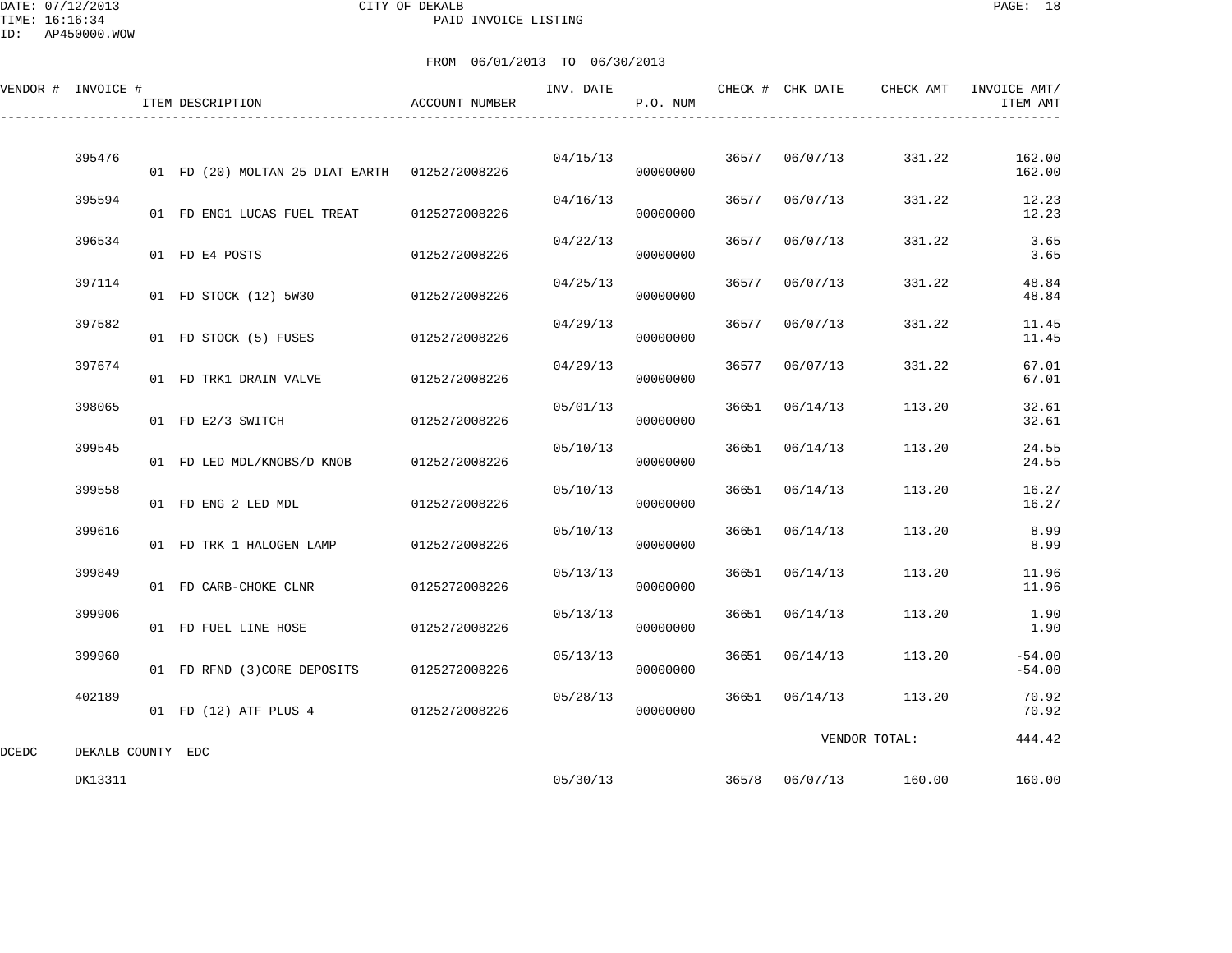DATE: 07/12/2013 CITY OF DEKALB PAGE: 19 PAID INVOICE LISTING

|         | VENDOR # INVOICE #     |                | ITEM DESCRIPTION                                                                   | ACCOUNT NUMBER                                                   | INV. DATE | P.O. NUM                                     |       | CHECK # CHK DATE | CHECK AMT                          | INVOICE AMT/<br>ITEM AMT                   |
|---------|------------------------|----------------|------------------------------------------------------------------------------------|------------------------------------------------------------------|-----------|----------------------------------------------|-------|------------------|------------------------------------|--------------------------------------------|
|         | DK13311                | 02<br>03<br>04 | 01 IND TECH J REY<br>IND TECH M O'LEARY<br>IND TECH J DIEDRICH<br>IND TECH T MOORE | 0110103008376<br>0110103008376<br>0130313008376<br>0130313008376 | 05/30/13  | 00000000<br>00000000<br>00000000<br>00000000 | 36578 | 06/07/13         | 160.00                             | 160.00<br>40.00<br>40.00<br>40.00<br>40.00 |
|         | DK13312                |                | 01 IND TECH D HILAND                                                               | 0130343008376                                                    | 05/30/13  | 00000000                                     | 36652 | 06/14/13         | 50.00                              | 50.00<br>50.00                             |
| DCREC   | DEKALB COUNTY RECORDER |                |                                                                                    |                                                                  |           |                                              |       |                  | VENDOR TOTAL:                      | 210.00                                     |
|         | 053013                 |                | 01 FY13 TIF 1 403 GURLER ST                                                        | 1300006508624                                                    | 05/30/13  | 00000000                                     | 36579 | 06/07/13         | 40.00                              | 40.00<br>40.00                             |
|         | IDIS5568666            |                | 01 FY13 CDBG FTHB 1714 SUNRISE DR 1900004008499                                    |                                                                  | 05/30/13  | 00000000                                     | 36580 | 06/07/13         | 40.00                              | 40.00<br>40.00                             |
|         | IDIS5571521            |                | 01 FY13 CDBG REHAB 517 N 4TH 1900006508624                                         |                                                                  | 06/07/13  | 00000000                                     | 36653 | 06/14/13         | 40.00                              | 40.00<br>40.00                             |
| DCTRE   |                        |                | DEKALB COUNTY TREASURER                                                            |                                                                  |           |                                              |       |                  | VENDOR TOTAL:                      | 120.00                                     |
|         | 053013                 |                | 01 FY13 EXP CNTRL AR TIF SRPLS                                                     | 1300006508639                                                    | 05/30/13  | 00000000                                     | 36581 |                  | 06/07/13 2,917,637.44 2,917,637.44 | 2,917,637.44                               |
| DEKFLO  |                        |                | DEKALB FLORIST & GREENHOUSE                                                        |                                                                  |           |                                              |       |                  | VENDOR TOTAL:                      | 2,917,637.44                               |
|         | 0630141                |                | 01 STR PLANTERS FLTS/GRSS/HNGNG 1300006508639                                      |                                                                  | 05/17/13  | 00000000                                     | 36582 |                  | $06/07/13$ 2,143.00                | 2,143.00<br>2,143.00                       |
| DEKIMP  |                        |                | DEKALB IMPLEMENT COMPANY                                                           |                                                                  |           |                                              |       |                  | VENDOR TOTAL:                      | 2,143.00                                   |
|         | 01261229               |                | 01 STR (2) 12V950 CC BTTRY 0130332008226                                           |                                                                  | 05/08/13  | 00000000                                     | 36583 | 06/07/13         | 394.38                             | 394.38<br>394.38                           |
| DEKLAWN |                        |                | DEKALB LAWN & EQUIPMENT CO INC                                                     |                                                                  |           |                                              |       |                  | VENDOR TOTAL:                      | 394.38                                     |
|         | 10038                  |                | 01 WTR TAR BARREL RPR                                                              | 6000002008226                                                    | 04/02/13  | 00000000                                     | 36654 | 06/14/13         | 237.96                             | 46.45<br>11.45                             |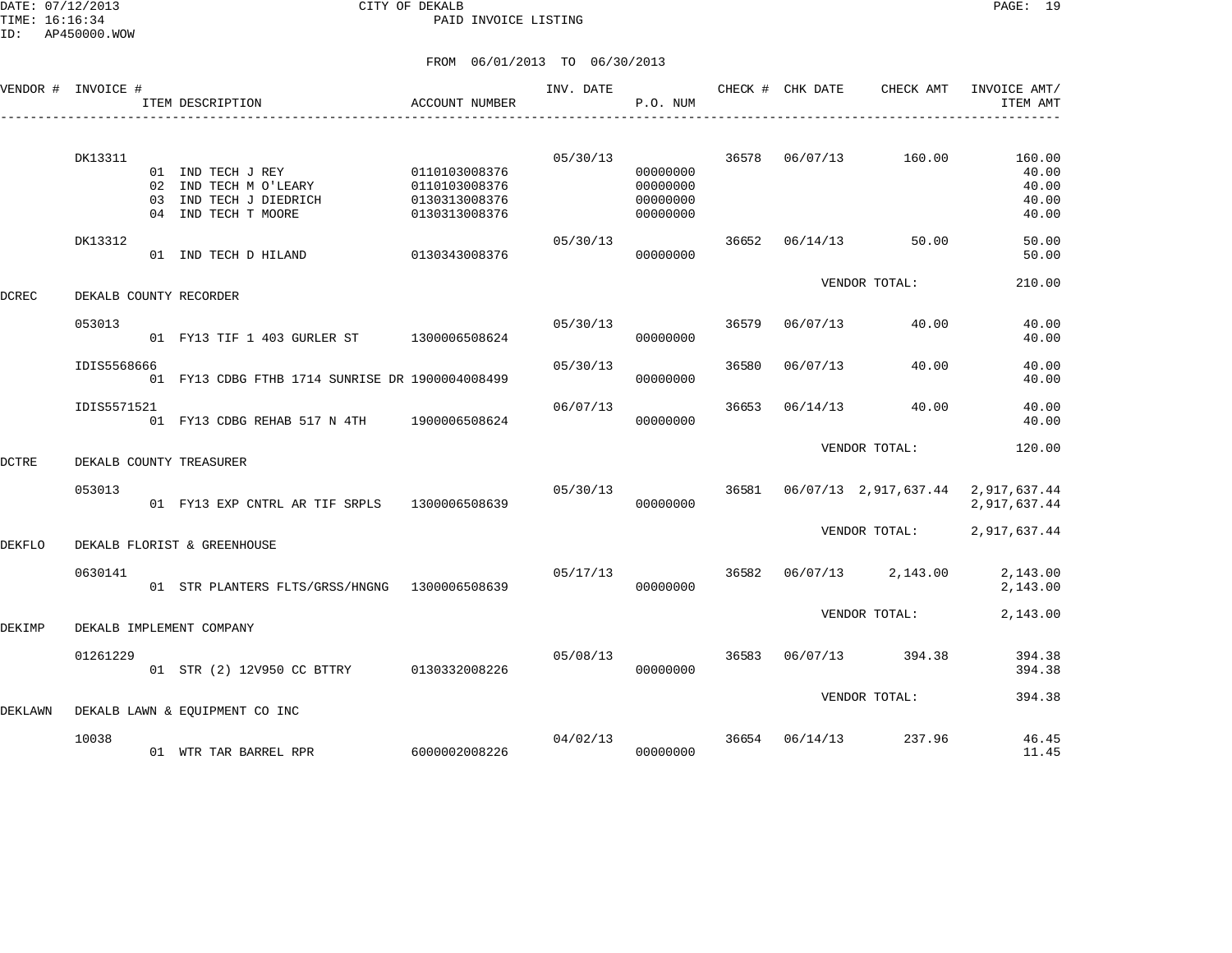| VENDOR # INVOICE # | ITEM DESCRIPTION                                               | ACCOUNT NUMBER                 | INV. DATE | P.O. NUM             |       | CHECK # CHK DATE | CHECK AMT               | INVOICE AMT/<br>ITEM AMT  |
|--------------------|----------------------------------------------------------------|--------------------------------|-----------|----------------------|-------|------------------|-------------------------|---------------------------|
| 10038              | 02 WTR TAR BARREL RPR LABOR 6000003008315                      |                                | 04/02/13  | 00000000             |       | 36654 06/14/13   | 237.96                  | 46.45<br>35.00            |
| 10223              | 01 STR CHAINSAW RPR<br>02 STR CHAINSAW RPR LABOR 0130333008315 | 0130332008226                  | 04/09/13  | 00000000<br>00000000 |       | 36654 06/14/13   | 237.96                  | 81.98<br>18.98<br>63.00   |
| 10224              | 01 STR CHAINSAW RPR<br>02 STR CHAINSAW RPR LABOR               | 0130332008226<br>0130333008315 | 04/09/13  | 00000000<br>00000000 |       | 36654 06/14/13   | 237.96                  | 61.53<br>13.53<br>48.00   |
| 10586              | 01 STR CHAINSAW OIL                                            | 0130332008245                  | 04/22/13  | 00000000             |       | 36654 06/14/13   | 237.96                  | 48.00<br>48.00            |
| 11042              | 01 ARPT AP23 SPNDL SHFT/KYSOR                                  | 6500003008310                  | 05/01/13  | 00000000             | 36771 | 06/21/13         | 1,134.80                | 203.06<br>203.06          |
| 11049              | 01 APRT AP23 BELT                                              | 6500003008310                  | 05/01/13  | 00000000             | 36771 | 06/21/13         | 1,134.80                | 166.73<br>166.73          |
| 11284              | 01 STR WEED WCKR NYLON LINE                                    | 0130332008226                  | 05/07/13  | 00000000             | 36771 | 06/21/13         | 1,134.80                | 30.45<br>30.45            |
| 11432              | 01 PD PD221 FUEL HOSE                                          | 0120242008226                  | 05/10/13  | 00000000             | 36771 | 06/21/13         | 1,134.80                | 5.50<br>5.50              |
| 11520              | 01 WTR ARFLTR/SPKPLG/CARB<br>02 WTR LABOR                      | 6000003008310<br>6000003008310 | 05/13/13  | 00000000<br>00000000 | 36771 | 06/21/13         | 1,134.80                | 155.81<br>102.81<br>53.00 |
| 11521              | 01 STR SPRSPRCKT/CVR                                           | 0130332008226                  | 05/13/13  | 00000000             | 36771 | 06/21/13         | 1,134.80                | 30.34<br>30.34            |
| 11530              | 01 FD GRIP STARTER ROPE 0125272008226                          |                                | 05/13/13  | 00000000             | 36771 | 06/21/13         | 1,134.80                | 3.05<br>3.05              |
| 11653              | 01 FD DPHRGM/INLT NDL - EDGER                                  | 0125272008210                  | 05/15/13  | 00000000             | 36771 | 06/21/13         | 1,134.80                | 10.21<br>10.21            |
| 11656              | 01 FD SPRK PLUG                                                | 0125272008226                  | 05/15/13  | 00000000             |       | 36771 06/21/13   | 1,134.80                | 3.24<br>3.24              |
| 11723              | 01 STR P33 (3) BLADES 0130332008226<br>02 STR P38 (3) BLADES   | 0130332008226                  | 05/16/13  | 00000000<br>00000000 |       |                  | 36771 06/21/13 1,134.80 | 138.54<br>65.61<br>72.93  |
| 11777              |                                                                |                                | 05/17/13  |                      |       |                  | 36771 06/21/13 1,134.80 | 166.73                    |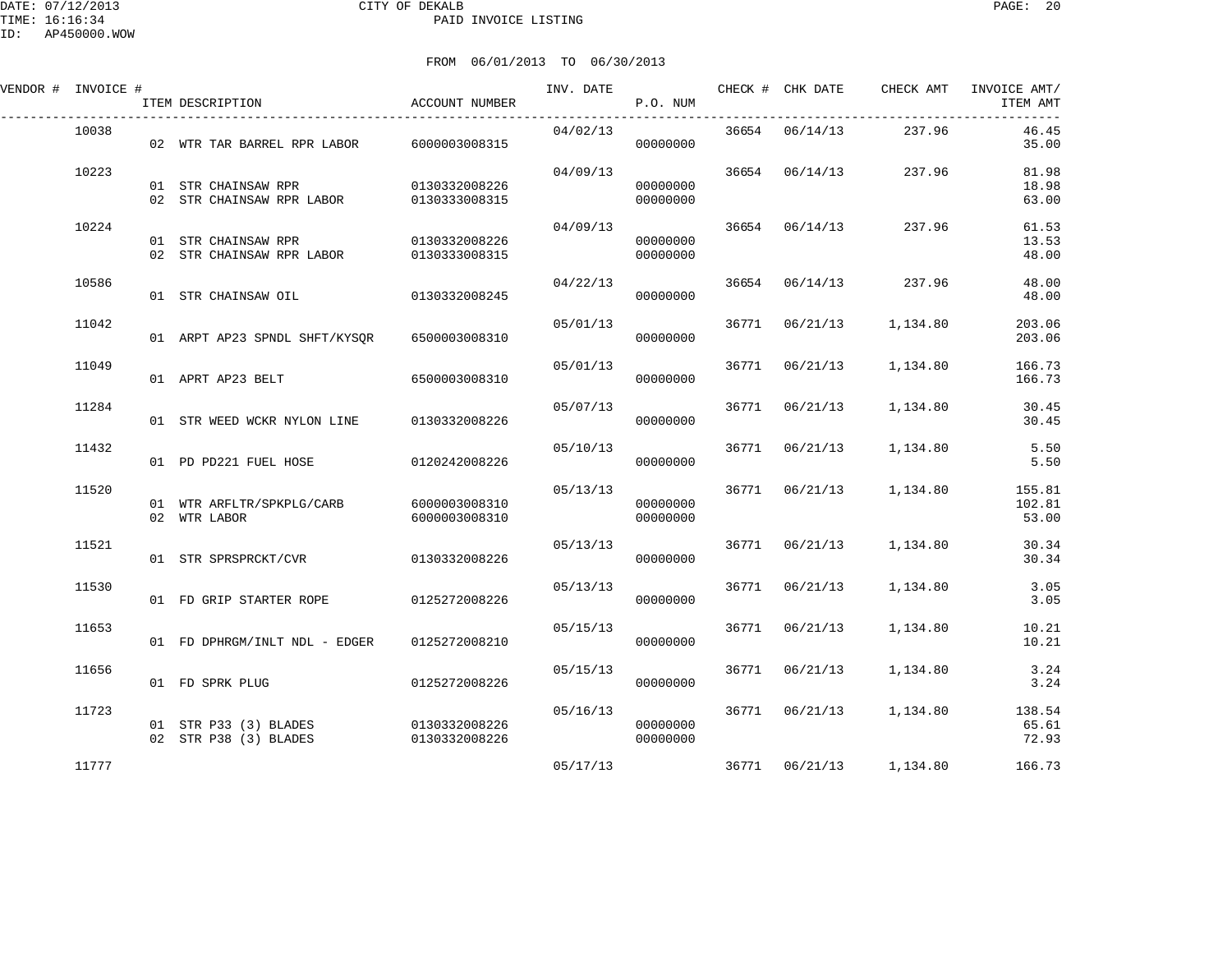DATE: 07/12/2013 CITY OF DEKALB PAGE: 21 PAID INVOICE LISTING

|        | VENDOR # INVOICE # | ITEM DESCRIPTION                                                  | ACCOUNT NUMBER                                  | INV. DATE | P.O. NUM                         |       | CHECK # CHK DATE | CHECK AMT             | INVOICE AMT/<br>ITEM AMT                                |
|--------|--------------------|-------------------------------------------------------------------|-------------------------------------------------|-----------|----------------------------------|-------|------------------|-----------------------|---------------------------------------------------------|
|        | 11777              | 01 ARPT AP23 BELT                                                 | 6500003008310                                   | 05/17/13  | 00000000                         | 36771 | 06/21/13         | 1,134.80              | 166.73<br>166.73                                        |
|        | 11921              | 01 FD S1 WEEDEATER                                                | 0125272008210                                   | 05/21/13  | 00000000                         | 36771 | 06/21/13         | 1,134.80              | 197.95<br>197.95                                        |
|        | 11925              | 01 ARPT SPRK PLUG - PSH MWR                                       | 6500003008310                                   | 05/21/13  | 00000000                         | 36771 | 06/21/13         | 1,134.80              | 23.19<br>23.19                                          |
| DEKPUB |                    | DEKALB PUBLIC LIBRARY                                             |                                                 |           |                                  |       |                  | VENDOR TOTAL:         | 1,372.76                                                |
|        | 061413             | 01 RENOVATION PROJECT                                             | 1300006508639                                   | 06/17/13  | 00000000                         | 36756 |                  | 06/17/13 2,000,000.00 | 2,000,000.00<br>2,000,000.00                            |
| DEKSAN |                    | DEKALB SANITARY DISTRICT                                          |                                                 |           |                                  |       |                  | VENDOR TOTAL:         | 2,000,000.00                                            |
|        | 061313             | 01 MAY 2013 SERVICE<br>02 MAY 2013 SERVICE<br>03 MAY 2013 SERVICE | 6000000001350<br>6000000002220<br>6000000002220 | 06/13/13  | 00000000<br>00000000<br>00000000 | 36754 | 06/14/13         | 478,330.96            | 478,330.96<br>116,547.60<br>379, 335.78<br>$-17,552.42$ |
| DEKSHE | DEKALB SHELL MART  |                                                                   |                                                 |           |                                  |       |                  | VENDOR TOTAL:         | 478,330.96                                              |
|        | 051613             | 01 PD FUEL                                                        | 0120212008245                                   | 05/16/13  | 00000000                         | 36584 | 06/07/13         | 253.75                | 37.48<br>37.48                                          |
|        | 32016              | 01 PD 381 FUEL                                                    | 0120212008245                                   | 05/29/13  | 00000000                         | 36584 | 06/07/13         | 253.75                | 17.83<br>17.83                                          |
|        | 32195              | 01 PD 381 FUEL                                                    | 0120212008245                                   | 05/18/13  | 00000000                         | 36584 | 06/07/13         | 253.75                | 17.91<br>17.91                                          |
|        | 34677              | 01 PD 308 FUEL                                                    | 0120212008245                                   | 04/30/13  | 00000000                         | 36584 | 06/07/13         | 253.75                | 53.56<br>53.56                                          |
|        | 36292              | 01 PD 308 FUEL                                                    | 0120212008245                                   | 04/09/13  | 00000000                         | 36584 | 06/07/13         | 253.75                | 57.54<br>57.54                                          |
|        | 37118              | 01 PD FUEL                                                        | 0120212008245                                   | 05/13/13  | 00000000                         | 36584 | 06/07/13         | 253.75                | 16.43<br>16.43                                          |
|        | 39598              |                                                                   |                                                 | 04/13/13  |                                  | 36584 | 06/07/13         | 253.75                | 53.00                                                   |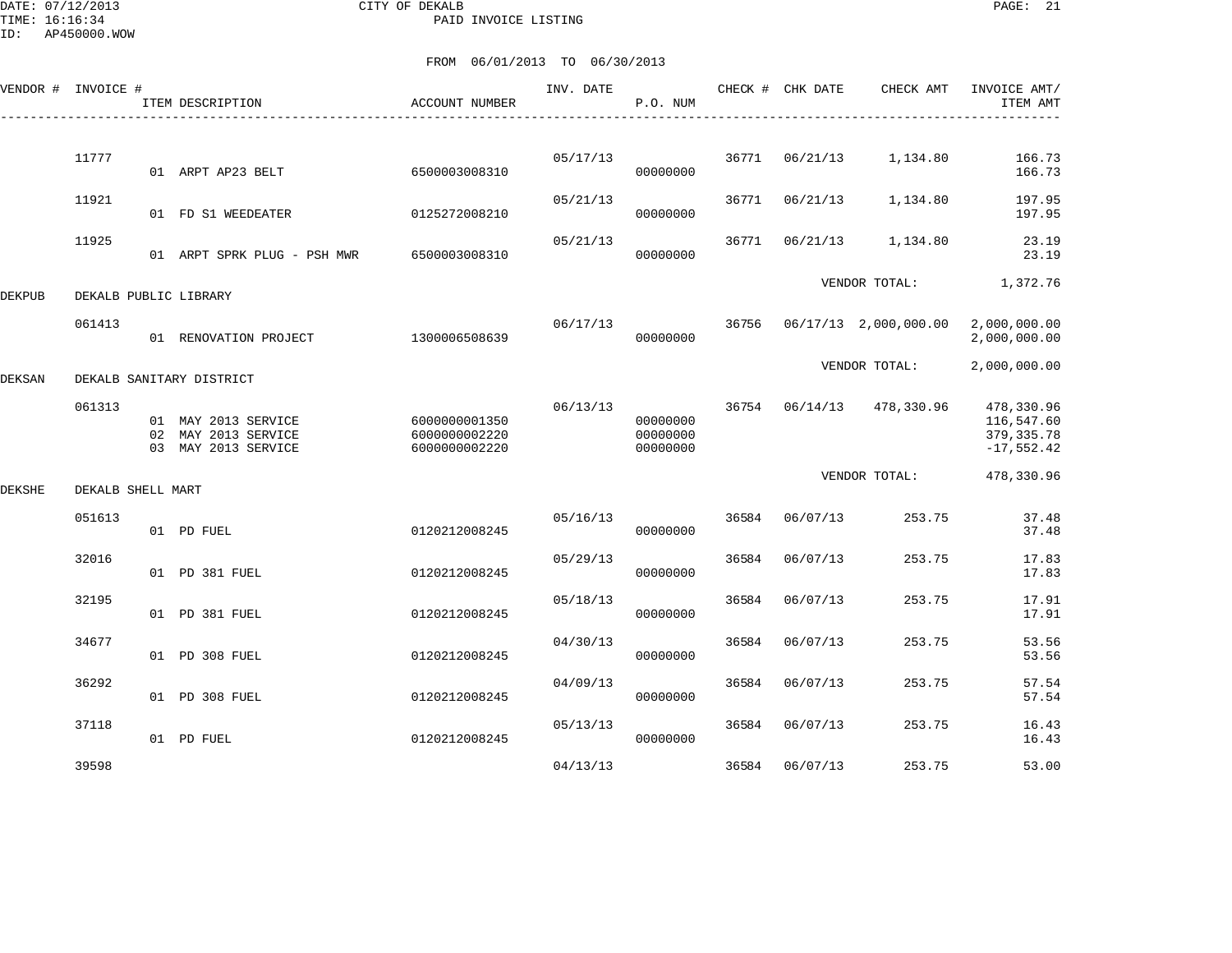DATE: 07/12/2013 CITY OF DEKALB PAGE: 22 PAID INVOICE LISTING

FROM 06/01/2013 TO 06/30/2013

|        | VENDOR # INVOICE # | ACCOUNT NUMBER<br>ITEM DESCRIPTION                             |                                | INV. DATE CHECK # CHK DATE | P.O. NUM             |       |                         | CHECK AMT          | INVOICE AMT/<br>ITEM AMT  |
|--------|--------------------|----------------------------------------------------------------|--------------------------------|----------------------------|----------------------|-------|-------------------------|--------------------|---------------------------|
|        | 39598              | 01 PD FUEL                                                     | 0120212008245                  | 04/13/13                   | 00000000             |       | 36584 06/07/13 253.75   |                    | 53.00<br>53.00            |
| DEKSYC | DEKALB SYCAMORE    |                                                                |                                |                            |                      |       |                         | VENDOR TOTAL:      | 253.75                    |
|        | 60854CVW           | 01 PD PD22 HANDLE                                              | 0120222008226                  |                            | 05/09/13<br>00000000 | 36655 |                         | 06/14/13 1,990.36  | 20.69<br>20.69            |
|        | CTCB182502         | 01 PD ACCIDENT PD336                                           | 7200004008472                  | 05/15/13                   | 00000000             | 36655 | 06/14/13                | 1,990.36           | 1,637.59<br>1,637.59      |
|        | CTCS182842         | 01 PD PD22 RPR PNN SEAL ASBLY<br>02 PD PD22 RPR PNN SEAL ASBLY | 0120242008226<br>0120243008315 | 05/14/13                   | 00000000<br>00000000 | 36655 | 06/14/13                | 1,990.36           | 232.13<br>42.13<br>190.00 |
|        | CTCS183141         | 01 PD PD11 RPR STEERING WHEEL                                  | 7200004008472                  | 05/20/13                   | 00000000             | 36655 |                         | 06/14/13 1,990.36  | 99.95<br>99.95            |
| DEVSER |                    | DEVELOPMENTAL SERVICES                                         |                                |                            |                      |       |                         | VENDOR TOTAL:      | 1,990.36                  |
|        | 106226             | 01 PD (5) STNDRD PTI TARGETS 0120222008242                     |                                | 05/29/13                   | 00000000             | 36656 | 06/14/13 420.00         |                    | 420.00<br>420.00          |
| DEWARC |                    | DEWBERRY ARCHITECTS INC.                                       |                                |                            |                      |       |                         | VENDOR TOTAL:      | 420.00                    |
|        | 988906             | 01 POL FACILITY THRU 04/26/13 5045006508626                    |                                |                            | 05/17/13<br>00000000 | 36585 |                         | 06/07/13 28,033.66 | 14,103.66<br>14,103.66    |
|        | 988907             | 01 MUNI BLDG ASSMNT THRU 4/26/13 1400006508625                 |                                | 05/17/13                   | 00000000             | 36585 | 06/07/13                | 28,033.66          | 13,930.00<br>13,930.00    |
| DIEJEN | JENNIFER DIEDRICH  |                                                                |                                |                            |                      |       |                         | VENDOR TOTAL:      | 28,033.66                 |
|        | 053113             | 02 INTNL SHPPNG CNTR CNV 5/18/13 0130343008376                 |                                | 05/31/13                   | 00000000             |       | D000152 06/07/13 848.07 |                    | 848.07<br>848.07          |
|        | 053113A            | 01 RMB ISCC 5/18-22/13 LAS VEGAS 0130343008376                 |                                | 05/31/13                   | 00000000             |       | D000157 06/14/13 37.05  |                    | 37.05<br>37.05            |
|        |                    |                                                                |                                |                            |                      |       |                         |                    |                           |

VENDOR TOTAL: 885.12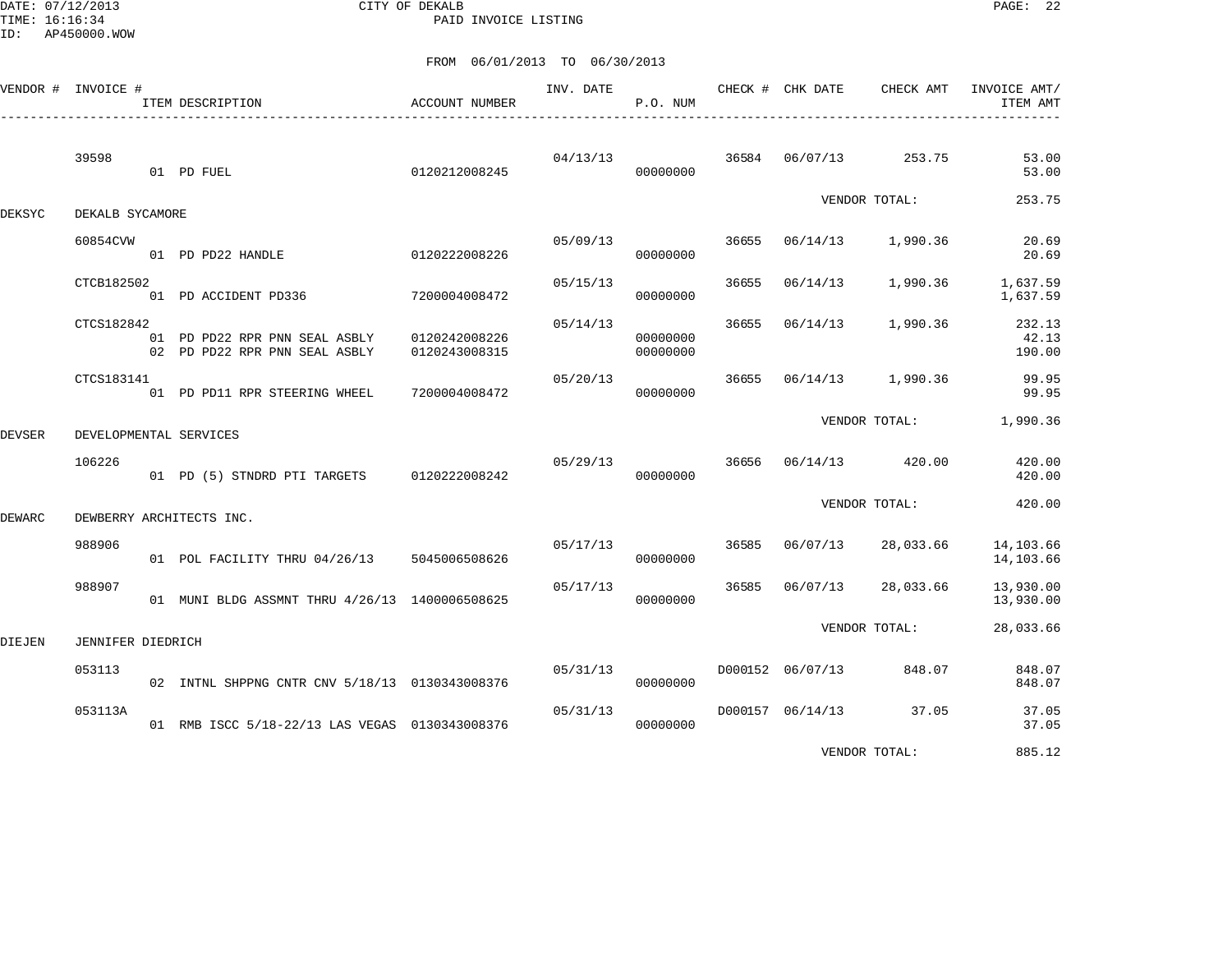DATE: 07/12/2013 CITY OF DEKALB PAGE: 23 PAID INVOICE LISTING

|        | VENDOR # INVOICE #      | ITEM DESCRIPTION                                    | ACCOUNT NUMBER                 | INV. DATE | P.O. NUM                         |       | CHECK # CHK DATE | CHECK AMT            | INVOICE AMT/<br>ITEM AMT |
|--------|-------------------------|-----------------------------------------------------|--------------------------------|-----------|----------------------------------|-------|------------------|----------------------|--------------------------|
| DRYTRE |                         | D RYAN TREE & LANDSCAPE                             |                                |           |                                  |       |                  |                      |                          |
|        | 1925                    | 01 STUMP REMOVAL                                    | 0130333008386                  | 05/23/13  | 00000000                         |       | 36657 06/14/13   | 7,317.00             | 7,317.00<br>7,317.00     |
| ECOWAT | <b>ECOWATER SYSTEMS</b> |                                                     |                                |           |                                  |       |                  | VENDOR TOTAL:        | 7,317.00                 |
|        |                         |                                                     |                                |           |                                  |       |                  |                      |                          |
|        | 052513                  | 01 ARPT PST/PRE FLTR/SALT/LBR 6500002008210         |                                | 05/25/13  | 00000000                         | 36586 | 06/07/13         | 140.90               | 140.90<br>140.90         |
|        | 052513A                 | 01 WTR UV SYSTEM RENTAL                             | 6000003008301                  | 05/25/13  | 00000000                         | 36772 | 06/21/13         | 53.90                | 53.90<br>53.90           |
| EGYTHE | EGYPTIAN THEATRE        |                                                     |                                |           |                                  |       |                  | VENDOR TOTAL:        | 194.80                   |
|        | 13879                   |                                                     |                                | 04/04/13  |                                  |       | 36773 06/21/13   | 140.88               | 80.93                    |
|        |                         | 01 LGHT FXTR WMNS BTHRM                             | 1300006508624                  |           | 00000000                         |       |                  |                      | 80.93                    |
|        | 96030                   | 02 LGHT FXTR WMNS BTHRM                             | 1300006508624                  | 04/04/13  | 00000000                         | 36773 | 06/21/13         | 140.88               | 59.95<br>59.95           |
| EMSAR  | ERLA INC.               |                                                     |                                |           |                                  |       |                  | VENDOR TOTAL:        | 140.88                   |
|        |                         |                                                     |                                |           |                                  |       |                  |                      |                          |
|        | SI33638                 | 01 FD SIDERAIL ASBLY                                | 0125272008226                  | 05/21/13  | 00000000                         | 36658 |                  | 06/14/13 174.72      | 174.72<br>174.72         |
| ENCMED |                         | ENCOMPASS MEDICAL & SPECIALTY                       |                                |           |                                  |       |                  | VENDOR TOTAL:        | 174.72                   |
|        |                         |                                                     |                                |           |                                  |       |                  |                      |                          |
|        | 03087862                | 01 FD (12) MED OXY/DEL                              | 0125272008241                  |           | 05/29/13<br>00000000             | 36659 |                  | 06/14/13 98.08       | 98.08<br>98.08           |
|        |                         |                                                     |                                |           |                                  |       |                  | VENDOR TOTAL:        | 98.08                    |
| ENVSER |                         | ENVIRONMENTAL SERVICES                              |                                |           |                                  |       |                  |                      |                          |
|        | 60792013                | 01 ARPT SRVC JUNE '13<br>02 ARPT ONST SRVC JUNE '13 | 6500004008450<br>6500004008450 |           | 06/03/13<br>00000000<br>00000000 |       |                  | 36774 06/21/13 90.00 | 90.00<br>50.00<br>40.00  |
|        |                         |                                                     |                                |           |                                  |       |                  | VENDOR TOTAL:        | 90.00                    |
| ESRI   |                         | ENVIRONMENTAL SYSTEMS RESEARCH                      |                                |           |                                  |       |                  |                      |                          |
|        | 92655176                |                                                     |                                |           | 05/17/13                         | 36587 |                  | $06/07/13$ 9,000.00  | 9,000.00                 |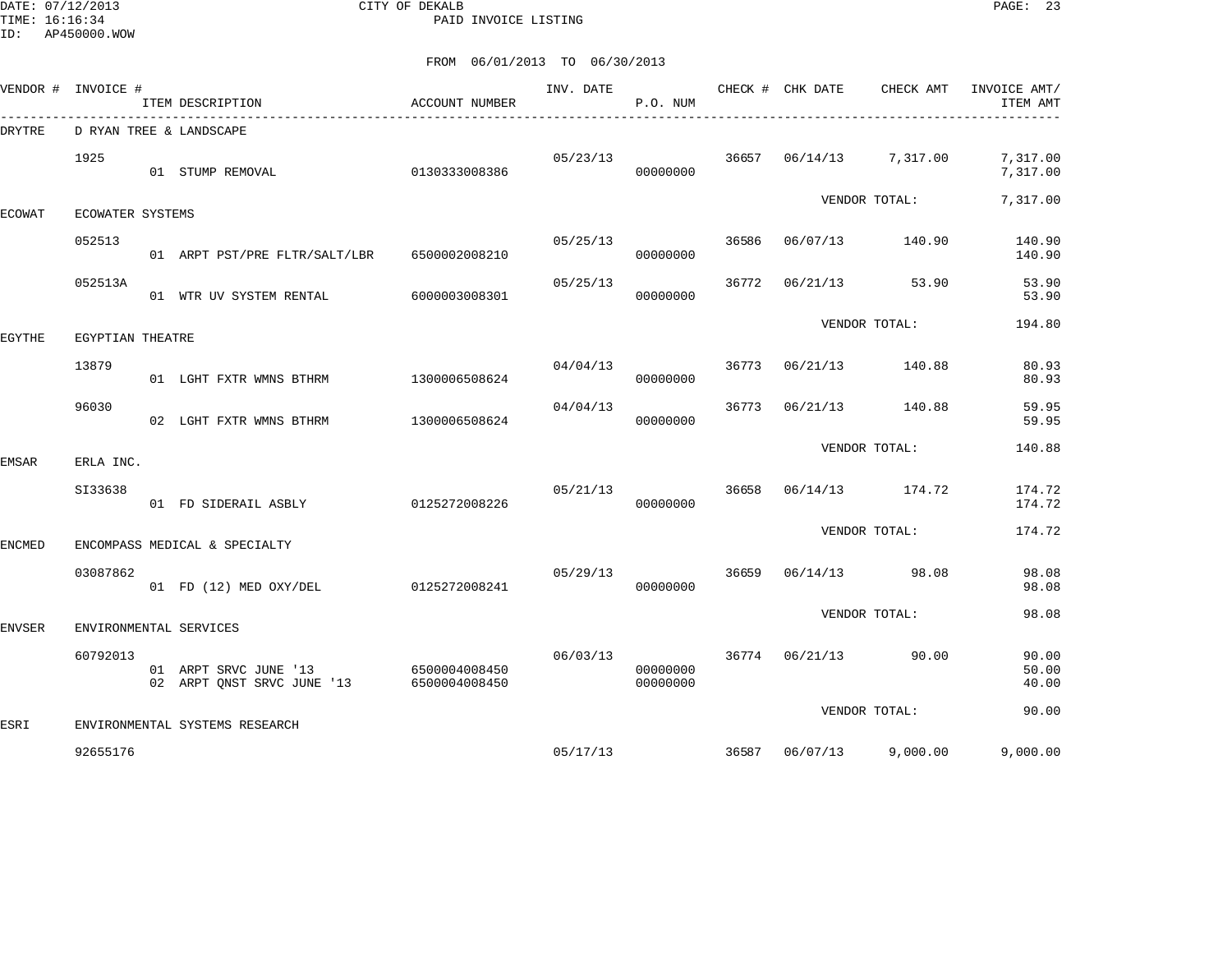DATE: 07/12/2013 CITY OF DEKALB PAGE: 24 PAID INVOICE LISTING

|               | VENDOR # INVOICE # | ITEM DESCRIPTION                                | ACCOUNT NUMBER | INV. DATE | P.O. NUM |       | CHECK # CHK DATE | CHECK AMT     | INVOICE AMT/<br>ITEM AMT |
|---------------|--------------------|-------------------------------------------------|----------------|-----------|----------|-------|------------------|---------------|--------------------------|
|               | 92655176           | 01 PD OSSI PRJCT ARCGIS                         | 5055006008515  | 05/17/13  | 00000000 | 36587 | 06/07/13         | 9,000.00      | 9,000.00<br>9,000.00     |
| <b>FEDEX</b>  | FEDEX              |                                                 |                |           |          |       |                  | VENDOR TOTAL: | 9,000.00                 |
|               | 228029436          | 01 DSATS IDOT DPIT 2014 DOAP GRNT 0900003008305 |                | 05/22/13  | 00000000 | 36660 | 06/14/13         | 19.96         | 19.96<br>19.96           |
|               | 228089080          | 01 PD 5/13-5/15/13 SHPPNG                       | 0120213008305  | 05/22/13  | 00000000 | 36588 | 06/07/13         | 58.41         | 58.41<br>58.41           |
| FEDSIG        |                    | FEDERAL SIGNAL CORPORATION                      |                |           |          |       |                  | VENDOR TOTAL: | 78.37                    |
|               | 996605             | 01 FD E1 SIREN                                  | 0125272008226  | 05/22/13  | 00000000 | 36661 | 06/14/13         | 848.76        | 848.76<br>848.76         |
| <b>FITFAC</b> |                    | FITNESS FACTORY OUTLET                          |                |           |          |       |                  | VENDOR TOTAL: | 848.76                   |
|               | 0856544            | 01 FD FTNSS EQUIPMENT                           | 2800006008510  | 05/30/13  | 00000000 | 36662 | 06/14/13         | 1,640.25      | 56.25<br>56.25           |
|               | 839005             | 01 FD FTNSS EQUIPMENT                           | 2800006008510  | 04/16/13  | 00000000 | 36662 | 06/14/13         | 1,640.25      | 1,584.00<br>1,584.00     |
| <b>FLYAME</b> | FLY AMERICA INC    |                                                 |                |           |          |       |                  | VENDOR TOTAL: | 1,640.25                 |
|               | 3428               | 01 ARPT LOGBOOK                                 | 6500000083970  | 05/08/13  | 00000000 | 36663 | 06/14/13         | 13.45         | 13.45<br>13.45           |
| FOSCOA        |                    | FOSTER COACH SALES, INC.                        |                |           |          |       |                  | VENDOR TOTAL: | 13.45                    |
|               | 5639               | 01 FD M1 PULLER FAN/FRT                         | 0125272008226  | 05/30/13  | 00000000 | 36664 | 06/14/13         | 124.29        | 124.29<br>124.29         |
|               |                    |                                                 |                |           |          |       |                  | VENDOR TOTAL: | 124.29                   |
| FOXVAL        | 764162             | FOX VALLEY FIRE & SAFETY                        |                | 05/23/13  |          | 36665 | 06/14/13         | 86.50         | 86.50                    |
|               |                    | 01 FD (2) RECHARGE/SRVC CAL 0125273008311       |                |           | 00000000 |       |                  |               | 86.50                    |
|               |                    |                                                 |                |           |          |       |                  | VENDOR TOTAL: | 86.50                    |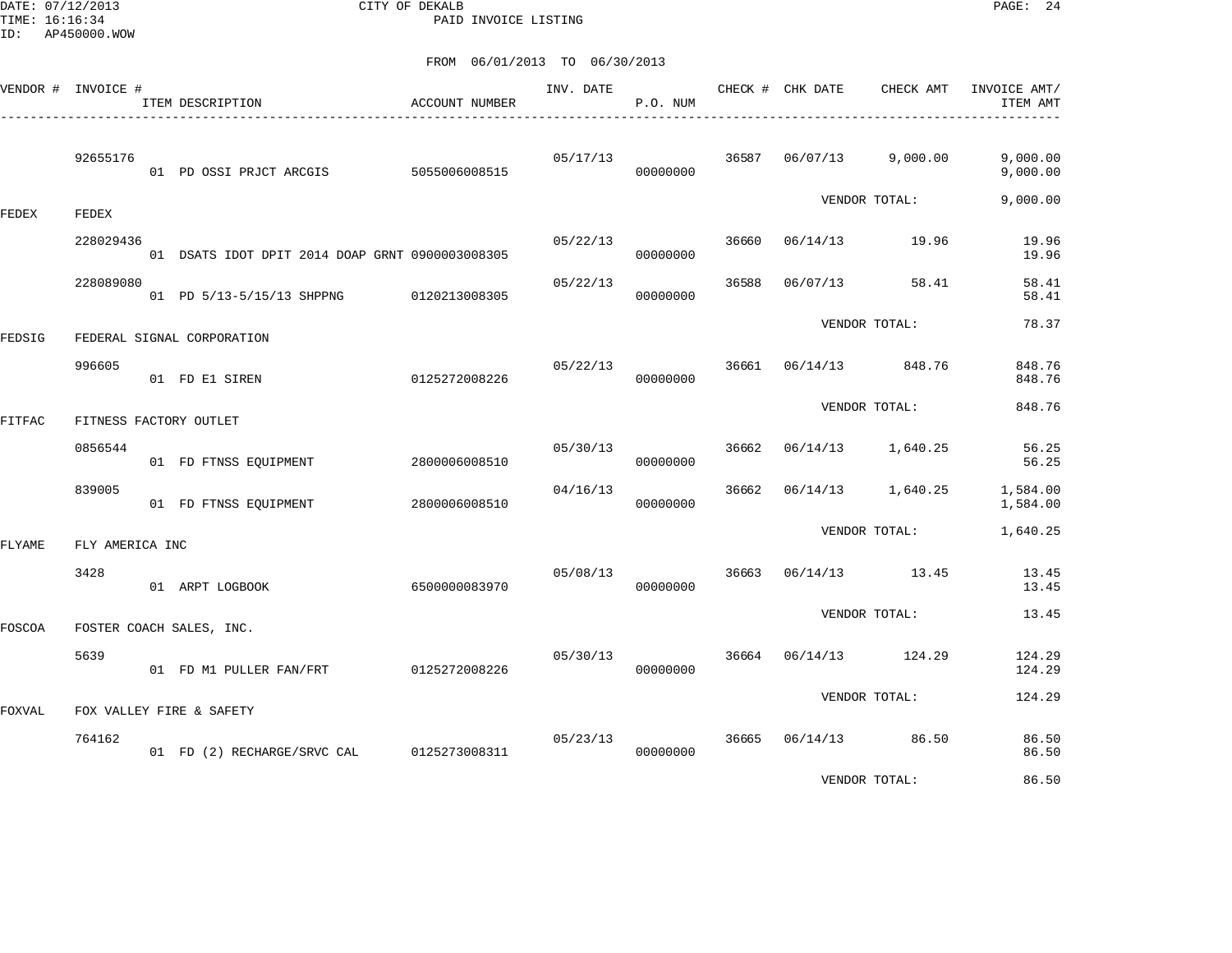DATE: 07/12/2013 CITY OF DEKALB PAGE: 25 PAID INVOICE LISTING

ID: AP450000.WOW

|          |                    |    |                               | FROM 06/01/2013 TO 06/30/2013 |          |                       |       |                  |                    |                          |
|----------|--------------------|----|-------------------------------|-------------------------------|----------|-----------------------|-------|------------------|--------------------|--------------------------|
| VENDOR # | INVOICE #          |    | ITEM DESCRIPTION              | ACCOUNT NUMBER                |          | INV. DATE<br>P.O. NUM |       | CHECK # CHK DATE | CHECK AMT          | INVOICE AMT/<br>ITEM AMT |
| FRILAW   | FRIEDERS LAW, LLC. |    |                               |                               |          |                       |       |                  |                    |                          |
|          | 201306             |    |                               |                               | 06/01/13 |                       | 36775 |                  | 06/21/13 17,000.00 | 17,000.00                |
|          |                    |    | 01 PRO LGL SRVCS JUNE '13     | 0118004008450                 |          | 00000000              |       |                  |                    | 10,200.00                |
|          |                    |    | 02 PRO LGL SRVCS JUNE '13     | 7200003008349                 |          | 00000000              |       |                  |                    | 1,700.00                 |
|          |                    | 03 | PRO LGL SRVCS JUNE '13        | 7000003008349                 |          | 00000000              |       |                  |                    | 3,400.00                 |
|          |                    |    | 04 PRO LGL SRVCS JUNE '13     | 0118004008450                 |          | 00000000              |       |                  |                    | 1,700.00                 |
|          |                    |    |                               |                               |          |                       |       |                  | VENDOR TOTAL:      | 17,000.00                |
| FROCOM   |                    |    | FRONTIER COMMUNICATIONS       |                               |          |                       |       |                  |                    |                          |
|          | 060113             |    |                               |                               | 06/01/13 |                       | 36776 | 06/21/13         | 5,668.40           | 5,668.40                 |
|          |                    |    | 01 7488146 STREET             | 0130313008337                 |          | 00000000              |       |                  |                    | 172.93                   |
|          |                    |    | 02 7482359 COM DEVELOP        | 0130353008337                 |          | 00000000              |       |                  |                    | 112.00                   |
|          |                    | 03 | 7482089 CLERK                 | 0112003008337                 |          | 00000000              |       |                  |                    | 33.40                    |
|          |                    | 04 | 7482024 I&T FAX               | 0115153008337                 |          | 00000000              |       |                  |                    | 18.37                    |
|          |                    | 05 | 7482056 MUN BLDG              | 0115153008337                 |          | 00000000              |       |                  |                    | 192.90                   |
|          |                    | 06 | 7548880 INTERNET LINE         | 0115153008337                 |          | 00000000              |       |                  |                    | 877.64                   |
|          |                    | 07 | 7488417 PD                    | 0120213008337                 |          | 00000000              |       |                  |                    | 1,023.06                 |
|          |                    | 08 | 217022 3606 200 S 4TH         | 0125263008337                 |          | 00000000              |       |                  |                    | 243.90                   |
|          |                    | 09 | 7488460 FD                    | 0125263008337                 |          | 00000000              |       |                  |                    | 517.00                   |
|          |                    | 10 | 217022 3531 507 E TAYLOR ALRM | 0135003008337                 |          | 00000000              |       |                  |                    | 61.27                    |
|          |                    | 11 | 217022 6326 507 E TAYLOR ALRM | 0135003008337                 |          | 00000000              |       |                  |                    | 61.27                    |
|          |                    | 12 | 7482010 YSB                   | 0135003008337                 |          | 00000000              |       |                  |                    | 488.03                   |
|          |                    | 13 | 7482043 GENERAL               | 0135003008337                 |          | 00000000              |       |                  |                    | 426.32                   |
|          |                    | 14 | 7487081 ALARM                 | 0135003008337                 |          | 00000000              |       |                  |                    | 33.50                    |
|          |                    | 15 | 217022 1942 1119 OAK E TWR    | 6000003008337                 |          | 00000000              |       |                  |                    | 61.27                    |
|          |                    | 16 | 217022 3049 2851 CORPORATE S  | 6000003008337                 |          | 00000000              |       |                  |                    | 61.27                    |
|          |                    | 17 | 217022 5775 900 W DRESSER N   | 6000003008337                 |          | 00000000              |       |                  |                    | 61.27                    |
|          |                    | 18 | 217022 7686 1505 W L HWY W    | 6000003008337                 |          | 00000000              |       |                  |                    | 61.27                    |
|          |                    | 19 | 7480479 1685 CNTY FRM         | 6000003008337                 |          | 00000000              |       |                  |                    | 32.16                    |
|          |                    | 20 | 7482054 WATER                 | 6000003008337                 |          | 00000000              |       |                  |                    | 247.91                   |
|          |                    | 21 | 7877634 1505 WLH              | 6000003008337                 |          | 00000000              |       |                  |                    | 33.94                    |

|        |        | 2.2<br>23<br>24 | 217022 3425 3750 BARBER GR/APT 6500003008337<br>7482023 ARPT LOBBY<br>7587967 ARPT/BRGHTSTR | 6500003008337<br>6500003008337 |          | 00000000<br>00000000<br>00000000 |       |               |        | 122.53<br>625.62<br>99.57 |
|--------|--------|-----------------|---------------------------------------------------------------------------------------------|--------------------------------|----------|----------------------------------|-------|---------------|--------|---------------------------|
| FURSER |        |                 | FURST SERVICES COMPANY INC.                                                                 |                                |          |                                  |       | VENDOR TOTAL: |        | 5,668.40                  |
|        | 186653 | 01              | CC B ROLIARDI 5/20-5/26/13                                                                  | 0112001008103                  | 05/29/13 | 00000000                         | 36589 | 06/07/13      | 434.00 | 434.00<br>434.00          |
|        | 186782 | 01              | CC B ROLIARDI 5/27-6/2/13                                                                   | 0112001008103                  | 06/04/13 | 00000000                         | 36666 | 06/14/13      | 403.00 | 403.00<br>403.00          |
|        | 186926 |                 |                                                                                             |                                | 06/11/13 |                                  | 36777 | 06/21/13      | 519.25 | 519.25                    |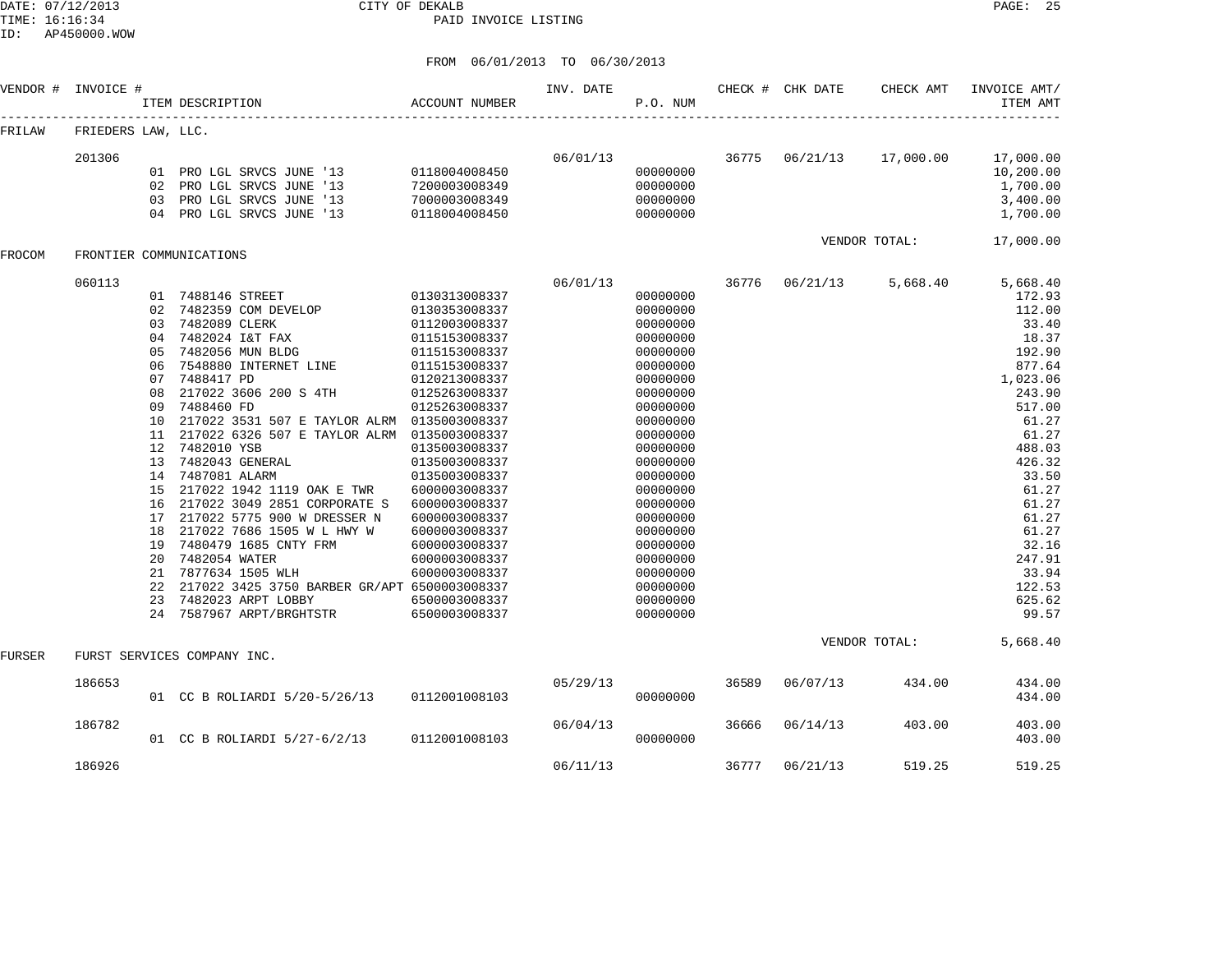DATE: 07/12/2013 CITY OF DEKALB PAGE: 26 PAID INVOICE LISTING

|               | VENDOR # INVOICE # | ITEM DESCRIPTION                           | ACCOUNT NUMBER | INV. DATE | P.O. NUM |       | CHECK # CHK DATE | CHECK AMT     | INVOICE AMT/<br>ITEM AMT |
|---------------|--------------------|--------------------------------------------|----------------|-----------|----------|-------|------------------|---------------|--------------------------|
|               | 186926             | 01 CC B ROLIARDI 6/3-6/9/13 0112001008103  |                | 06/11/13  | 00000000 | 36777 | 06/21/13         | 519.25        | 519.25<br>519.25         |
| GEAWAS        | GEAR WASH, LLC     |                                            |                |           |          |       |                  | VENDOR TOTAL: | 1,356.25                 |
|               | 8971               | 01 FD UNIFORM RPR/FRT                      | 0125272008240  | 06/06/13  | 00000000 | 36667 | 06/14/13 286.05  |               | 286.05<br>286.05         |
| <b>GLOEME</b> |                    | GLOBAL EMERGENCY PRODUCTS                  |                |           |          |       |                  | VENDOR TOTAL: | 286.05                   |
|               | AG33818            | 01 FD SENSOR CLNT/FRT                      | 0125272008240  | 05/16/13  | 00000000 | 36668 | 06/14/13 76.37   |               | 76.37<br>76.37           |
| <b>GORFLE</b> |                    | GORDON FLESCH COMPANY, INC.                |                |           |          |       |                  | VENDOR TOTAL: | 76.37                    |
|               | IN10401375         | 01 WTR COPIER SRVCNG 5/21/13 6000003008330 |                | 05/31/13  | 00000000 | 36591 | 06/07/13 194.00  |               | 194.00<br>194.00         |
| GORHAR        |                    | GORDON'S HARDWARE LLC.                     |                |           |          |       |                  | VENDOR TOTAL: | 194.00                   |
|               | 787102             | 01 WTR PEST/WEED CONTROL                   | 6000002008219  | 04/16/13  | 00000000 | 36593 | 06/07/13         | 455.69        | 98.60<br>98.60           |
|               | 787217             | 01 FD TL20 FUSE                            | 0125272008210  | 04/18/13  | 00000000 | 36593 | 06/07/13         | 455.69        | 5.49<br>5.49             |
|               | 787285             | 01 STR SHOP SUPPLIES                       | 0130332008226  | 04/19/13  | 00000000 | 36593 | 06/07/13         | 455.69        | 83.88<br>83.88           |
|               | 787312             | 01 FD SCREWS/MISC/FASTENERS                | 0125272008210  | 04/19/13  | 00000000 | 36593 | 06/07/13         | 455.69        | 1.20<br>1.20             |
|               | 787341             | 01 PD SCREWS/MISC/FASTENERS                | 0120212008219  | 04/21/13  | 00000000 | 36593 | 06/07/13         | 455.69        | 1.00<br>1.00             |
|               | 787359             | 01 FD TOOLS ST1                            | 0125272008295  | 04/22/13  | 00000000 | 36593 | 06/07/13         | 455.69        | 10.09<br>10.09           |
|               | 787373             | 01 CITY HALL DOOR                          | 0130322008219  | 04/22/13  | 00000000 | 36593 | 06/07/13         | 455.69        | 5.18<br>5.18             |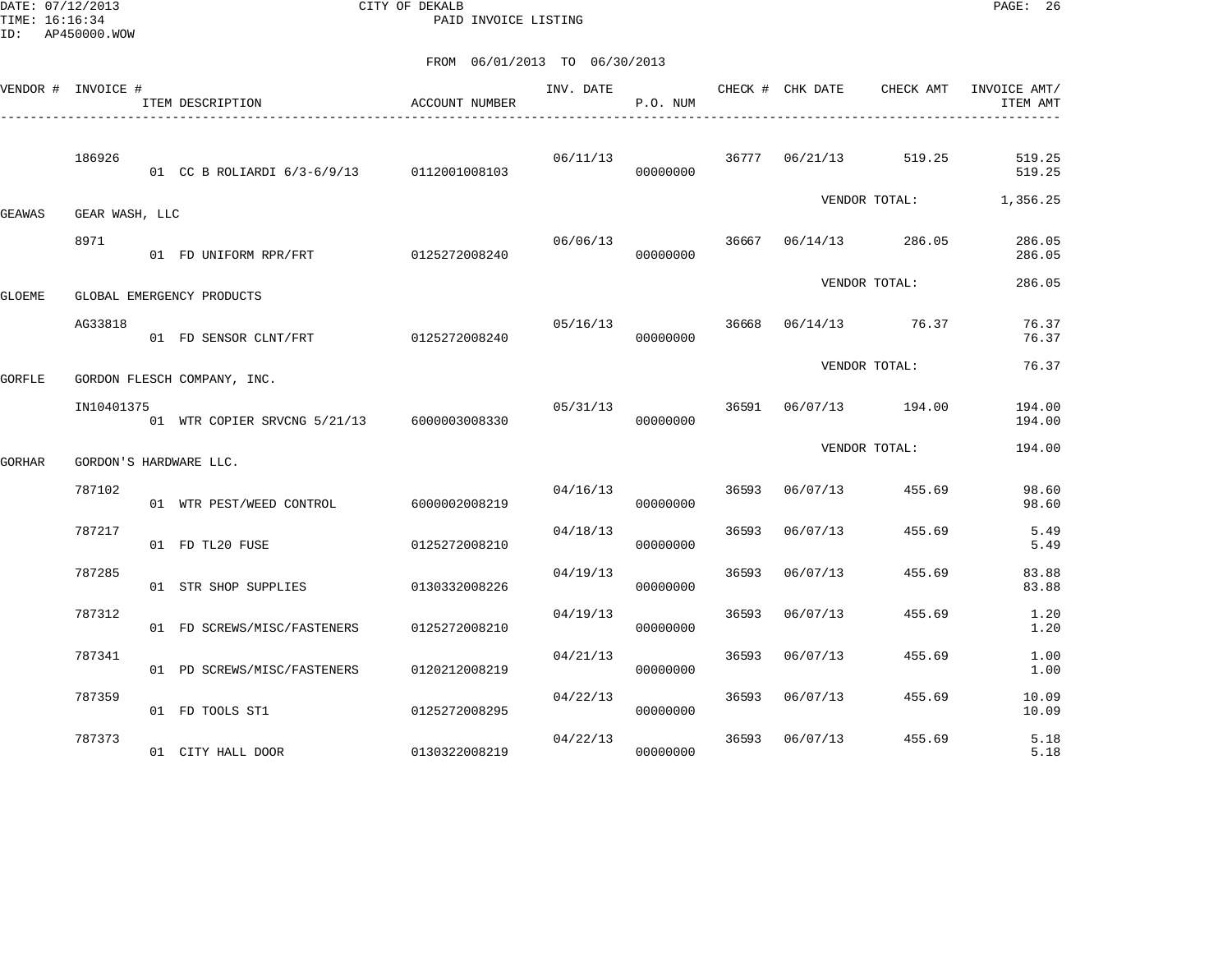DATE: 07/12/2013 CITY OF DEKALB PAGE: 27 PAID INVOICE LISTING

| VENDOR # INVOICE # |        | ITEM DESCRIPTION                                | ACCOUNT NUMBER                 | INV. DATE | P.O. NUM             |       | CHECK # CHK DATE | CHECK AMT | INVOICE AMT/<br>ITEM AMT |
|--------------------|--------|-------------------------------------------------|--------------------------------|-----------|----------------------|-------|------------------|-----------|--------------------------|
|                    | 787420 | 01 CITY HALL SUPER GLUE 0130322008219           |                                | 04/23/13  | 00000000             | 36593 | 06/07/13         | 455.69    | 3.99<br>3.99             |
|                    | 787487 | 01 WTR (6) TARP STRAP                           | 6000002008295                  | 04/23/13  | 00000000             | 36593 | 06/07/13         | 455.69    | 17.94<br>17.94           |
|                    | 787518 | 01 WTR WTHRSTRP/(2) SEALANT                     | 6000002008219                  | 04/24/13  | 00000000             | 36593 | 06/07/13         | 455.69    | 13.77<br>13.77           |
|                    | 787754 | 01 STR SHOP TOOLS                               | 0130332008295                  | 04/29/13  | 00000000             | 36593 | 06/07/13         | 455.69    | 14.49<br>14.49           |
|                    | 787930 | 01 WTR W15 HMMR HDL/HMMRML/UTLTY 6000002008295  |                                | 05/02/13  | 00000000             | 36593 | 06/07/13         | 455.69    | 26.46<br>26.46           |
|                    | 787953 | 01 WTR SHOP TOOLS                               | 6000002008295                  | 05/03/13  | 00000000             |       | 36593 06/07/13   | 455.69    | 20.05<br>20.05           |
|                    | 787962 | 01 STR(2) SILVER DUCT TAPE                      | 0130332008295                  | 05/03/13  | 00000000             | 36593 | 06/07/13         | 455.69    | 9.38<br>9.38             |
|                    | 788099 | 01 STR (5) TOGGLE WLPLT 0130323008348           |                                | 05/06/13  | 00000000             | 36593 | 06/07/13         | 455.69    | 4.45<br>4.45             |
|                    | 788124 | 01 STR SCREWS/MISC/FSTNRS 0130332008228         |                                | 05/07/13  | 00000000             | 36593 | 06/07/13         | 455.69    | 1.15<br>1.15             |
|                    | 788190 | 01 STR MILW HEX SHNK HMMRBT/SCRWS 0130332008295 |                                | 05/08/13  | 00000000             | 36593 | 06/07/13         | 455.69    | 14.69<br>14.69           |
|                    | 788201 | 01 STR FLAT WASH USS 0130332008226              |                                | 05/08/13  | 00000000             | 36593 | 06/07/13         | 455.69    | 14.99<br>14.99           |
|                    | 788249 | 01 ARPT FRRLS/CLIPS/BLTEYE/FSTNRS 6500002008226 |                                | 05/09/13  | 00000000             | 36593 | 06/07/13         | 455.69    | 19.61<br>19.61           |
|                    | 788272 | 01 STR LOCKNUTS                                 | 0130332008230                  | 05/09/13  | 00000000             | 36593 | 06/07/13         | 455.69    | 1.38<br>1.38             |
|                    | 788310 | 01 STR TOOLS<br>02 PD PD220 SCRWS/MISC/FSTNRS   | 0130332008226<br>0120242008226 | 05/10/13  | 00000000<br>00000000 |       | 36593 06/07/13   | 455.69    | 4.14<br>3.29<br>0.85     |
|                    | 788451 | 01 CTY HLL GARAGE BLK PUSH BUTTON 0130323008348 |                                | 05/14/13  | 00000000             |       | 36593 06/07/13   | 455.69    | 3.29<br>3.29             |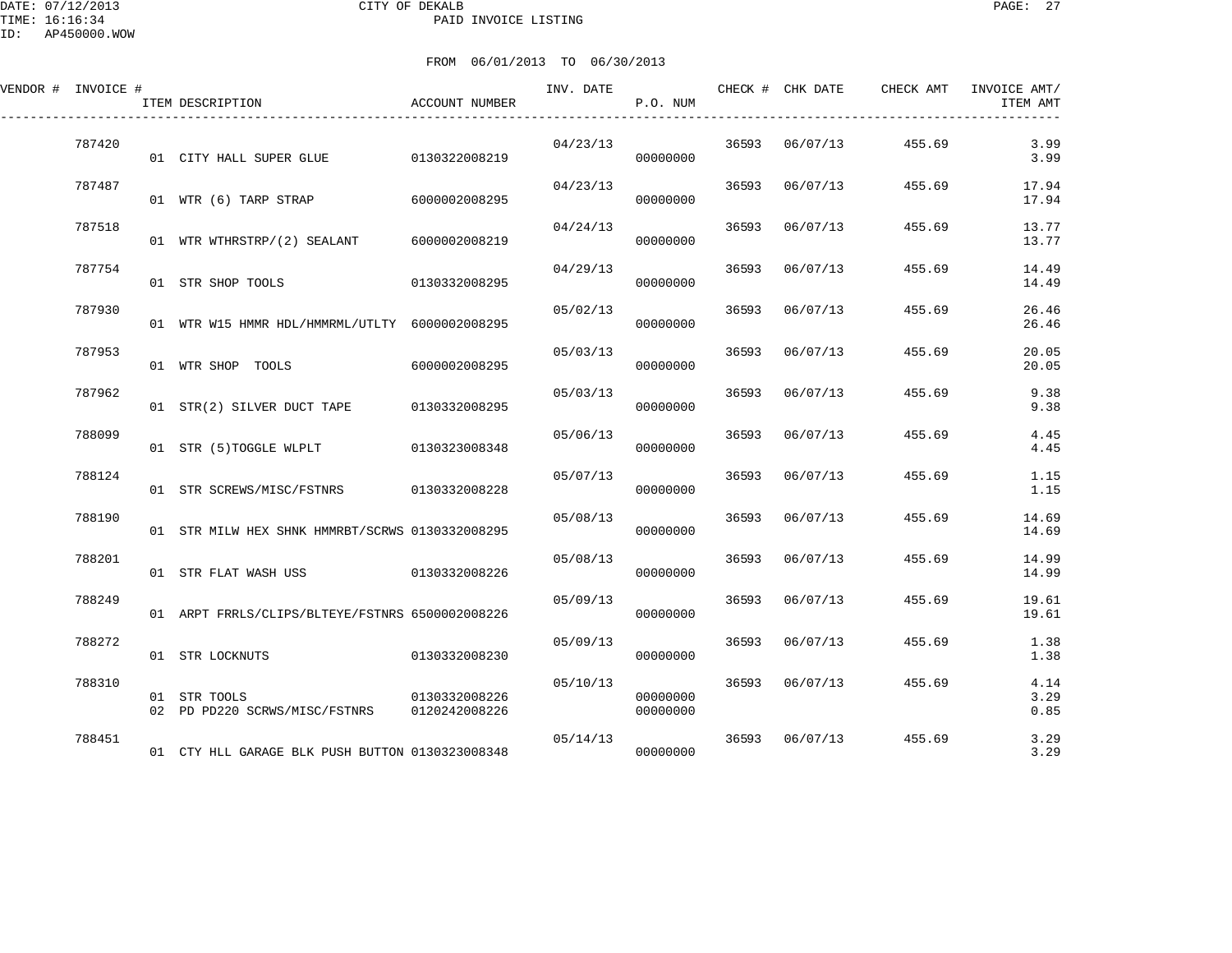DATE: 07/12/2013 CITY OF DEKALB PAGE: 28 PAID INVOICE LISTING

|        | VENDOR # INVOICE # | ITEM DESCRIPTION                                | ACCOUNT NUMBER | INV. DATE | P.O. NUM |       | CHECK # CHK DATE | CHECK AMT         | INVOICE AMT/<br>ITEM AMT |
|--------|--------------------|-------------------------------------------------|----------------|-----------|----------|-------|------------------|-------------------|--------------------------|
|        | 788459             | 01 WTR PLIER GIFT SET (4) 6000002008295         |                | 05/14/13  | 00000000 |       | 36593 06/07/13   | 455.69            | 29.99<br>29.99           |
|        | 788465             | 01 WTR ROUNDUP CONCENTRATE                      | 6000002008219  | 05/14/13  | 00000000 | 36593 | 06/07/13         | 455.69            | 28.99<br>28.99           |
|        | 788488             | 01 STR ROUNDUP PUMP                             | 0130323008313  | 05/14/13  | 00000000 | 36593 | 06/07/13         | 455.69            | 21.49<br>21.49           |
| GROJOH |                    | LAW OFFICES OF JOHN GROTTO                      |                |           |          |       |                  | VENDOR TOTAL:     | 455.69                   |
|        | 060113             | 01 PRO LGL SRVCS AH MAY '13 0118004008450       |                | 06/01/13  | 00000000 |       | 36778 06/21/13   | 375.00            | 375.00<br>375.00         |
| GSRPLU |                    | G'S R PLUMBING & HEATING, INC.                  |                |           |          |       |                  | VENDOR TOTAL:     | 375.00                   |
|        | 41734              | 01 STR A/C RPR                                  | 0130333008311  | 05/28/13  | 00000000 |       | 36669 06/14/13   | 225.00            | 225.00<br>225.00         |
| GUAEMS |                    | GUARDIAN EMS PRODUCTS                           |                |           |          |       |                  | VENDOR TOTAL:     | 225.00                   |
|        | 5420947            | 01 FD MASIMO REUSBL SENSOR                      | 0125272008241  | 05/29/13  | 00000000 | 36670 | 06/14/13         | 581.26            | 561.10<br>561.10         |
|        | 5420950            | 01 FD (2) LG ADLT BP CUFF 0125272008241         |                | 05/29/13  | 00000000 |       | 36670 06/14/13   | 581.26            | 20.16<br>20.16           |
| HARCOR | HARDER CORP        |                                                 |                |           |          |       |                  | VENDOR TOTAL:     | 581.26                   |
|        | R084830            | 01 PD SPARSAN Q DISINFECT/DEO LNN 0120222008242 |                | 05/10/13  | 00000000 | 36594 |                  | 06/07/13 56.02    | 56.02<br>56.02           |
| HDSUP  |                    | HD SUPPLY WATERWORKS, LTD.                      |                |           |          |       |                  | VENDOR TOTAL:     | 56.02                    |
|        | 9684661            | 01 WTR SHOP SUPPLIES                            | 6000002008232  | 05/20/13  | 00000000 |       | 36595 06/07/13   | 323.00            | 323.00<br>323.00         |
|        | B010573            | 01 WTR (5) DIFFERENTIAL PH SENSOR 6000002008232 |                | 05/31/13  | 00000000 | 36779 |                  | 06/21/13 3,274.13 | 3, 274.13<br>3,274.13    |
|        |                    |                                                 |                |           |          |       |                  | VENDOR TOTAL:     | 3,597.13                 |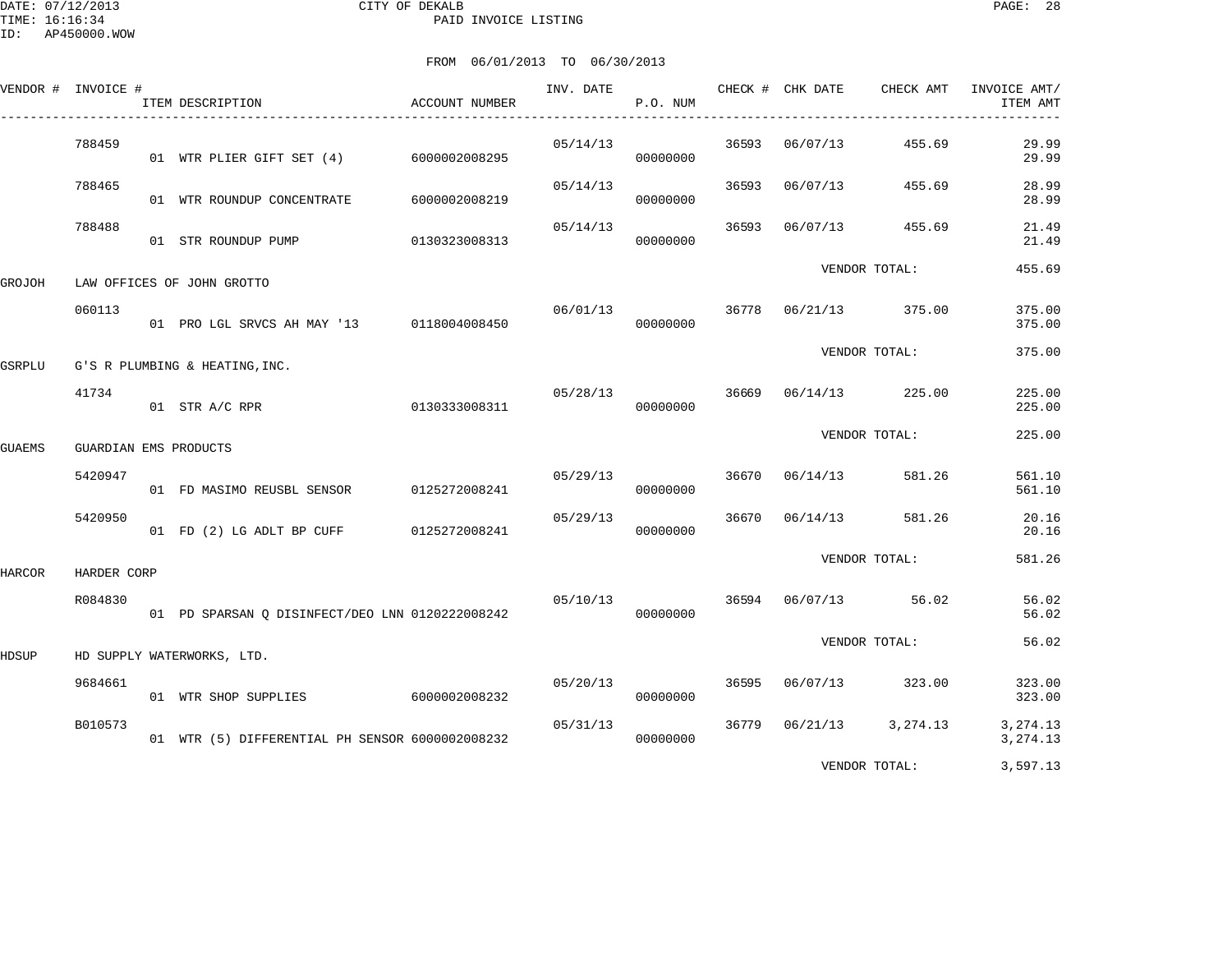DATE: 07/12/2013 CITY OF DEKALB PAGE: 29 PAID INVOICE LISTING

|        |                                                 |                                                                                                                                                                                                           | INV. DATE                                                                                                                                                                                                                                                                                                                                                                                                 | P.O. NUM |                      |          | CHECK AMT                                      | INVOICE AMT/<br>ITEM AMT                                                                                                                       |
|--------|-------------------------------------------------|-----------------------------------------------------------------------------------------------------------------------------------------------------------------------------------------------------------|-----------------------------------------------------------------------------------------------------------------------------------------------------------------------------------------------------------------------------------------------------------------------------------------------------------------------------------------------------------------------------------------------------------|----------|----------------------|----------|------------------------------------------------|------------------------------------------------------------------------------------------------------------------------------------------------|
|        |                                                 |                                                                                                                                                                                                           |                                                                                                                                                                                                                                                                                                                                                                                                           |          |                      |          |                                                |                                                                                                                                                |
|        |                                                 |                                                                                                                                                                                                           | 05/24/13                                                                                                                                                                                                                                                                                                                                                                                                  | 00000000 |                      | 06/14/13 |                                                | 15.96<br>15.96                                                                                                                                 |
|        |                                                 |                                                                                                                                                                                                           |                                                                                                                                                                                                                                                                                                                                                                                                           |          |                      |          |                                                | 15.96                                                                                                                                          |
| 27345  |                                                 |                                                                                                                                                                                                           | 05/08/13                                                                                                                                                                                                                                                                                                                                                                                                  | 00000000 | 36596                |          |                                                | 124.28<br>124.28                                                                                                                               |
|        |                                                 |                                                                                                                                                                                                           |                                                                                                                                                                                                                                                                                                                                                                                                           |          |                      |          |                                                | 124.28                                                                                                                                         |
| 061113 |                                                 |                                                                                                                                                                                                           |                                                                                                                                                                                                                                                                                                                                                                                                           | 00000000 | 36780                |          |                                                | 5,931.70<br>5,931.70                                                                                                                           |
|        |                                                 |                                                                                                                                                                                                           |                                                                                                                                                                                                                                                                                                                                                                                                           |          |                      |          |                                                | 5,931.70                                                                                                                                       |
| M27061 |                                                 |                                                                                                                                                                                                           |                                                                                                                                                                                                                                                                                                                                                                                                           | 00000000 | 36781                | 06/21/13 | 15,745.00                                      | 15,745.00<br>15,745.00                                                                                                                         |
|        |                                                 |                                                                                                                                                                                                           |                                                                                                                                                                                                                                                                                                                                                                                                           |          |                      |          |                                                | 15,745.00                                                                                                                                      |
| 1228   |                                                 |                                                                                                                                                                                                           | 05/20/13                                                                                                                                                                                                                                                                                                                                                                                                  | 00000000 | 36597                | 06/07/13 | 781.00                                         | 433.00<br>433.00                                                                                                                               |
| 1232   |                                                 |                                                                                                                                                                                                           | 05/29/13                                                                                                                                                                                                                                                                                                                                                                                                  | 00000000 | 36597                | 06/07/13 | 781.00                                         | 348.00<br>348.00                                                                                                                               |
| 1237   |                                                 |                                                                                                                                                                                                           | 06/03/13                                                                                                                                                                                                                                                                                                                                                                                                  | 00000000 | 36672                | 06/14/13 | 348.00                                         | 348.00<br>348.00                                                                                                                               |
| 1240   |                                                 | 0130324008450                                                                                                                                                                                             | 06/13/13                                                                                                                                                                                                                                                                                                                                                                                                  | 00000000 | 36782                | 06/21/13 | 333.50                                         | 333.50<br>333.50                                                                                                                               |
| 1241   |                                                 | 6000003008348                                                                                                                                                                                             | 06/10/13                                                                                                                                                                                                                                                                                                                                                                                                  | 00000000 | 36827                | 06/28/13 | 420.50                                         | 72.50<br>72.50                                                                                                                                 |
| 1245   |                                                 |                                                                                                                                                                                                           | 06/21/13                                                                                                                                                                                                                                                                                                                                                                                                  | 00000000 | 36827                | 06/28/13 | 420.50                                         | 348.00<br>348.00                                                                                                                               |
|        |                                                 |                                                                                                                                                                                                           |                                                                                                                                                                                                                                                                                                                                                                                                           |          |                      |          |                                                | 1,883.00                                                                                                                                       |
| 060513 |                                                 |                                                                                                                                                                                                           |                                                                                                                                                                                                                                                                                                                                                                                                           |          |                      |          |                                                | 6, 300.00                                                                                                                                      |
|        | VENDOR # INVOICE #<br>540072701<br>ARCENIO CRUZ | ITEM DESCRIPTION<br>HENRY SCHEIN, INC.<br>H.I. STONE & SONS, INC.<br>H. LINDEN & SONS<br>HODGES WESTSIDE TRUCK<br>01 JANITORIAL SRVCS 6/3-6/7/13<br>01 6/10/13 WATER DIV SERVICE<br>HOPKINS SOLUTIONS LLC | ACCOUNT NUMBER<br>01 FD (1) LARYNGOSCOPE 0125272008241<br>01 ARPT 3331 PLSNT REPLUMB WELL 6500003008313<br>01 KRPN/HLLSTR WTRMN IMPRVMNTS 6000006508630<br>01 FD '04 STERLING AM27061 5050006008521<br>01 WTR JANITORIAL SRVCS 5/18/13 6000003008348<br>01 JANITORIAL SRVCS 5/20-5/24/13 0130324008450<br>01 JANITORIAL SRVCS 5/28-6/2/13 0130324008450<br>01 JANITORIAL SRVCS 6/10-6/16/13 0130324008450 | 06/05/13 | 06/11/13<br>06/13/13 |          | CHECK # CHK DATE<br>36671<br>36673<br>06/14/13 | 15.96<br>VENDOR TOTAL:<br>06/07/13 124.28<br>VENDOR TOTAL:<br>06/21/13 5,931.70<br>VENDOR TOTAL:<br>VENDOR TOTAL:<br>VENDOR TOTAL:<br>6,300.00 |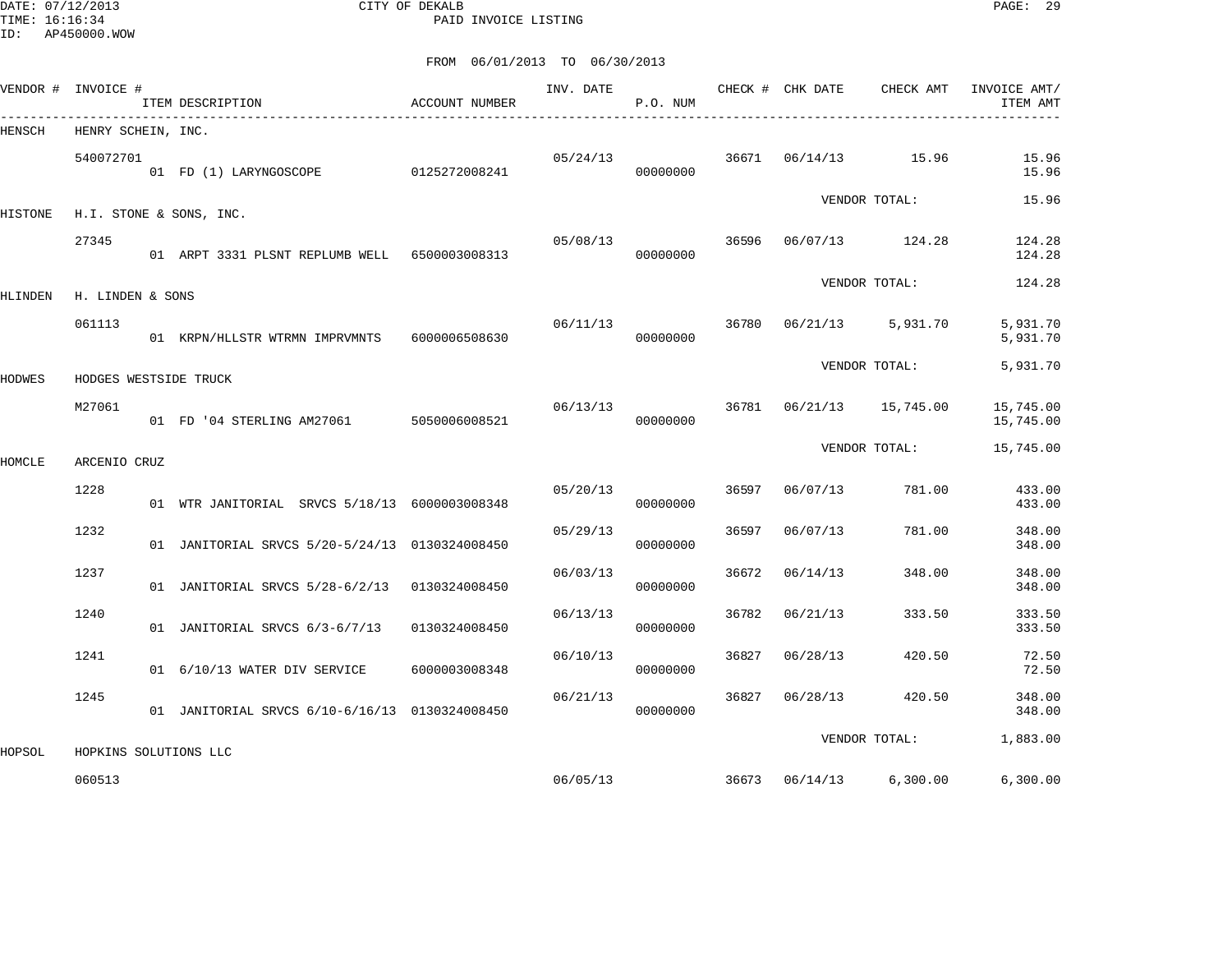DATE: 07/12/2013 CITY OF DEKALB PAGE: 30 PAID INVOICE LISTING

|        | VENDOR # INVOICE # | ITEM DESCRIPTION                                               | ACCOUNT NUMBER                 | INV. DATE | P.O. NUM                   |       | CHECK # CHK DATE | CHECK AMT            | INVOICE AMT/<br>ITEM AMT   |
|--------|--------------------|----------------------------------------------------------------|--------------------------------|-----------|----------------------------|-------|------------------|----------------------|----------------------------|
|        | 060513             | 01 COM DEV SRVCS MAY '13 0130343008399                         |                                | 06/05/13  | 36673 06/14/13<br>00000000 |       |                  | 6,300.00             | 6,300.00<br>6,300.00       |
| HORDIS |                    | HORIZON DISPLAYS, INCORPORATED                                 |                                |           |                            |       |                  | VENDOR TOTAL:        | 6,300.00                   |
|        | 15570              | 01 ICSC '13 LV FRT/MTRL HNDLNG DK 0130343008373                |                                | 05/31/13  | 00000000                   |       |                  | 36783 06/21/13 75.00 | 75.00<br>75.00             |
| ICMA   |                    | ICMA MEMBERSHIP RENEWALS                                       |                                |           |                            |       |                  | VENDOR TOTAL:        | 75.00                      |
|        | 500358             | 01 R ESPIRITU 7/13-6/14 DUES 0115153008375                     |                                | 06/01/13  | 00000000                   |       | 36674 06/14/13   | 822.00               | 822.00<br>822.00           |
| IDES   |                    | ILLINOIS DEPARTMENT OF EMPLOYM                                 |                                |           |                            |       |                  | VENDOR TOTAL:        | 822.00                     |
|        | 051113             |                                                                | 0135001008179                  | 05/11/13  | 00000000                   | 36630 | 06/07/13         | 2,411.98             | 2,411.98<br>2,411.98       |
| IFSAP  |                    | ILLINOIS FIRE SERVICE                                          |                                |           |                            |       |                  | VENDOR TOTAL:        | 2,411.98                   |
|        | 20132014           | 01 T LEMAY MMBRSHP 2013-2014 0125263008375                     |                                | 06/07/13  | 00000000                   | 36675 | 06/14/13         | 55.00                | 55.00<br>55.00             |
| IGFOA  | IGFOA              |                                                                |                                |           |                            |       |                  | VENDOR TOTAL:        | 55.00                      |
|        | 20132014           | 01 MMBRSHP '13-'14 L PISARCIK<br>02 MMBRSHP '13-'14 T KOZINSKI | 0115193008375<br>0115193008375 | 06/14/13  | 00000000<br>00000000       |       | 36784 06/21/13   | 400.00               | 400.00<br>300.00<br>100.00 |
| ILLDEP |                    | ILLINOIS DEPT OF PUBLIC HEALTH                                 |                                |           |                            |       |                  | VENDOR TOTAL:        | 400.00                     |
|        | EMSCONLEY          | 01 FD T CONLEY EMS RENEWAL                                     | 0125273008315                  | 06/01/13  | 00000000                   | 36676 | 06/14/13         | 80.00                | 40.00<br>40.00             |
|        | EMSFRITZ           | 01 FD K FRITZ EMS RENEWAL                                      | 0125273008315                  | 06/01/13  | 00000000                   | 36676 | 06/14/13         | 80.00                | 40.00<br>40.00             |
|        |                    |                                                                |                                |           |                            |       |                  | VENDOR TOTAL:        | 80.00                      |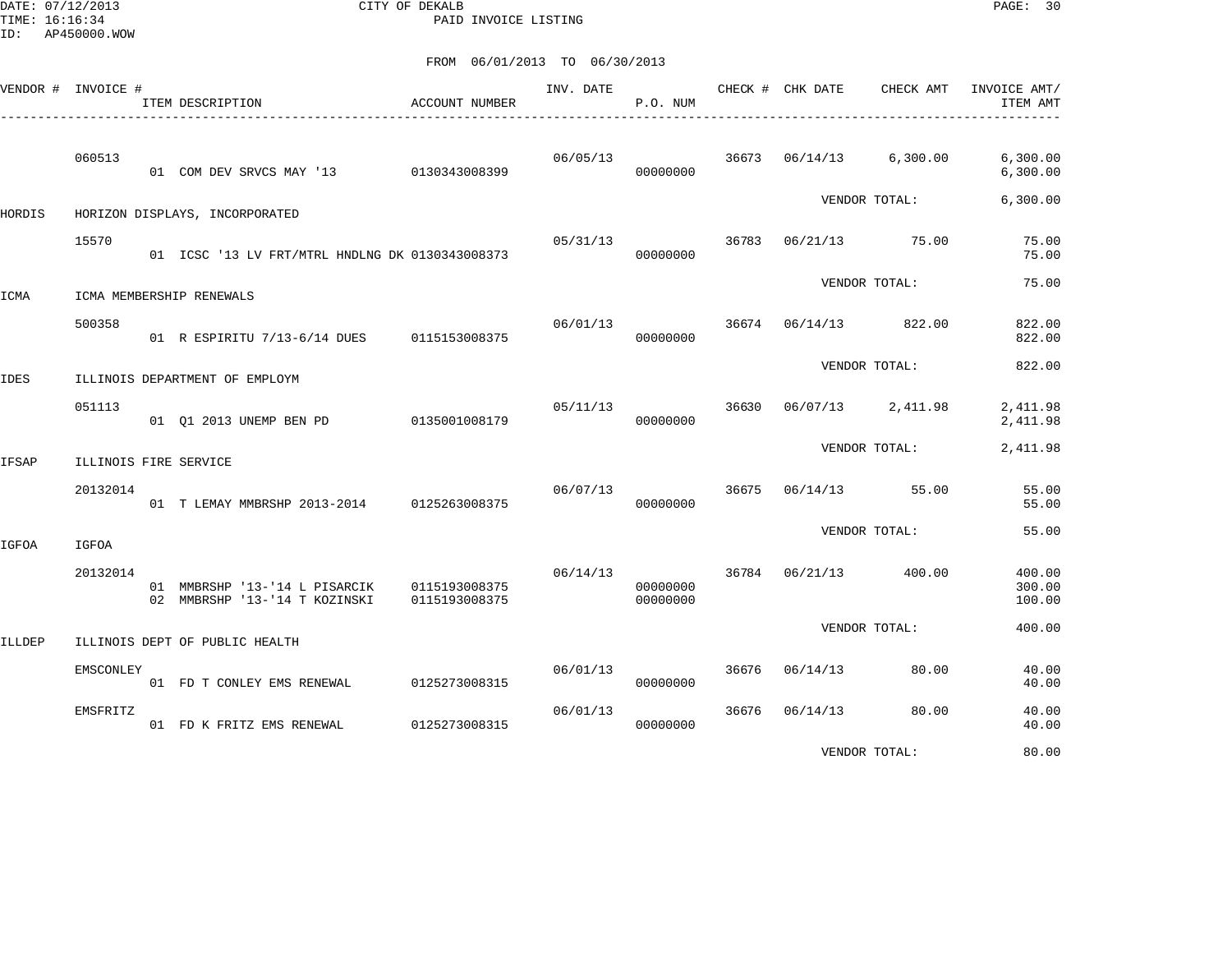DATE: 07/12/2013 CITY OF DEKALB PAGE: 31 PAID INVOICE LISTING

|        | VENDOR # INVOICE #             | ITEM DESCRIPTION<br>________________________________ | ACCOUNT NUMBER | INV. DATE | P.O. NUM |       | CHECK # CHK DATE        | CHECK AMT              | INVOICE AMT/<br>ITEM AMT |
|--------|--------------------------------|------------------------------------------------------|----------------|-----------|----------|-------|-------------------------|------------------------|--------------------------|
|        |                                | ILLDEPRE ILLINOIS DEPARTMENT OF REVENUE              |                |           |          |       |                         |                        |                          |
|        | 053013                         | 01 FY13 EXP CNTRL AR TIF SURPLUS 1300006508639       |                | 05/30/13  | 00000000 | 36598 | 06/07/13                | 530,923.50             | 530,923.50<br>530,923.50 |
|        | ILLSTATE ILLINOIS STATE POLICE |                                                      |                |           |          |       |                         | VENDOR TOTAL:          | 530,923.50               |
|        |                                |                                                      |                |           |          |       |                         |                        |                          |
|        | CC16280413                     | 01 PD APR '13 APPLCNTS                               | 0120212008243  | 05/01/13  | 00000000 | 36599 |                         | 06/07/13 106.50        | 106.50<br>106.50         |
| INTOX  | INTOXIMETERS, INC.             |                                                      |                |           |          |       |                         | VENDOR TOTAL:          | 106.50                   |
|        |                                |                                                      |                |           |          |       |                         |                        |                          |
|        | 393479                         | 01 PD DUI ENFRCMNT SUPPLIES                          | 0100000002750  | 06/07/13  | 00000000 | 36785 | 06/21/13                | 872.00                 | 872.00<br>872.00         |
|        |                                |                                                      |                |           |          |       |                         | VENDOR TOTAL:          | 872.00                   |
| IPELRA |                                | ILLINOIS PUBLIC EMPLOYER LABOR                       |                |           |          |       |                         |                        |                          |
|        | 053013                         | 01 HLTHCR RFRM SMNR M ANDERSON 0115153008376         |                | 05/30/13  | 00000000 | 36677 |                         | 06/14/13 55.00         | 55.00<br>55.00           |
|        |                                |                                                      |                |           |          |       |                         | VENDOR TOTAL:          | 55.00                    |
| JACLIN | LINDA JACOBSON                 |                                                      |                |           |          |       |                         |                        |                          |
|        | 060613                         | 01 ARPT RMB MILEAGE 3/28-6/6/13 6500003008376        |                | 06/06/13  | 00000000 |       |                         | D000158 06/14/13 42.66 | 42.66<br>42.66           |
| JAMWUC | JAMES F WUCHTE                 |                                                      |                |           |          |       |                         | VENDOR TOTAL:          | 42.66                    |
|        |                                |                                                      |                |           |          |       |                         |                        |                          |
|        | 061213                         | 01 BAILIFF SRVCS MAY '13 0118004008450               |                | 06/12/13  | 00000000 | 36786 | 06/21/13                | 238.33                 | 238.33<br>238.33         |
| JAQJOS | JOSE JAQUES                    |                                                      |                |           |          |       |                         | VENDOR TOTAL:          | 238.33                   |
|        |                                |                                                      |                |           |          |       |                         |                        |                          |
|        | 062713PR                       | 01 PR#13 ERROR IN ILSDU DEDUCTION 01000000002660     |                | 06/26/13  | 00000000 |       | D000167 06/28/13 606.92 |                        | 606.92<br>606.92         |
| JBL    | MICHAEL L FIORI                |                                                      |                |           |          |       |                         | VENDOR TOTAL:          | 606.92                   |
|        |                                |                                                      |                |           |          |       |                         |                        |                          |
|        | 4009                           | 01 SC JANITORIAL SUPPLIES 0130322008291              |                | 05/08/13  | 00000000 | 36600 | 06/07/13                | 551.27                 | 60.48<br>60.48           |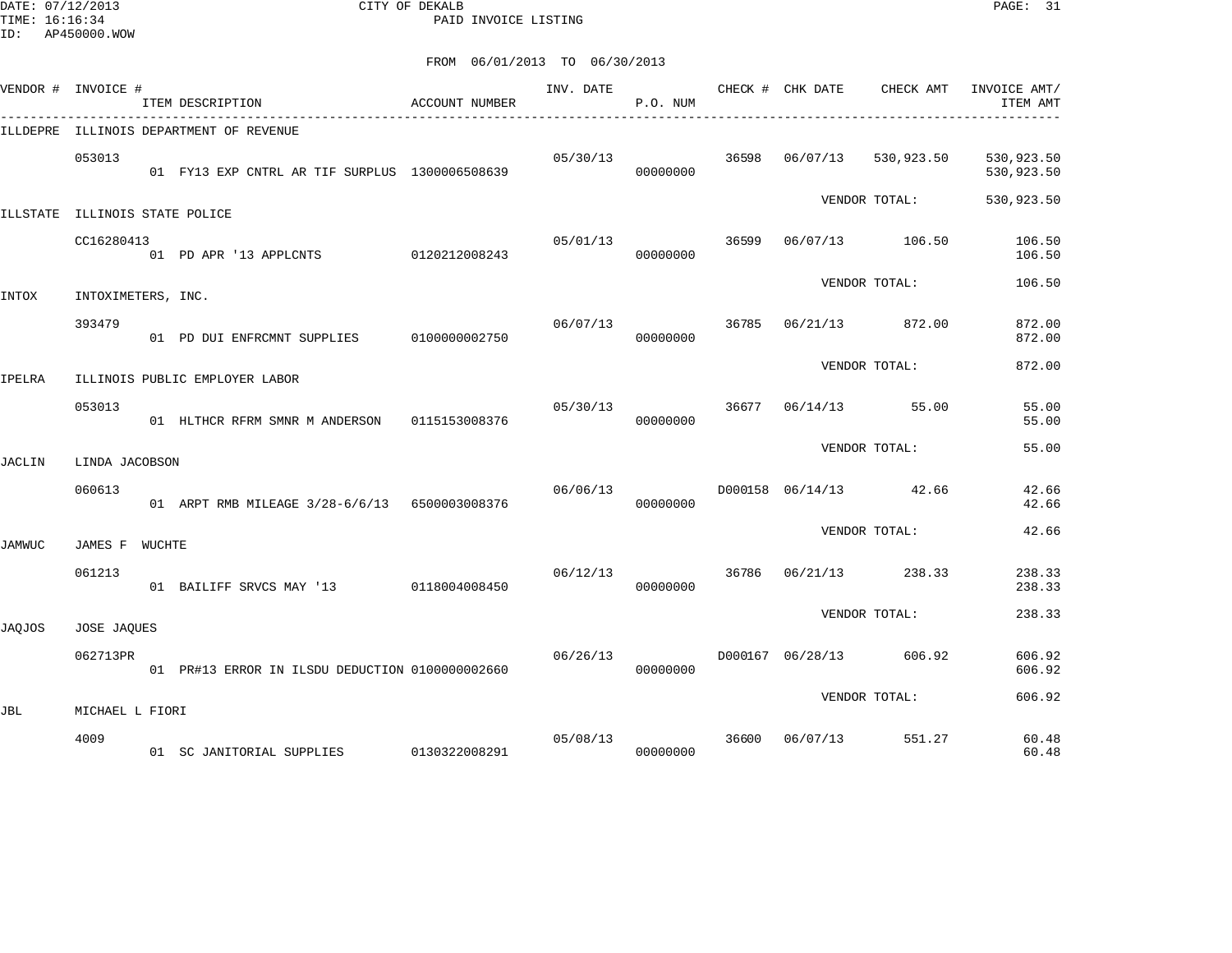|        | VENDOR # INVOICE #     | ITEM DESCRIPTION                                   | ACCOUNT NUMBER                 |          | P.O. NUM             |       |          | INV. DATE <b>CHECK # CHK DATE</b> CHECK AMT | INVOICE AMT/<br>ITEM AMT   |
|--------|------------------------|----------------------------------------------------|--------------------------------|----------|----------------------|-------|----------|---------------------------------------------|----------------------------|
|        | 4028                   | 01 SC JANITORIAL SUPPLIES                          | 0130322008291                  | 05/15/13 | 00000000             | 36600 | 06/07/13 | 551.27                                      | 180.26<br>180.26           |
|        | 4029                   | 01 STR JANITORIAL SUPPLIES                         | 0130322008291                  | 05/15/13 | 00000000             | 36600 | 06/07/13 | 551.27                                      | 310.53<br>310.53           |
|        | 4042                   | 01 ARPT IMPRSSNS LOGOMAT<br>02 PW IMPRSSNS LOGOMAT | 6500002008219<br>0130322008219 | 05/29/13 | 00000000<br>00000000 | 36678 | 06/14/13 | 230.52                                      | 230.52<br>115.26<br>115.26 |
|        | 4047                   | 01 FD JANITORIAL SUPPLIES                          | 0125272008291                  | 05/29/13 | 00000000             | 36787 | 06/21/13 | 566.53                                      | 522.59<br>522.59           |
|        | 4059                   | 01 ARPT JANITORIAL SUPPLIES                        | 6500002008219                  | 06/05/13 | 00000000             | 36787 | 06/21/13 | 566.53                                      | 43.94<br>43.94             |
| JGUNI  | J.G. UNIFORMS, INC.    |                                                    |                                |          |                      |       |          | VENDOR TOTAL:                               | 1,348.32                   |
|        | 30732                  | 01 PD AMR VST P BROWN                              | 0120222008270                  | 05/28/13 | 00000000             | 36788 | 06/21/13 | 739.56                                      | 739.56<br>739.56           |
|        | 30734                  | 01 PD GUZINSKI ARMR VEST 0120232008270             |                                | 05/28/13 | 00000000             | 36679 | 06/14/13 | 727.65                                      | 727.65<br>727.65           |
| JOHTRA | JOHNSON TRACTOR INC.   |                                                    |                                |          |                      |       |          | VENDOR TOTAL:                               | 1,467.21                   |
|        | WR21678                | 01 ARPT AP06 EMRGNCY EQPTMNT RPR 6500003008310     |                                | 05/31/13 | 00000000             | 36789 |          | $06/21/13$ 6,963.28                         | 6,963.28<br>6,963.28       |
| JUSSAF | <b>JUST SAFETY LTD</b> |                                                    |                                |          |                      |       |          | VENDOR TOTAL:                               | 6,963.28                   |
|        | 19732                  | 01 WTR FIRST AID SUPPLIES JUNE 13 6000002008219    |                                | 06/10/13 | 00000000             | 36790 |          | 06/21/13 71.05                              | 71.05<br>71.05             |
| KNOAPP | KNODLE'S APPLIANCE     |                                                    |                                |          |                      |       |          | VENDOR TOTAL:                               | 71.05                      |
|        | 80200                  | 01 FD S2 DRYER RPR                                 | 0125273008348                  | 05/31/13 | 00000000             | 36680 |          | 06/14/13 79.00                              | 79.00<br>79.00             |
| LAKINT |                        | LAKESIDE INTERNATIONAL TRUCKS                      |                                |          |                      |       |          | VENDOR TOTAL:                               | 79.00                      |
|        | 7022557P               |                                                    |                                | 05/16/13 |                      |       |          | 36681 06/14/13 34.44                        | 5.78                       |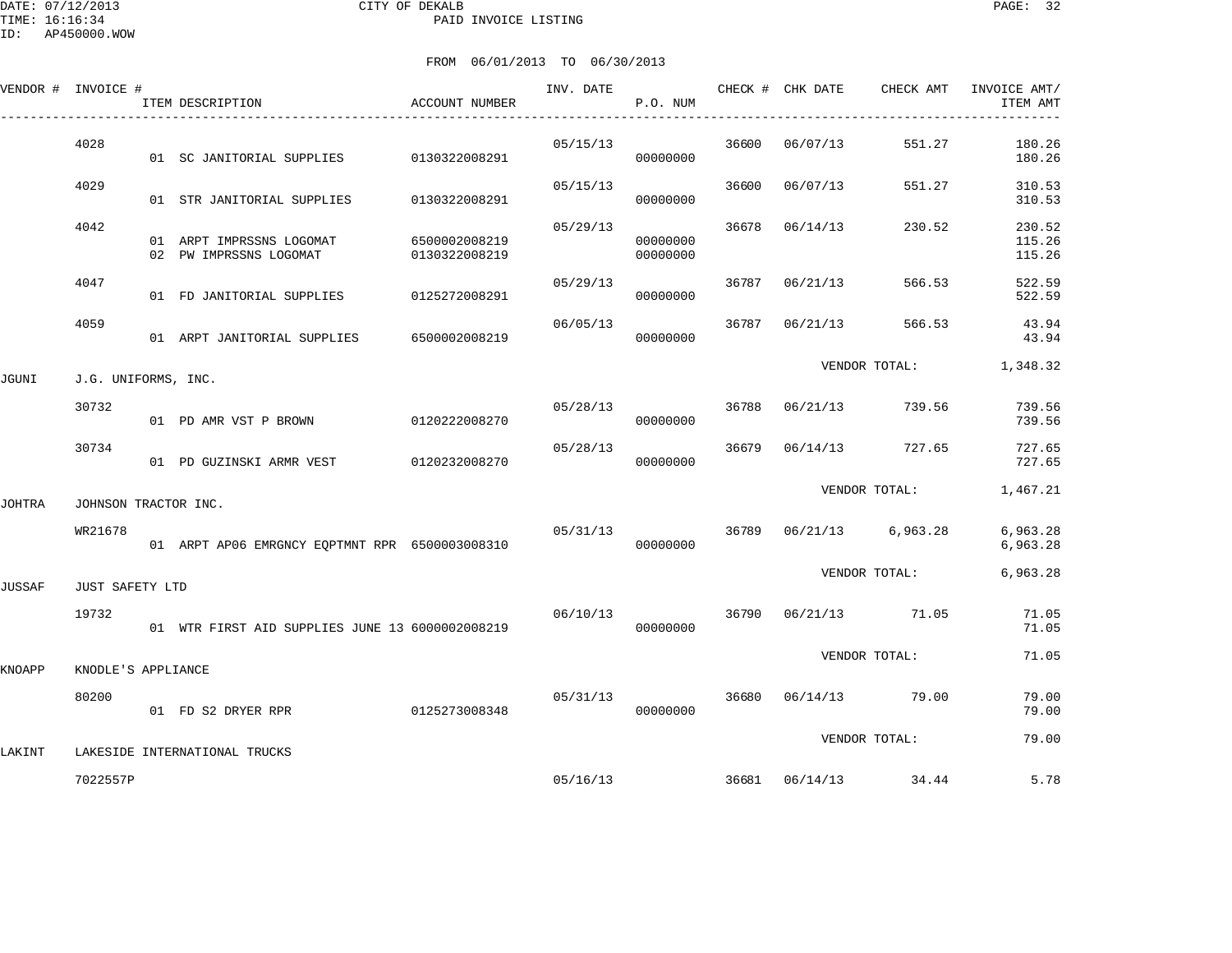DATE: 07/12/2013 CITY OF DEKALB PAGE: 33 PAID INVOICE LISTING

|        | VENDOR # INVOICE #    | ITEM DESCRIPTION             | ACCOUNT NUMBER | INV. DATE | P.O. NUM             |       | CHECK # CHK DATE | CHECK AMT               | INVOICE AMT/<br>ITEM AMT |
|--------|-----------------------|------------------------------|----------------|-----------|----------------------|-------|------------------|-------------------------|--------------------------|
|        | 7022557P              | 01 STR P36 (2) SLEEVE        | 0130332008226  | 05/16/13  | 00000000             | 36681 | 06/14/13         | 34.44                   | 5.78<br>5.78             |
|        | 7022924P              | 01 STR P36 (2) RELAY         | 0130332008226  | 05/28/13  | 00000000             | 36681 | 06/14/13         | 34.44                   | 28.66<br>28.66           |
| LARLUX | LARRY LUXTON PAINTING |                              |                |           |                      |       |                  | VENDOR TOTAL:           | 34.44                    |
|        | 201036                | 01 PAINT MAYOR'S OFFICE      | 0130323008348  | 05/06/13  | 00000000             | 36682 |                  | 06/14/13 239.00         | 239.00<br>239.00         |
| LATCOM |                       | LATTICE COMMUNICATIONS       |                |           |                      |       |                  | VENDOR TOTAL:           | 239.00                   |
|        | IN003926              | 01 PD TOWER MOUNTS           | 5045006508626  |           | 05/31/13<br>00000000 | 36601 | 06/07/13         | 12,775.55               | 12,775.55<br>12,775.55   |
|        | IN003933              | 01 OFF-LOAD/CRBBNG TWR       | 5045006508626  | 05/31/13  | 00000000             | 36683 |                  | $06/14/13$ 3,550.00     | 3,550.00<br>3,550.00     |
| LEEAUT | LEE AUTO DEKALB       |                              |                |           |                      |       |                  | VENDOR TOTAL:           | 16,325.55                |
|        | 416165778             | 01 STR HD CLAMP              | 0130332008226  | 05/01/13  | 00000000             | 36602 |                  | 06/07/13 3.70           | 3.70<br>3.70             |
| LEOCAR | CARL LEONI            |                              |                |           |                      |       |                  | VENDOR TOTAL:           | 3.70                     |
|        | 061413                | 01 PD RMB HSG COOR CNVNTN    | 0120223008376  | 06/14/13  | 00000000             |       |                  | D000164 06/21/13 485.80 | 485.80<br>485.80         |
| LEPRI  | LE PRINT EXPRESS      |                              |                |           |                      |       |                  | VENDOR TOTAL:           | 485.80                   |
|        | 13982                 | 01 MUNI BND 6) POSTERS/SCHLS | 0110112008299  | 05/25/13  | 00000000             |       | 36684 06/14/13   | 270.70                  | 270.70<br>270.70         |
| LININN | LINCOLN INN           |                              |                |           |                      |       |                  | VENDOR TOTAL:           | 270.70                   |
|        | 1083                  | 01 DKLB CTY EMPLY PCNC       | 7100004008474  | 06/07/13  | 00000000             | 36791 |                  | 06/21/13 1,348.65       | 1,348.65<br>1,348.65     |
|        |                       |                              |                |           |                      |       |                  | VENDOR TOTAL:           | 1,348.65                 |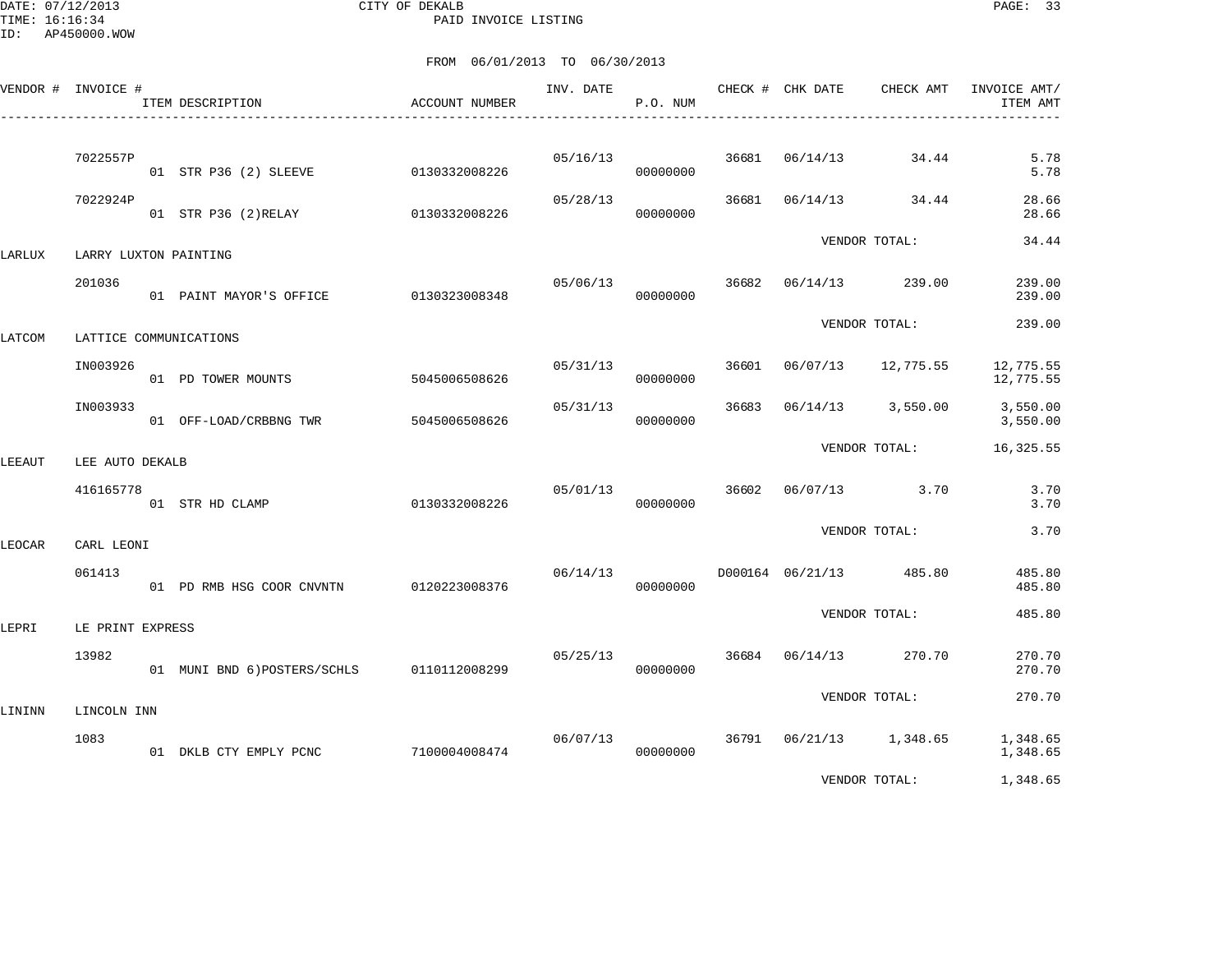DATE: 07/12/2013 CITY OF DEKALB PAGE: 34 PAID INVOICE LISTING

ID: AP450000.WOW

| VENDOR # | INVOICE # | ITEM DESCRIPTION                                                  | ACCOUNT NUMBER                 | INV. DATE | P.O. NUM             |       | CHECK # CHK DATE | CHECK AMT               | INVOICE AMT/<br>ITEM AMT       |
|----------|-----------|-------------------------------------------------------------------|--------------------------------|-----------|----------------------|-------|------------------|-------------------------|--------------------------------|
| LOVDIS   |           | ---------------------------------<br>LOVELL'S DISCOUNT TIRE, INC. |                                |           |                      |       |                  |                         |                                |
|          | 32360     | 01 STR P44 TRCTR DISMOUNT/MOUNT 0130333008315                     |                                | 05/13/13  | 00000000             | 36685 | 06/14/13         | 114.00                  | 42.00<br>42.00                 |
|          | 32547     | 01 STR P44 INNERTUBE/TIRE MOUNT<br>02 STR P44 TIRE DISMOUNT/MOUNT | 0130332008226<br>0130333008315 | 05/28/13  | 00000000<br>00000000 | 36685 | 06/14/13         | 114.00                  | 72.00<br>40.00<br>32.00        |
| LOVRIT   |           | LOVETT'S RITE-WAY REBUILDERS,                                     |                                |           |                      |       |                  | VENDOR TOTAL:           | 114.00                         |
|          | 57687     | 01 TOWS WURLITZER<br>02 TOWS 1701 E STATE                         | 0120223008384<br>1300006508624 | 05/30/13  | 00000000<br>00000000 |       |                  | 36686 06/14/13 8,260.00 | 8,260.00<br>870.00<br>7,390.00 |
| LOWCRE   |           | LOWE'S CREDIT SERVICES                                            |                                |           |                      |       |                  | VENDOR TOTAL:           | 8,260.00                       |
|          | 05323     | 01 STR TOW STRAP                                                  | 0130332008295                  | 04/29/13  | 00000000             | 36688 | 06/14/13         | 2,000.54                | 21.83<br>21.83                 |
|          | 05386     | 01 WTR W15/TOOLS/FORMS                                            | 6000002008232                  | 04/30/13  | 00000000             | 36688 | 06/14/13         | 2,000.54                | 63.31<br>63.31                 |
|          | 05714     | 01 STR SPRNG SNP/DBL END BOLT                                     | 0130323008313                  | 04/25/13  | 00000000             | 36688 | 06/14/13         | 2,000.54                | 14.46<br>14.46                 |
|          | 05790     | 01 WTR TOP CHOICE KD WHT                                          | 6000002008232                  | 05/16/13  | 00000000             | 36688 | 06/14/13         | 2,000.54                | 14.96<br>14.96                 |
|          | 05905     | 01 WTR FORMS/PINS                                                 | 6000002008232                  | 05/06/13  | 00000000             | 36688 | 06/14/13         | 2,000.54                | 49.73<br>49.73                 |
|          | 06219     | 01 STR ADA APRVD GRD                                              | 0130322008210                  | 05/23/13  | 00000000             | 36688 | 06/14/13         | 2,000.54                | 61.72<br>61.72                 |
|          | 06241     | 01 WTR JANITORIAL SUPPLIES                                        | 6000002008219                  | 05/23/13  | 00000000             | 36688 | 06/14/13         | 2,000.54                | 59.00<br>59.00                 |
|          | 06765     | 01 ARPT HANGER LIGHTS                                             | 6500002008218                  | 05/14/13  | 00000000             | 36688 | 06/14/13         | 2,000.54                | 42.24<br>42.24                 |
|          | 13038     | 01 IT (2) 50W REVEAL                                              | 0115162008204                  | 05/01/13  | 00000000             | 36688 | 06/14/13         | 2,000.54                | 15.16<br>15.16                 |
|          | 13372     |                                                                   |                                | 05/13/13  |                      | 36688 | 06/14/13         | 2,000.54                | 543.78                         |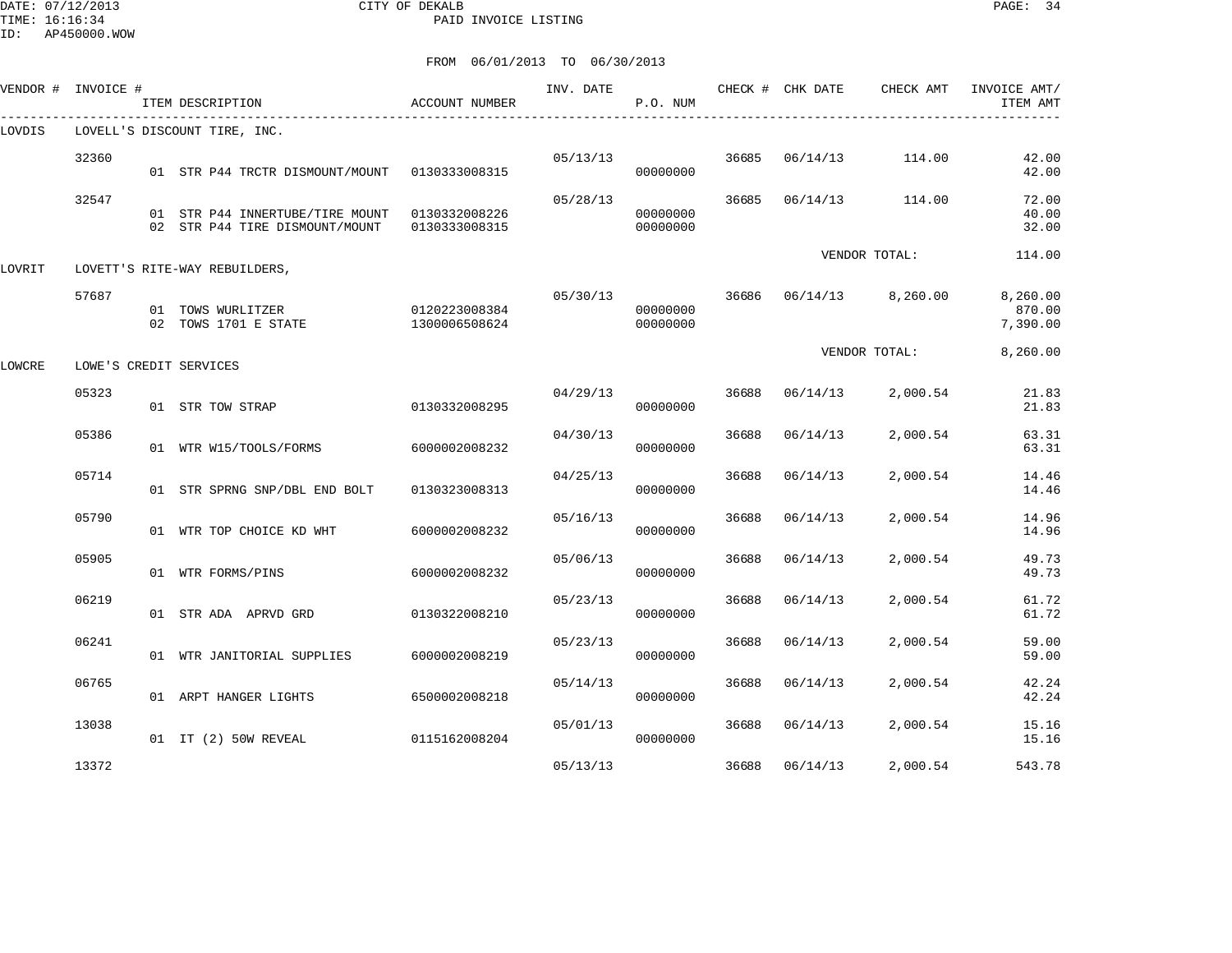DATE: 07/12/2013 CITY OF DEKALB PAGE: 35 PAID INVOICE LISTING

|        | VENDOR # INVOICE # | ITEM DESCRIPTION                | ACCOUNT NUMBER | INV. DATE | P.O. NUM |       | CHECK # CHK DATE | CHECK AMT     | INVOICE AMT/<br>ITEM AMT |
|--------|--------------------|---------------------------------|----------------|-----------|----------|-------|------------------|---------------|--------------------------|
|        | 13372              | 01 FD ST3 FF PATIO FRNTR        | 2800006008510  | 05/13/13  | 00000000 | 36688 | 06/14/13         | 2,000.54      | 543.78<br>543.78         |
|        | 13648              | 01 FD S1 GRASS SEED             | 0125272008210  | 05/15/13  | 00000000 | 36688 | 06/14/13         | 2,000.54      | 37.97<br>37.97           |
|        | 13659              | 01 FD S2 LNDSCPNG PRJCT         | 0125272008210  | 05/15/13  | 00000000 | 36688 | 06/14/13         | 2,000.54      | 45.50<br>45.50           |
|        | 15028              | 01 PLANTS/SOIL/VEG/BDNG OS      | 1300006508639  | 05/07/13  | 00000000 | 36688 | 06/14/13         | 2,000.54      | 198.06<br>198.06         |
|        | 35156              | 01 FD (50) MULCH/DEL            | 0125272008210  | 05/15/13  | 00000000 | 36688 | 06/14/13         | 2,000.54      | 165.50<br>165.50         |
|        | 35157              | 01 FD S2 (50) MULCH/DEL         | 0125272008210  | 05/15/13  | 00000000 | 36688 | 06/14/13         | 2,000.54      | 158.00<br>158.00         |
|        | 35158              | 01 FD S3 (50) MULCH/DEL         | 0125272008210  | 05/15/13  | 00000000 | 36688 | 06/14/13         | 2,000.54      | 158.00<br>158.00         |
|        | 41410              | 01 FD S1 NNCNTCT PKT VLT/FRSTCP | 0125272008210  | 05/23/13  | 00000000 | 36688 | 06/14/13         | 2,000.54      | 20.15<br>20.15           |
|        | 41579              | 01 FD (25) MULCH                | 0125272008210  | 05/18/13  | 00000000 | 36688 | 06/14/13         | 2,000.54      | 70.25<br>70.25           |
|        | 53059              | 01 WTR TOP CHOICE WHT           | 6000002008232  | 05/07/13  | 00000000 | 36688 | 06/14/13         | 2,000.54      | 10.38<br>10.38           |
|        | 53185              | 01 WTR TARP STRAPS              | 6000002008295  | 05/23/13  | 00000000 | 36688 | 06/14/13         | 2,000.54      | 11.28<br>11.28           |
|        | 53253              | 01 STR CLSSC STNDRD BLK ST      | 0130332008228  | 05/09/13  | 00000000 | 36688 | 06/14/13         | 2,000.54      | 17.07<br>17.07           |
|        | 53681              | 01 STR MLBX PST/STL/CNCRT MX    | 0130332008228  | 05/01/13  | 00000000 | 36688 | 06/14/13         | 2,000.54      | 121.77<br>121.77         |
|        | 97794              | 01 STR WHTALMN MLBX PO          | 0130332008228  | 05/02/13  | 00000000 | 36688 | 06/14/13         | 2,000.54      | 100.42<br>100.42         |
| MAIENG |                    | MAINTENANCE ENGINEERING, LTD.   |                |           |          |       |                  | VENDOR TOTAL: | 2,000.54                 |
|        | 292432401          |                                 |                | 06/10/13  |          |       | 36792 06/21/13   | 355.37        | 355.37                   |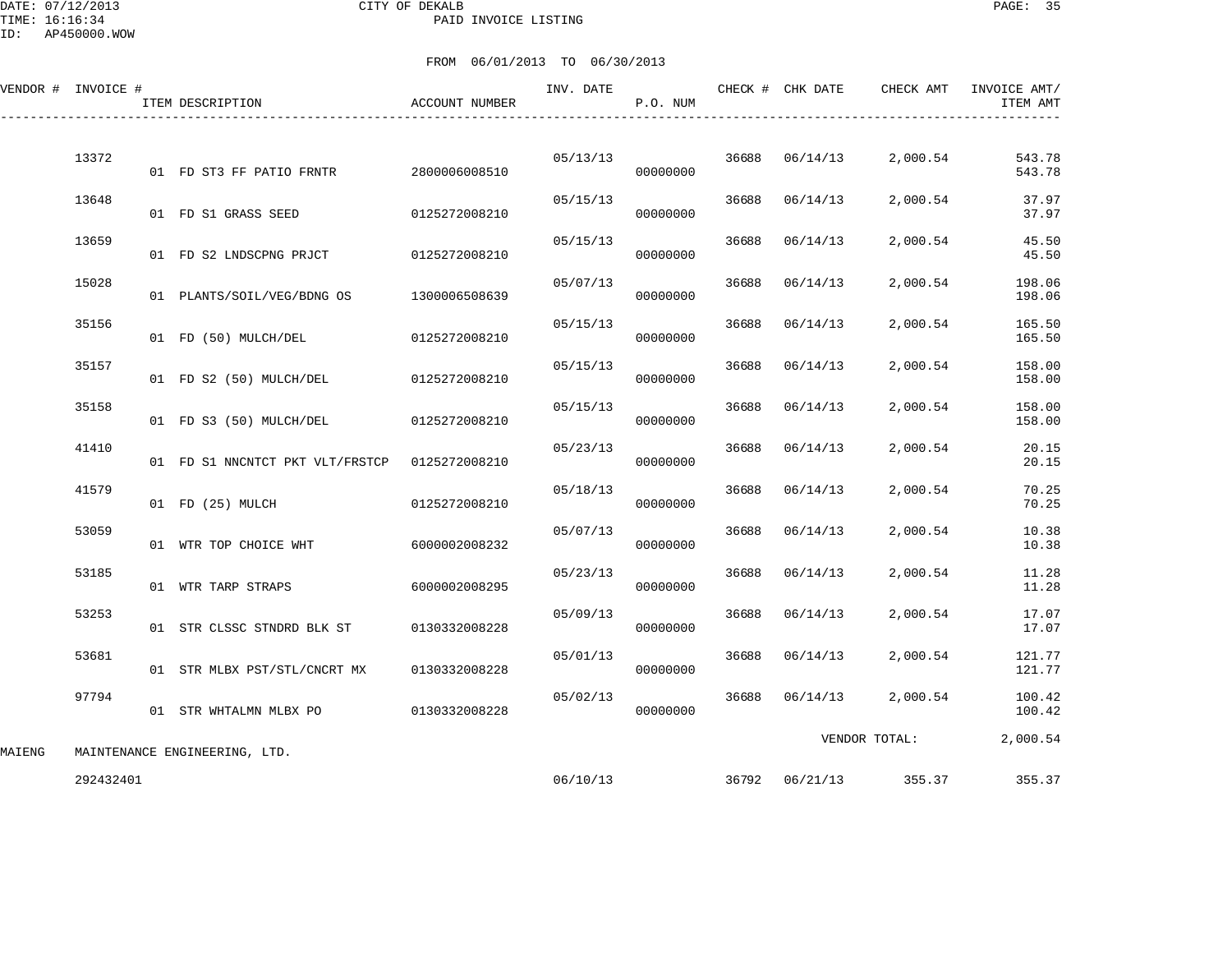DATE: 07/12/2013 CITY OF DEKALB PAGE: 36 PAID INVOICE LISTING

|        | VENDOR # INVOICE #         | ITEM DESCRIPTION                             | ACCOUNT NUMBER | INV. DATE | P.O. NUM |       | CHECK # CHK DATE | CHECK AMT               | INVOICE AMT/<br>ITEM AMT |
|--------|----------------------------|----------------------------------------------|----------------|-----------|----------|-------|------------------|-------------------------|--------------------------|
|        | 292432401                  | 01 ARPT (2) 55W/(2) 85W/FRT 6500002008218    |                | 06/10/13  | 00000000 |       | 36792 06/21/13   | 355.37                  | 355.37<br>355.37         |
|        | 292432701                  | 01 ARPT (2) 12A21/FRT 6500002008218          |                | 05/28/13  | 00000000 | 36689 | 06/14/13         | 190.04                  | 190.04<br>190.04         |
| MASPRO | <b>MASON PROPERTIES</b>    |                                              |                |           |          |       |                  | VENDOR TOTAL:           | 545.41                   |
|        | 042613                     | 01 RFND OVERPAYMENT                          | 0100000043330  | 04/26/13  | 00000000 | 36603 | 06/07/13         | 731.52                  | 731.52<br>731.52         |
| MCAMAN | <b>mCAPITOL MANAGEMENT</b> |                                              |                |           |          |       |                  | VENDOR TOTAL:           | 731.52                   |
|        | 1529061                    | 01 CONTRACTUAL SRVCS MAY '13 0500003008343   |                | 06/01/13  | 00000000 |       |                  | 36793 06/21/13 5,500.00 | 5,500.00<br>5,500.00     |
| MCCJER | JERY MCCORMICK             |                                              |                |           |          |       |                  | VENDOR TOTAL:           | 5,500.00                 |
|        | 114701A                    | 01 RFND AMB 11/28/11 #11325063 0100000063423 |                | 06/12/13  | 00000000 |       |                  | 36794 06/21/13 112.89   | 112.89<br>112.89         |
| MCMJEF | JEFFREY MCMASTER           |                                              |                |           |          |       |                  | VENDOR TOTAL:           | 112.89                   |
|        | 02323                      | 01 FD STOPWATCH TRNNG DVSN                   | 0125273008376  | 05/29/13  | 00000000 |       |                  | D000159 06/14/13 10.55  | 10.55<br>10.55           |
| MCSQU  |                            | MC SQUARED ENERGY SERVICES LLC               |                |           |          |       |                  | VENDOR TOTAL:           | 10.55                    |
|        | 052913                     | 01 06025-13002 4/25-5/28/13                  | 6500003008352  | 05/29/13  | 00000000 |       | 36722 06/14/13   | 2,436.54                | 650.45<br>650.45         |
|        | 052913A                    | 01 06950-18001 4/25-5/28/13                  | 6500003008352  | 05/29/13  | 00000000 | 36722 | 06/14/13         | 2,436.54                | 56.55<br>56.55           |
|        | 052913B                    | 01 29969-60002 4/25-5/28/13                  | 6500003008352  | 05/29/13  | 00000000 | 36722 | 06/14/13         | 2,436.54                | 75.33<br>75.33           |
|        | 052913C                    | 01 48205-59004 4/25-5/28/13                  | 6500003008352  | 05/29/13  | 00000000 | 36722 | 06/14/13         | 2,436.54                | 107.83<br>107.83         |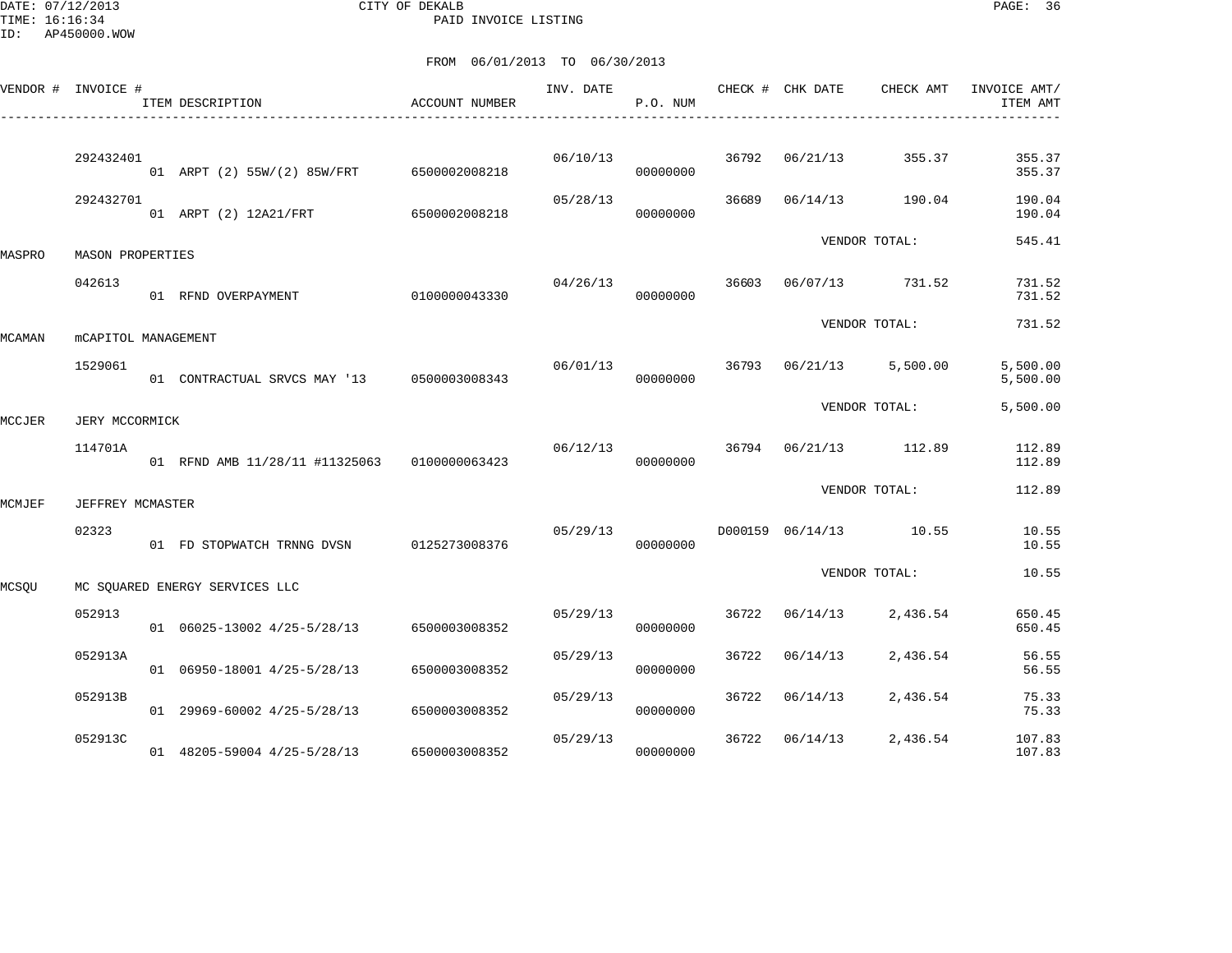|        | VENDOR # INVOICE # | ITEM DESCRIPTION                                                                                             | ACCOUNT NUMBER                                                   | INV. DATE | P.O. NUM                                     |       |                | CHECK # CHK DATE CHECK AMT | INVOICE AMT/<br>ITEM AMT                   |
|--------|--------------------|--------------------------------------------------------------------------------------------------------------|------------------------------------------------------------------|-----------|----------------------------------------------|-------|----------------|----------------------------|--------------------------------------------|
|        | 052913D            | 01 51430-79006 4/25-5/28/13                                                                                  | 6500003008352                                                    | 05/29/13  | 00000000                                     |       | 36722 06/14/13 | 2,436.54                   | 117.76<br>117.76                           |
|        | 052913E            | 01 62095-00001 4/25-5/28/13                                                                                  | 6500003008352                                                    | 05/29/13  | 00000000                                     | 36722 | 06/14/13       | 2,436.54                   | 42.81<br>42.81                             |
|        | 052913F            | 01 72485-74000 4/25-5/28/13                                                                                  | 6500003008352                                                    | 05/29/13  | 00000000                                     | 36722 | 06/14/13       | 2,436.54                   | 389.98<br>389.98                           |
|        | 052913G            | 01 78964-55009 4/25-5/28/13                                                                                  | 6500003008352                                                    | 05/29/13  | 00000000                                     | 36722 | 06/14/13       | 2,436.54                   | 186.14<br>186.14                           |
|        | 052913H            | 02 99115-94001 4/25-5/28/13                                                                                  | 6500003008352                                                    | 05/29/13  | 00000000                                     | 36722 | 06/14/13       | 2,436.54                   | 809.69<br>809.69                           |
|        | 053113             | 01 04715-49005 4/29-5/30/13                                                                                  | 6500003008352                                                    | 05/31/13  | 00000000                                     | 36795 | 06/21/13       | 389.69                     | 311.12<br>311.12                           |
|        | 053113A            | 01 72450-36003 4/29-5/30/13                                                                                  | 6500003008352                                                    | 05/31/13  | 00000000                                     | 36795 | 06/21/13       | 389.69                     | 78.57<br>78.57                             |
| MENSYC | MENARDS SYCAMORE   |                                                                                                              |                                                                  |           |                                              |       |                | VENDOR TOTAL:              | 2,826.23                                   |
|        | 23119              | 01 STR MNT/POST                                                                                              | 0130332008228                                                    |           | 05/02/13<br>00000000                         |       |                | 36796 06/21/13 52.02       | 52.02<br>52.02                             |
| METWES |                    | METRO WEST COUNCIL OF                                                                                        |                                                                  |           |                                              |       |                | VENDOR TOTAL:              | 52.02                                      |
|        | 1306               | 01 DIEDRICH/HILAND 4/23/13 SOC<br>02 BIERNACKI 4/23/13 SOC<br>03 LOWERY 4/23/13 SOC<br>04 NAYLOR 4/23/13 SOC | 0130343008376<br>0115193008376<br>0120213008376<br>0110103008376 | 05/28/13  | 00000000<br>00000000<br>00000000<br>00000000 | 36797 | 06/21/13       | 615.00                     | 150.00<br>60.00<br>30.00<br>30.00<br>30.00 |
|        | 1339               | 01 REY 4/25/13 BRD MTG<br>02 BIERNACKI 4/25/13 BRD MTG                                                       | 0110103008376<br>0115193008376                                   | 05/30/13  | 00000000<br>00000000                         |       | 36797 06/21/13 | 615.00                     | 60.00<br>30.00<br>30.00                    |
|        | 1381               | 01 REY MAY LEG DRV DWN<br>02 NAYLOR MAY LEG DRV DWN<br>03 MILLER LEG DRV DWN                                 | 0110103008376<br>0110103008376<br>0130343008376                  | 05/30/13  | 00000000<br>00000000<br>00000000             |       | 36797 06/21/13 | 615.00                     | 405.00<br>135.00<br>135.00<br>135.00       |

VENDOR TOTAL: 615.00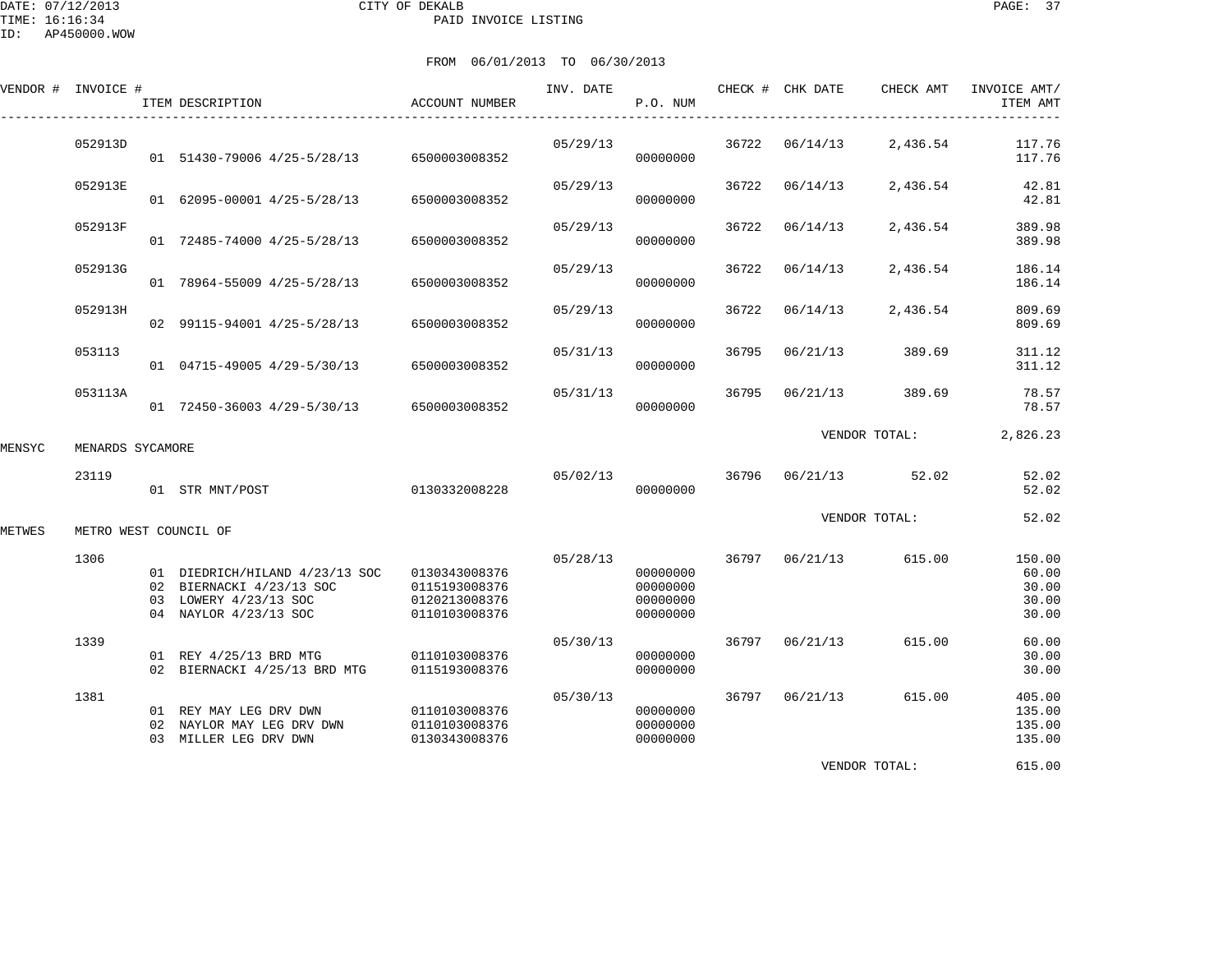DATE: 07/12/2013 CITY OF DEKALB PAGE: 38 PAID INVOICE LISTING

|        | VENDOR # INVOICE #    | ITEM DESCRIPTION                                | <b>ACCOUNT NUMBER</b> | INV. DATE | P.O. NUM |       | CHECK # CHK DATE | CHECK AMT                | INVOICE AMT/<br>ITEM AMT |
|--------|-----------------------|-------------------------------------------------|-----------------------|-----------|----------|-------|------------------|--------------------------|--------------------------|
| MICSCI | MICROTECH SCIENTIFIC  |                                                 |                       |           |          |       |                  |                          |                          |
|        | 62635                 | 01 WTR (2)CS WTR SMPL BTTLS/FRT 6000002008244   |                       | 05/17/13  | 00000000 |       | 36723 06/14/13   | 546.13                   | 546.13<br>546.13         |
| MIDENE |                       | MIDAMERICAN ENERGY COMPANY                      |                       |           |          |       |                  | VENDOR TOTAL:            | 546.13                   |
|        | 5863265               | 01 WELLS #230446 3/5-4/3/13 6000003008352       |                       | 04/22/13  | 00000000 |       |                  | 36724 06/14/13 14,246.79 | 14,246.79<br>14,246.79   |
| MIKAUT |                       | MIKE'S AUTO & TRUCK REPAIR                      |                       |           |          |       |                  | VENDOR TOTAL:            | 14,246.79                |
|        | 24848                 | 01 FD M3 RPR RR SUSP                            | 0125273008315         | 05/17/13  | 00000000 | 36725 | 06/14/13         | 216.22                   | 216.22<br>216.22         |
|        | 24905                 | 01 FD M3 FUEL INJECTOR RPR 0125273008315        |                       | 05/13/13  | 00000000 | 36604 | 06/07/13         | 549.15                   | 549.15<br>549.15         |
| MILCHE | MILES CHEVROLET, INC. |                                                 |                       |           |          |       |                  | VENDOR TOTAL:            | 765.37                   |
|        | 276414                | 01 PD '13 CHEV TAHOE 307208                     | 0100000002715         | 06/04/13  | 00000000 | 36605 | 06/07/13         | 30,907.59                | 30,907.59<br>30,907.59   |
| MLENT  | M & L ENTERPRISES LLC |                                                 |                       |           |          |       |                  | VENDOR TOTAL:            | 30,907.59                |
|        | 212017                | 01 PD (50) CAR WASH TOKENS                      | 0120223008315         | 06/03/13  | 00000000 |       | 36798 06/21/13   | 225.00                   | 225.00<br>225.00         |
| MOOTHO | THOMAS MOORE          |                                                 |                       |           |          |       |                  | VENDOR TOTAL:            | 225.00                   |
|        | 053113                | 01 RMB ICSC CONF 5/19/13 0130343008376          |                       | 05/31/13  | 00000000 |       | D000153 06/07/13 | 209.43                   | 209.43<br>209.43         |
| MORSAL | MORTON SALT, INC.     |                                                 |                       |           |          |       |                  | VENDOR TOTAL:            | 209.43                   |
|        | 5400163724            | 01 WTR 24.38TNS BULK CRYSTAL SALT 6000002008250 |                       | 05/13/13  | 00000000 | 36606 | 06/07/13         | 7,637.86                 | 2,572.33<br>2,572.33     |
|        | 5400164554            | 01 WTR 23.08TNS BULK CRYSTAL SALT 6000002008250 |                       | 05/14/13  | 00000000 | 36606 | 06/07/13         | 7,637.86                 | 2,435.17<br>2,435.17     |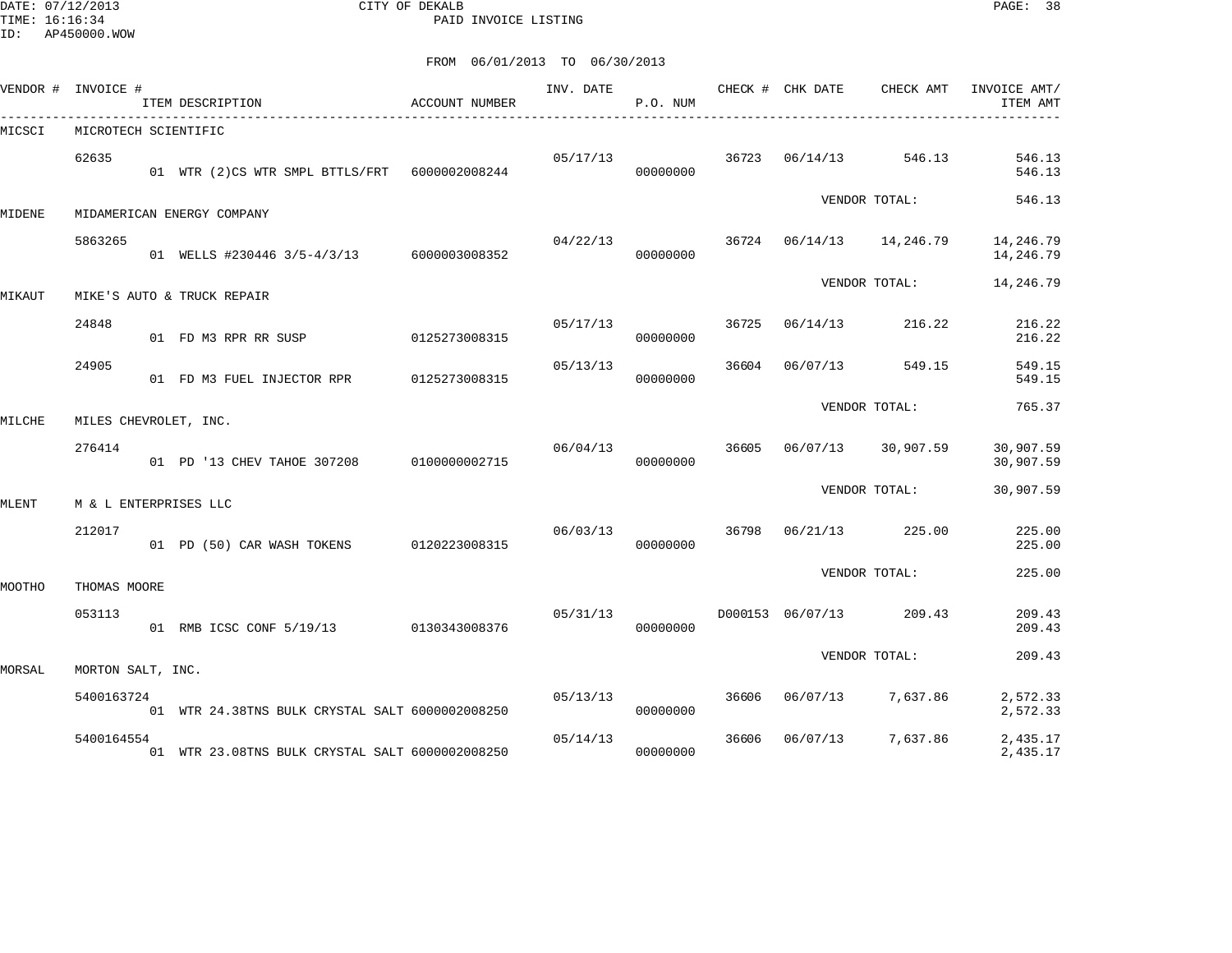DATE: 07/12/2013 CITY OF DEKALB PAGE: 39 PAID INVOICE LISTING

|        | VENDOR # INVOICE # | ITEM DESCRIPTION                                                                                                                                                     | ACCOUNT NUMBER | INV. DATE | CHECK # CHK DATE<br>P.O. NUM |       |          | CHECK AMT                 | INVOICE AMT/<br>ITEM AMT                                           |
|--------|--------------------|----------------------------------------------------------------------------------------------------------------------------------------------------------------------|----------------|-----------|------------------------------|-------|----------|---------------------------|--------------------------------------------------------------------|
|        | 5400165397         | 01 WTR 24.93TNS BULK CRYSTAL SALT 6000002008250                                                                                                                      |                | 05/15/13  | 00000000                     | 36606 |          | 06/07/13 7,637.86         | 2,630.36<br>2,630.36                                               |
|        | 5400174592         | 01 WTR 24.54TNS BULK CRYSTAL SALT 6000002008250                                                                                                                      |                | 05/30/13  | 00000000                     | 36799 | 06/21/13 | 5,434.36                  | 2,689.22<br>2,689.22                                               |
|        | 5400174593         | 01 WTR 25.07TNS BULK CRYSTAL SALT 6000002008250                                                                                                                      |                | 05/30/13  | 00000000                     | 36799 | 06/21/13 | 5,434.36                  | 2,745.14<br>2,745.14                                               |
| MOTSOL |                    | MOTOROLA SOLUTIONS, INC.                                                                                                                                             |                |           |                              |       |          | VENDOR TOTAL:             | 13,072.22                                                          |
|        | 78231698           | 01 PD OFFCR RADIO SRVC JUN '13 0115164008450                                                                                                                         |                | 06/01/13  | 00000000                     |       |          | 36726  06/14/13  1,520.49 | 1,520.49<br>1,520.49                                               |
|        |                    |                                                                                                                                                                      |                |           |                              |       |          | VENDOR TOTAL:             | 1,520.49                                                           |
|        | NACHA DD UNDEFINED | 01 TOTAL DIRECT DEPOSITS<br>01 TOTAL DIRECT DEPOSITS<br>01 TOTAL DIRECT DEPOSITS<br>01 TOTAL DIRECT DEPOSITS<br>01 TOTAL DIRECT DEPOSITS<br>01 TOTAL DIRECT DEPOSITS |                |           |                              |       |          |                           | 1,583.74<br>15,759.65<br>457.73<br>671.29<br>16,805.18<br>1,122.15 |
| NATFIR |                    | NFPA - NATIONAL FIRE CODES                                                                                                                                           |                |           |                              |       |          | VENDOR TOTAL:             | 0.00                                                               |
|        | 5792891X           | 01 FD FIRE CODES ELEC FRMT FY14 0125263008375                                                                                                                        |                | 06/01/13  | 00000000                     |       |          | 36727 06/14/13 1,165.50   | 1,165.50<br>1,165.50                                               |
| NATWIN |                    | NATHAN WINSTON SERVICES, INC.                                                                                                                                        |                |           |                              |       |          | VENDOR TOTAL:             | 1,165.50                                                           |
|        | 13419              | 01 P/Z COM NM PLT E STRAVERS                                                                                                                                         | 0110102008204  |           | 05/29/13<br>00000000         | 36800 |          | 06/21/13 30.00            | 15.00<br>15.00                                                     |
|        | 13442              | 01 CC NAME PLT MALOY                                                                                                                                                 | 0112003008376  | 06/07/13  | 00000000                     | 36800 | 06/21/13 | 30.00                     | 15.00<br>15.00                                                     |
|        | NICOR              |                                                                                                                                                                      |                |           |                              |       |          | VENDOR TOTAL:             | 30.00                                                              |
| NICOR  | 041913             | 01 692605-10008 3/21-4/19/13 6000003008351                                                                                                                           |                | 04/19/13  | 00000000                     |       |          | 36631 06/07/13 4,138.23   | 414.22<br>414.22                                                   |
|        | 041913A            |                                                                                                                                                                      |                | 04/19/13  |                              | 36631 | 06/07/13 | 4,138.23                  | 361.11                                                             |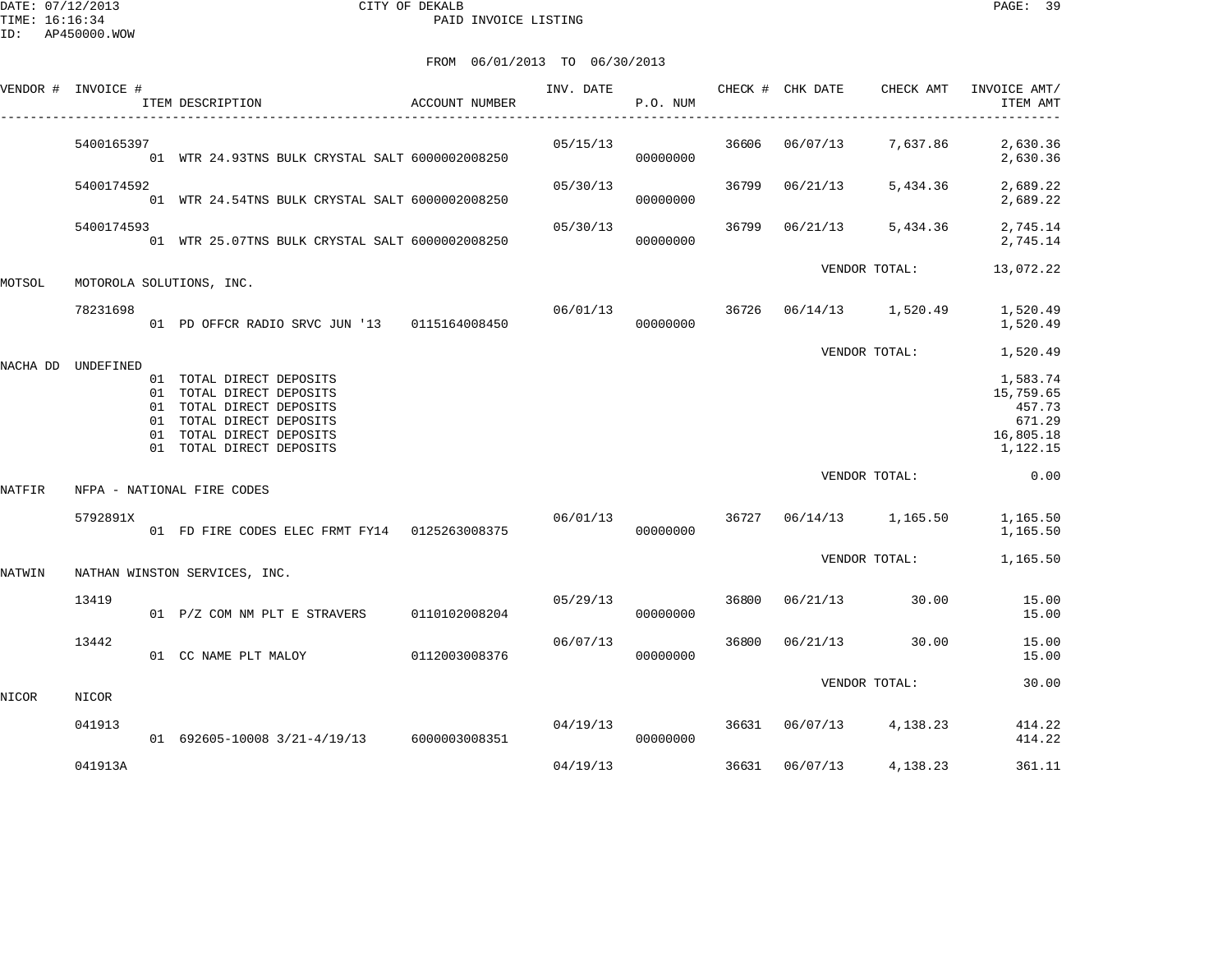DATE: 07/12/2013 CITY OF DEKALB PAGE: 40 PAID INVOICE LISTING

|        | VENDOR # INVOICE #    | ITEM DESCRIPTION             | <b>ACCOUNT NUMBER</b> | INV. DATE | P.O. NUM |       | CHECK # CHK DATE | CHECK AMT     | INVOICE AMT/<br>ITEM AMT |
|--------|-----------------------|------------------------------|-----------------------|-----------|----------|-------|------------------|---------------|--------------------------|
|        | 041913A               | 01 949108-10004 3/19-4/19/13 | 6000003008351         | 04/19/13  | 00000000 | 36631 | 06/07/13         | 4,138.23      | 361.11<br>361.11         |
|        | 042213                | 01 254105-10009 3/20-4/22/13 | 6000003008351         | 04/22/13  | 00000000 | 36631 | 06/07/13         | 4,138.23      | 421.78<br>421.78         |
|        | 042213A               | 01 792605-10007 3/22-4/22/13 | 6000003008351         | 04/22/13  | 00000000 | 36631 | 06/07/13         | 4,138.23      | 820.62<br>820.62         |
|        | 042913                | 01 176854-13811 3/27-4/26/13 | 6500003008355         | 04/29/13  | 00000000 | 36631 | 06/07/13         | 4,138.23      | 441.69<br>441.69         |
|        | 042913A               | 01 320518-10003 3/27-4/26/13 | 6500003008355         | 04/29/13  | 00000000 | 36631 | 06/07/13         | 4,138.23      | 303.81<br>303.81         |
|        | 042913B               | 01 404041-10153 3/27-4/26/13 | 6500003008355         | 04/29/13  | 00000000 | 36631 | 06/07/13         | 4,138.23      | 714.85<br>714.85         |
|        | 042913C               | 01 540709-10002 3/27-4/25/13 | 6000003008351         | 04/29/13  | 00000000 | 36631 | 06/07/13         | 4,138.23      | 548.71<br>548.71         |
|        | 042913D               | 01 792113-01936 3/27-4/26/13 | 6500003008355         | 04/29/13  | 00000000 | 36631 | 06/07/13         | 4,138.23      | 75.89<br>75.89           |
|        | 042913E               | 01 888466-14175 2/27-4/26/13 | 6500003008355         | 04/29/13  | 00000000 | 36631 | 06/07/13         | 4,138.23      | 35.55<br>35.55           |
|        | 052013                | 01 254105-10009 4/22-5/20/13 | 6000003008351         | 05/20/13  | 00000000 | 36801 | 06/21/13         | 1,189.74      | 206.00<br>206.00         |
|        | 052113                | 01 949108-10004 4/19-5/20/13 | 6000003008351         | 05/21/13  | 00000000 | 36801 | 06/21/13         | 1,189.74      | 143.21<br>143.21         |
|        | 052113A               | 01 692605-10008 4/19-5/21/13 | 6000003008351         | 05/21/13  | 00000000 | 36801 | 06/21/13         | 1,189.74      | 417.69<br>417.69         |
|        | 052113B               | 01 792605-10007 4/22-5/21/13 | 6000003008351         | 05/21/13  | 00000000 | 36801 | 06/21/13         | 1,189.74      | 422.84<br>422.84         |
| NORCEN | NORTH CENTRAL CYCLERY |                              |                       |           |          |       |                  | VENDOR TOTAL: | 5,327.97                 |
|        | 052913153403          | 01 PD WHEEL BIKE PATROL      | 0120223008310         | 05/29/13  | 00000000 | 36728 | 06/14/13         | 94.99         | 94.99<br>94.99           |
|        |                       |                              |                       |           |          |       |                  | VENDOR TOTAL: | 94.99                    |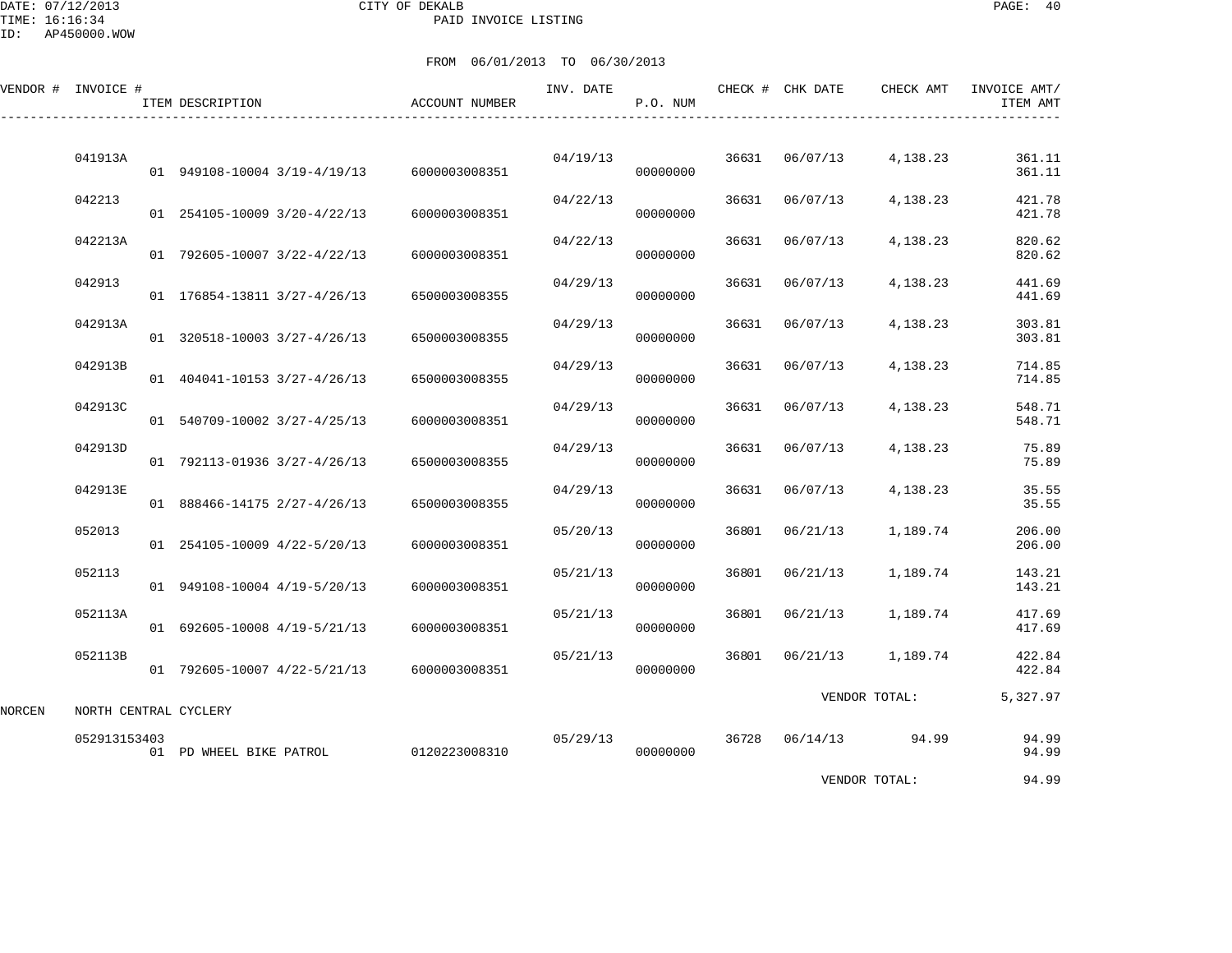DATE: 07/12/2013 CITY OF DEKALB PAGE: 41 PAID INVOICE LISTING

|         | VENDOR # INVOICE # | ITEM DESCRIPTION                                                    | <b>ACCOUNT NUMBER</b>                           | INV. DATE | P.O. NUM                         |       | CHECK # CHK DATE | CHECK AMT     | INVOICE AMT/<br>ITEM AMT         |
|---------|--------------------|---------------------------------------------------------------------|-------------------------------------------------|-----------|----------------------------------|-------|------------------|---------------|----------------------------------|
| NORCON  |                    | NORTHERN CONTRACTING, INC.                                          |                                                 |           |                                  |       |                  |               |                                  |
|         | 4773               | 01 GUARDRAIL RPR N 1ST ST 7200004008472                             |                                                 | 05/29/13  | 00000000                         | 36802 | 06/21/13         | 708.90        | 708.90<br>708.90                 |
| OCIMA   | OC IMAGEWORKS      |                                                                     |                                                 |           |                                  |       |                  | VENDOR TOTAL: | 708.90                           |
|         | 481                | 01 MUNI BAND BAND SCHDLS 0110112008299                              |                                                 | 05/17/13  | 00000000                         | 36729 | 06/14/13         | 337.50        | 337.50<br>337.50                 |
| OFFDEP  | OFFICE DEPOT INC   |                                                                     |                                                 |           |                                  |       |                  | VENDOR TOTAL: | 337.50                           |
|         | 656323585001       | 01 PD HEATER W/FAN                                                  | 0120222008242                                   | 05/06/13  | 00000000                         | 36607 | 06/07/13         | 31.09         | 31.09<br>31.09                   |
|         | 660916268001       | 01 PW (2) PKS PENS                                                  | 0130312008204                                   | 06/05/13  | 00000000                         | 36803 | 06/21/13         | 58.85         | 1.34<br>1.34                     |
|         | 661053090001       | 01 ENG OFFICE SUPPLIES<br>02 PW OFFICE SUPPLIES<br>03 PD CALCULATOR | 0130352008204<br>0130312008204<br>0120216008510 | 06/06/13  | 00000000<br>00000000<br>00000000 | 36803 | 06/21/13         | 58.85         | 52.02<br>16.28<br>16.75<br>18.99 |
|         | 661053190001       | 01 PW DOZ PADS                                                      | 0130312008204                                   | 06/06/13  | 00000000                         | 36803 | 06/21/13         | 58.85         | 5.49<br>5.49                     |
| OLEARYS | O'LEARY'S          |                                                                     |                                                 |           |                                  |       |                  | VENDOR TOTAL: | 89.94                            |
|         | 061413             | 01 M BIERNACKI RETIREMENT PRTY                                      | 0135003008306                                   | 06/14/13  | 00000000                         | 36804 | 06/21/13         | 915.00        | 915.00<br>915.00                 |
| OZIILL  |                    | OZINGA ILLINOIS RMC, INC.                                           |                                                 |           |                                  |       |                  | VENDOR TOTAL: | 915.00                           |
|         | 319541             | 01 WTR MATRLS 14TH/OAKWOOD                                          | 6000002008228                                   | 05/14/13  | 00000000                         | 36730 | 06/14/13         | 1,891.00      | 1,098.00<br>1,098.00             |
|         | 319834             | 01 WTR MTRLS 129 JOANNE LN                                          | 6000002008228                                   | 05/16/13  | 00000000                         | 36730 | 06/14/13         | 1,891.00      | 793.00<br>793.00                 |
|         | 320748             | 01 WTR MTRL'S 438 GREENWOOD N                                       | 6000002008228                                   | 05/20/13  | 00000000                         | 36608 | 06/07/13         | 976.00        | 976.00<br>976.00                 |
|         |                    |                                                                     |                                                 |           |                                  |       |                  | VENDOR TOTAL: | 2,867.00                         |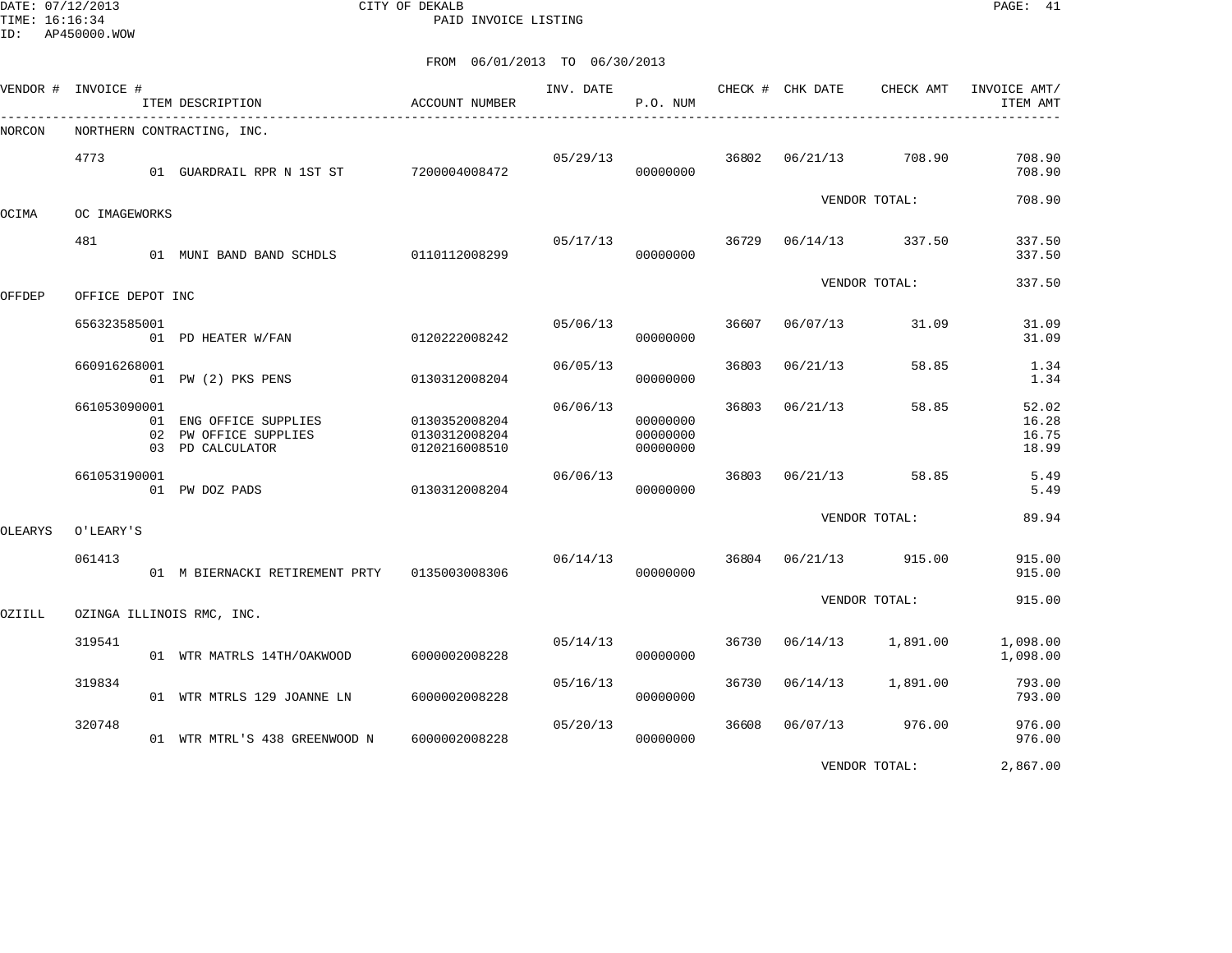DATE: 07/12/2013 CITY OF DEKALB PAGE: 42 PAID INVOICE LISTING

|        | VENDOR # INVOICE #  | ITEM DESCRIPTION                                                | ACCOUNT NUMBER                 | INV. DATE | P.O. NUM             |       | CHECK # CHK DATE | CHECK AMT              | INVOICE AMT/<br>ITEM AMT |
|--------|---------------------|-----------------------------------------------------------------|--------------------------------|-----------|----------------------|-------|------------------|------------------------|--------------------------|
| PALIN  | PALINTEST           |                                                                 |                                |           |                      |       |                  |                        |                          |
|        | 0015864IN           | 01 WTR (5) PT 425 ELCTRD PCK 6000002008244                      |                                | 06/06/13  | 00000000             | 36805 | 06/21/13         | 393.28                 | 393.28<br>393.28         |
| PARINS |                     | PARDRIDGE INSURANCE, INC.                                       |                                |           |                      |       |                  | VENDOR TOTAL:          | 393.28                   |
|        | 12295               | 01 PD INS BND RNWL C WOODRUFF<br>02 PD ST FLNG FEE C WOODRUFF   | 7200004008471<br>0120223008349 | 05/03/13  | 00000000<br>00000000 | 36731 | 06/14/13         | 40.00                  | 40.00<br>30.00<br>10.00  |
|        | 12346               | 01 PD MCMEEN/HEDIN ST FLNG FEE<br>02 PD MCMEEN/HEDIN NOTARY BND | 0120233008349<br>7200004008471 | 06/11/13  | 00000000<br>00000000 | 36806 | 06/21/13         | 80.00                  | 80.00<br>20.00<br>60.00  |
| PATINC | PATLIN, INC.        |                                                                 |                                |           |                      |       |                  | VENDOR TOTAL:          | 120.00                   |
|        | 34391               | 01 STR (300) GR5 HEX NUTS 0130332008226                         |                                | 05/28/13  | 00000000             |       |                  | 36732 06/14/13 36.03   | 36.03<br>36.03           |
| PAVJAS | <b>JASON PAVLAK</b> |                                                                 |                                |           |                      |       |                  | VENDOR TOTAL:          | 36.03                    |
|        | 060713              | 01 FD RMB EXP PICK UP EQUIPMENT 2800006008510                   |                                | 06/07/13  | 00000000             |       |                  | D000160 06/14/13 42.55 | 42.55<br>42.55           |
| PAVWOO | PAVLAK WOODWORKS    |                                                                 |                                |           |                      |       |                  | VENDOR TOTAL:          | 42.55                    |
|        | 060413              | 01 FD STATION 3 TABLE                                           | 2800006008510                  | 06/04/13  | 00000000             | 36733 |                  | 06/14/13 1,157.17      | 1,157.17<br>1,157.17     |
| PERJOH | JOHN V. PERSKI      |                                                                 |                                |           |                      |       |                  | VENDOR TOTAL:          | 1,157.17                 |
|        | 13AH054             | 01 STTLMNT TOW 13-AH-054 0100000002715                          |                                | 05/31/13  | 00000000             | 36609 | 06/07/13         | 250.00                 | 250.00<br>250.00         |
| PFPET  |                     | P.F. PETTIBONE & COMPANY                                        |                                |           |                      |       |                  | VENDOR TOTAL:          | 250.00                   |
|        | 27802               | 01 PF (5000) PARKING TICKETS 0120222008202                      |                                | 05/16/13  | 00000000             | 36734 |                  | 06/14/13 1,687.89      | 1,687.89<br>1,687.89     |
|        |                     |                                                                 |                                |           |                      |       |                  | VENDOR TOTAL:          | 1,687.89                 |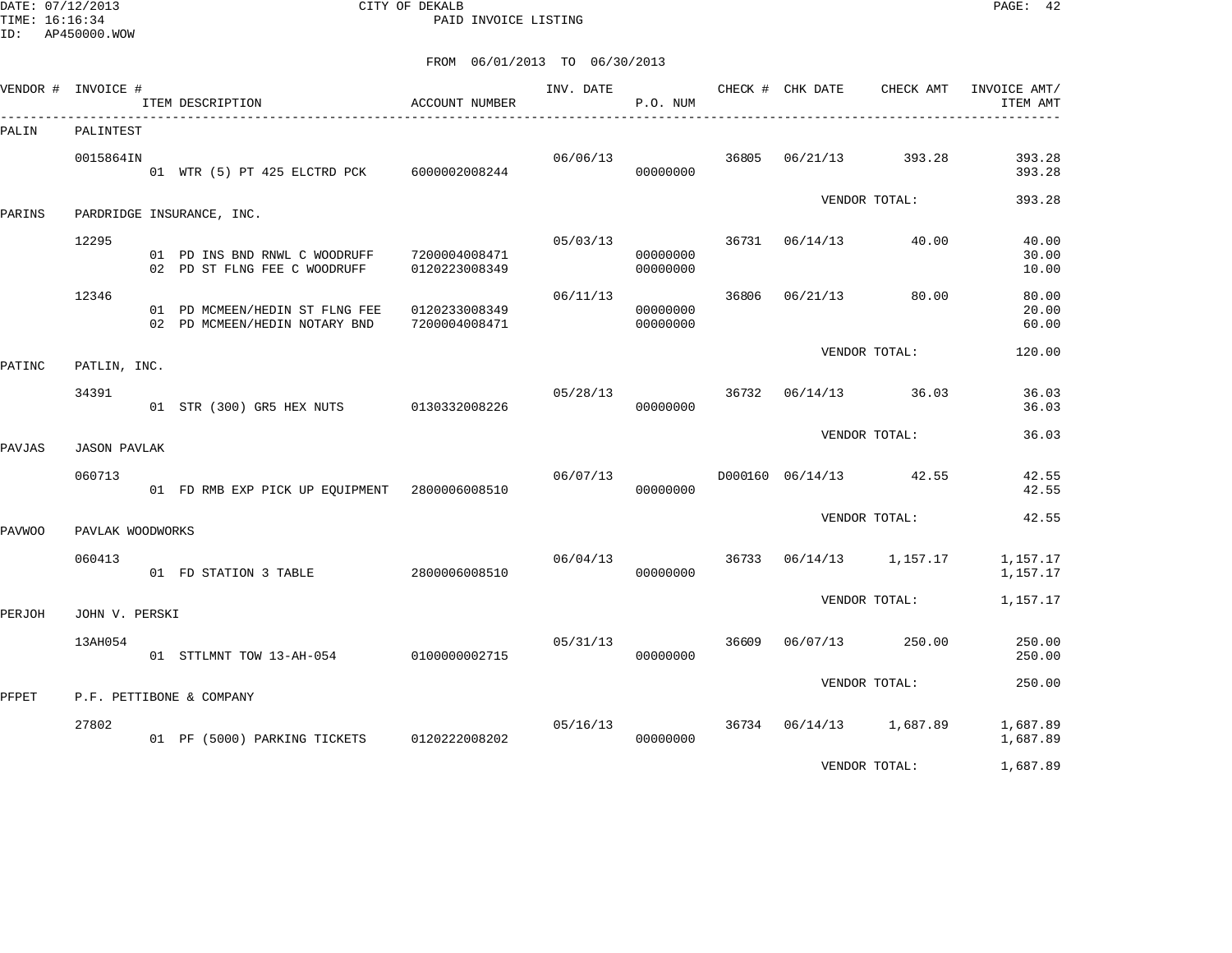DATE: 07/12/2013 CITY OF DEKALB PAGE: 43 PAID INVOICE LISTING

|        | VENDOR # INVOICE # | ITEM DESCRIPTION                              | ACCOUNT NUMBER | INV. DATE | P.O. NUM             |       |          | CHECK # CHK DATE CHECK AMT | INVOICE AMT/<br>ITEM AMT |
|--------|--------------------|-----------------------------------------------|----------------|-----------|----------------------|-------|----------|----------------------------|--------------------------|
| PITNEY | PITNEY BOWES INC   |                                               |                |           |                      |       |          |                            |                          |
|        | 7541049JN13        | 01 MAIL MACHINE RENTAL JUN '13  0135003008310 |                |           | 06/13/13<br>00000000 |       |          | 36807 06/21/13 262.00      | 262.00<br>262.00         |
| PLACAR |                    | PLATINUM CARGO LOGISTICS                      |                |           |                      |       |          | VENDOR TOTAL:              | 262.00                   |
|        | 1508075R           | 01 CD LV TRADE SHOW SHPPNG 0130343008373      |                | 05/31/13  | 00000000             | 36808 |          | 06/21/13 381.75            | 381.75<br>381.75         |
| POMPS  |                    | POMP'S TIRE SERVICE INC                       |                |           |                      |       |          | VENDOR TOTAL:              | 381.75                   |
|        | 260010322          | 01 STR (2) TIRES                              | 0130332008226  | 05/21/13  | 00000000             | 36809 |          | 06/21/13 413.80            | 201.90<br>201.90         |
|        | 640010128          | 01 STR SHOP SUPPLIES                          | 0130332008226  | 05/17/13  | 00000000             | 36809 |          | 06/21/13 413.80            | 211.90<br>211.90         |
| PRAMAT | PRAIRIE MATERIAL   |                                               |                |           |                      |       |          | VENDOR TOTAL:              | 413.80                   |
|        | 88438589           | 01 WTR MTRL'S 200 PARK AVE                    | 6000002008228  | 05/15/13  | 00000000             | 36610 |          | 06/07/13 672.00            | 672.00<br>672.00         |
| PRASTR |                    | PRAIRIE STREET MGT GROUP                      |                |           |                      |       |          | VENDOR TOTAL:              | 672.00                   |
|        | 052913             | 01 RFND FINAL UB 3803189980-00 6000000063444  |                | 05/29/13  | 00000000             |       |          | 36611 06/07/13 30.84       | 30.84<br>30.84           |
| QUICOR | QUILL CORPORATION  |                                               |                |           |                      |       |          | VENDOR TOTAL:              | 30.84                    |
|        | 2557812            | 01 FIN OFFICE SUPPLIES                        | 0115192008204  | 05/09/13  | 00000000             | 36612 | 06/07/13 | 94.81                      | 94.81<br>94.81           |
|        | 2982229            | 01 CC (12) RLLRBLL PENS                       | 0112002008204  | 05/29/13  | 00000000             | 36810 | 06/21/13 | 32.48                      | 7.49<br>7.49             |
|        | 3186306            | 01 CC NOTARY STAMP                            | 0112002008204  | 06/06/13  | 00000000             | 36810 | 06/21/13 | 32.48                      | 24.99<br>24.99           |
|        |                    | RAYOHERR RAY O'HERRON COMPANY INC             |                |           |                      |       |          | VENDOR TOTAL:              | 127.29                   |
|        | 1306821IN          |                                               |                |           | 03/06/13             | 36811 |          | 06/21/13 16,074.02         | 626.55                   |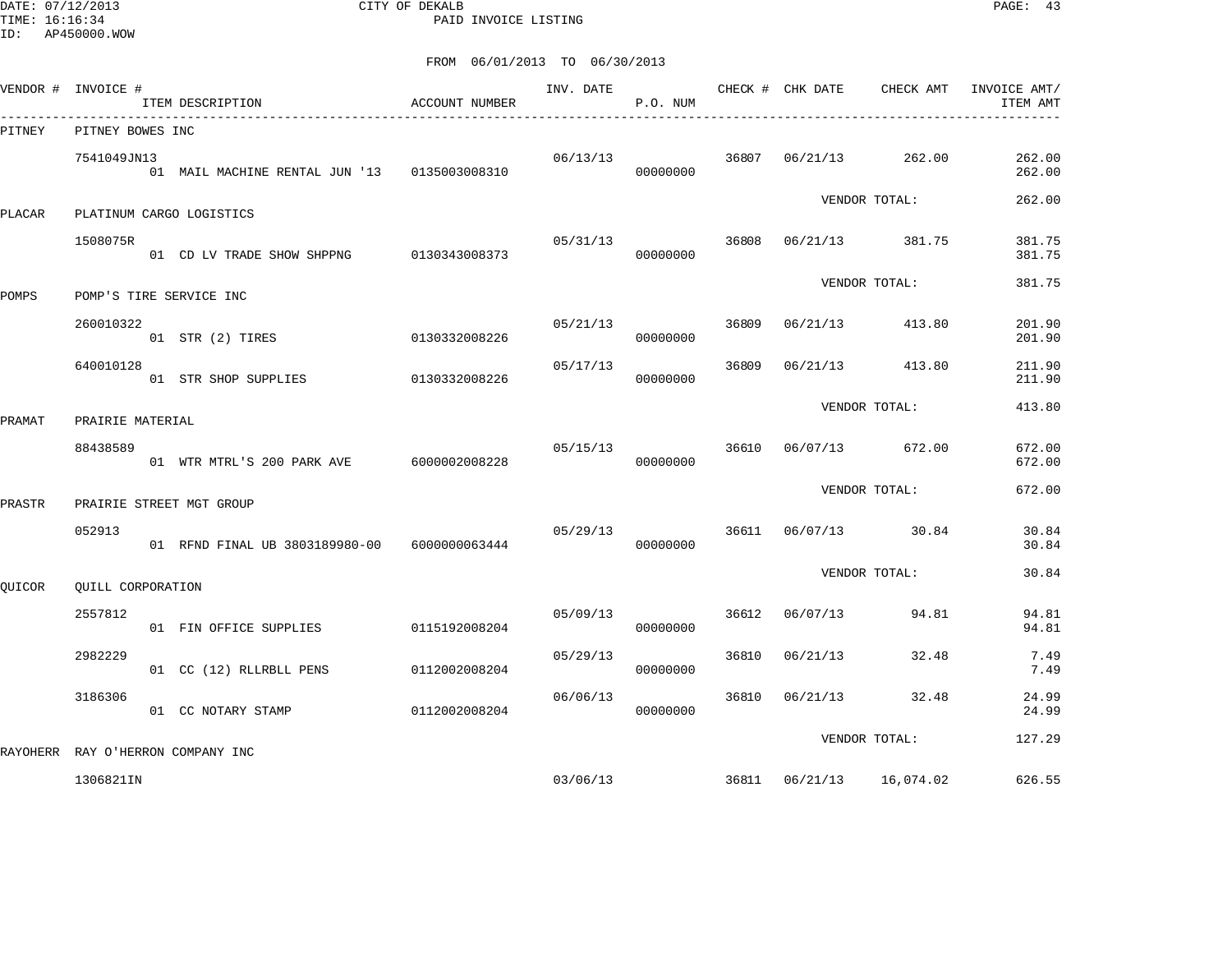DATE: 07/12/2013 CITY OF DEKALB PAGE: 44 PAID INVOICE LISTING

| VENDOR # INVOICE # | ITEM DESCRIPTION                               | <b>ACCOUNT NUMBER</b> | INV. DATE | P.O. NUM |       | CHECK # CHK DATE | CHECK AMT | INVOICE AMT/<br>ITEM AMT |
|--------------------|------------------------------------------------|-----------------------|-----------|----------|-------|------------------|-----------|--------------------------|
| 1306821IN          | 01 PD J LOECHEL UNIFORM SPPLYS                 | 0120222008270         | 03/06/13  | 00000000 |       | 36811 06/21/13   | 16,074.02 | 626.55<br>626.55         |
| 1306871IN          | 01 PD J LOECHEL UNIFORM SPPLYS                 | 0120222008270         | 03/06/13  | 00000000 |       | 36811 06/21/13   | 16,074.02 | 394.95<br>394.95         |
| 1306918IN          | 01 PD J PETRAGALLO (2) PNTS/FRT                | 0120222008270         | 03/06/13  | 00000000 |       | 36811 06/21/13   | 16,074.02 | 82.69<br>82.69           |
| 1307766IN          | 01 PD J LOECHEL RZR VST                        | 0120222008270         | 03/14/13  | 00000000 | 36811 | 06/21/13         | 16,074.02 | 699.95<br>699.95         |
| 1308233IN          | 01 PD BENTHUSEN UNIFORM SPPLYS                 | 0120222008270         | 03/19/13  | 00000000 | 36811 | 06/21/13         | 16,074.02 | 758.25<br>758.25         |
| 1308235IN          | 01 PD BENTHUSEN OFFCR SPPLYS                   | 0120222008270         | 03/19/13  | 00000000 | 36811 | 06/21/13         | 16,074.02 | 385.53<br>385.53         |
| 1308322IN          | 01 PD POULOS UNIFORM JCKT                      | 0120222008270         | 03/20/13  | 00000000 | 36811 | 06/21/13         | 16,074.02 | 119.00<br>119.00         |
| 1309769IN          | 01 PD OFFICER SUPPLIES                         | 0100000002750         | 04/02/13  | 00000000 | 36811 | 06/21/13         | 16,074.02 | 3,278.20<br>3,278.20     |
| 1311261INA         | 01 PD (100) BXS 40 S&W AMMO                    | 0120223008315         | 04/15/13  | 00000000 | 36811 | 06/21/13         | 16,074.02 | 1,775.00<br>1,775.00     |
| 1311608IN          | 01 PD WOODRUFF NMPLT/FRT                       | 0120222008270         | 04/16/13  | 00000000 | 36811 | 06/21/13         | 16,074.02 | 12.23<br>12.23           |
| 1313025IN          | 01 PD BIKE PATROL SPPLYS ACKLAND 0120222008270 |                       | 04/26/13  | 00000000 | 36811 | 06/21/13         | 16,074.02 | 249.89<br>249.89         |
| 1313161IN          | 01 PD MCMEEN UNIFORM SUPPLIES                  | 0120232008270         | 04/29/13  | 00000000 | 36811 | 06/21/13         | 16,074.02 | 518.80<br>518.80         |
| 1313228IN          | 01 PD BIKE PATROL SPPLYS MALLET                | 0120222008270         | 04/29/13  | 00000000 | 36811 | 06/21/13         | 16,074.02 | 396.51<br>396.51         |
| 1313758IN          | 01 PD LOECHEL VST                              | 0120222008270         | 05/02/13  | 00000000 |       | 36811 06/21/13   | 16,074.02 | 625.00<br>625.00         |
| 1314558IN          | 01 PD LOECHEL UNIFORM/FRT                      | 0120222008270         | 05/09/13  | 00000000 |       | 36811 06/21/13   | 16,074.02 | 306.97<br>306.97         |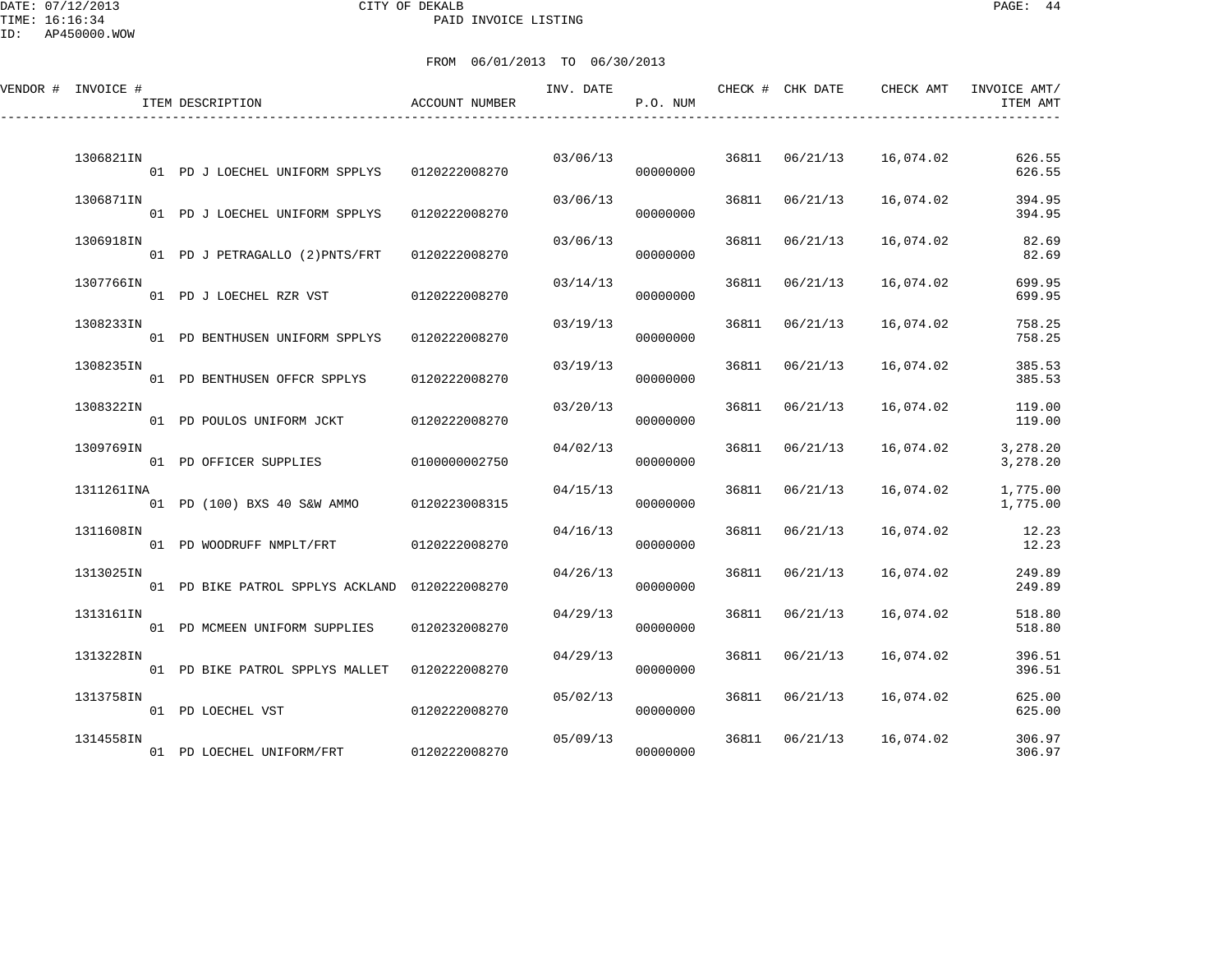DATE: 07/12/2013 CITY OF DEKALB PAGE: 45 PAID INVOICE LISTING

|        | VENDOR # INVOICE # | ITEM DESCRIPTION                                   | ACCOUNT NUMBER                 | INV. DATE | P.O. NUM             |       | CHECK # CHK DATE | CHECK AMT               | INVOICE AMT/<br>ITEM AMT   |
|--------|--------------------|----------------------------------------------------|--------------------------------|-----------|----------------------|-------|------------------|-------------------------|----------------------------|
|        | 1315669IN          | 01 PD (4) TIE BARS                                 | 0120222008270                  | 05/20/13  | 00000000             | 36735 | 06/14/13         | 683.91                  | 87.08<br>87.08             |
|        | 1316213IN          | 01 PD (6) UNIFORM SUPPLIES 0120222008270           |                                | 05/23/13  | 00000000             | 36735 | 06/14/13         | 683.91                  | 84.98<br>84.98             |
|        | 1316385IN          | 01 PD B HEDIN UNIFORM SUPPLIES                     | 0120232008270                  | 05/24/13  | 00000000             | 36735 | 06/14/13         | 683.91                  | 511.85<br>511.85           |
|        | 1317158IN          | 01 PD (6) WEDGE/LOCKOUT KITS                       | 0120222008242                  | 06/03/13  | 00000000             | 36811 | 06/21/13         | 16,074.02               | 205.04<br>205.04           |
|        | 1317306IN          | 01 PD (10) NARK2005/FRT<br>02 PD (10) NARK2005/FRT | 0120222008242<br>0120242008242 | 06/03/13  | 00000000<br>00000000 | 36811 | 06/21/13         | 16,074.02               | 381.37<br>190.68<br>190.69 |
|        | 1317692IN          | 01 PD DUEHNING VEST/FRT                            | 0120222008270                  | 06/06/13  | 00000000             | 36811 | 06/21/13         | 16,074.02               | 714.09<br>714.09           |
|        | 1318267IN          | 01 PD VEHICLE EQUIPMENT                            | 0100000002715                  | 06/12/13  | 00000000             | 36811 | 06/21/13         | 16,074.02               | 4,544.00<br>4,544.00       |
| RENDEK | RENEW DEKALB       |                                                    |                                |           |                      |       |                  | VENDOR TOTAL:           | 16,757.93                  |
|        | 060113             | 01 FY13 TIF FNDNG AGRMNT 1300003008399             |                                | 06/01/13  | 00000000             |       |                  | 36736 06/14/13 3,750.00 | 3,750.00<br>3,750.00       |
| REYANG | ANGEL REYES        |                                                    |                                |           |                      |       |                  | VENDOR TOTAL:           | 3,750.00                   |
|        | 053113             | 01 PD IL ST POL FRNSC ART TRNNG 0120223008376      |                                | 05/31/13  | 00000000             |       |                  | D000154 06/07/13 355.32 | 355.32<br>355.32           |
| REYJOH | JOHN REY           |                                                    |                                |           |                      |       |                  | VENDOR TOTAL:           | 355.32                     |
|        | 060713             | 01 RMB ALL SV ENRGY CHICAGO                        | 0110103008376                  | 06/07/13  | 00000000             |       | D000161 06/14/13 | 112.45                  | 112.45<br>112.45           |
|        | 061413             | 01 RMB URBN LND INSTTT 6/13/13 0110103008376       |                                | 06/14/13  | 00000000             |       | D000165 06/21/13 | 59.53                   | 59.53<br>59.53             |
| RJBOW  |                    | R.J. BOWERS DISTRIBUTORS, INC.                     |                                |           |                      |       |                  | VENDOR TOTAL:           | 171.98                     |
|        | 270609             |                                                    |                                | 05/22/13  |                      |       |                  | 36737 06/14/13 48.45    | 48.45                      |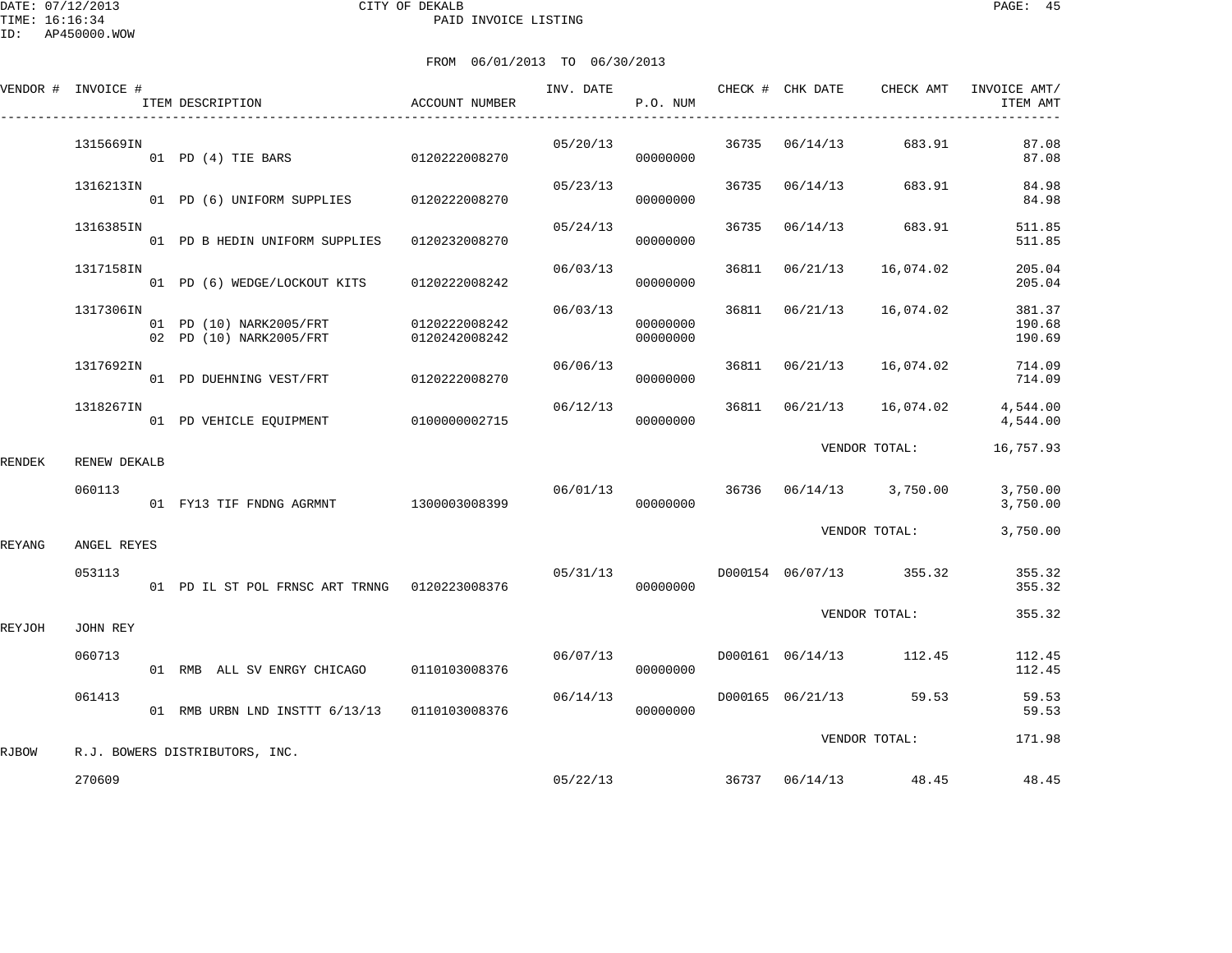DATE: 07/12/2013 CITY OF DEKALB PAGE: 46 PAID INVOICE LISTING

|               | VENDOR # INVOICE #    | ACCOUNT NUMBER<br>ITEM DESCRIPTION<br>--------------------------------- |               | INV. DATE | P.O. NUM |       | CHECK # CHK DATE     | CHECK AMT     | INVOICE AMT/<br>ITEM AMT |
|---------------|-----------------------|-------------------------------------------------------------------------|---------------|-----------|----------|-------|----------------------|---------------|--------------------------|
|               | 270609                | 01 ARPT PRSSR WSHR PARTS/FRT                                            | 6500003008310 | 05/22/13  | 00000000 |       | 36737 06/14/13 48.45 |               | 48.45<br>48.45           |
| ROCREG        |                       | ROCKFORD REGISTER STAR                                                  |               |           |          |       |                      | VENDOR TOTAL: | 48.45                    |
|               | 050313                | 01 FD S1 EXP 06/05/14 2800003008375                                     |               | 05/03/13  | 00000000 | 36738 | 06/14/13             | 265.20        | 265.20<br>265.20         |
| RONIND        |                       | RONCO INDUSTRIAL SUPPLY CO.                                             |               |           |          |       |                      | VENDOR TOTAL: | 265.20                   |
|               | 121341801             | 01 PW AAA/AA/C/D BATTERIES 0130312008204                                |               | 06/06/13  | 00000000 | 36812 | 06/21/13             | 55.79         | 55.79<br>55.79           |
| SAADES        | SAA DESIGN GROUP      |                                                                         |               |           |          |       |                      | VENDOR TOTAL: | 55.79                    |
|               | 24966                 | 01 DEK DWNTWN RVTLZTN PLN 1300003008343                                 |               | 05/31/13  | 00000000 | 36813 | 06/21/13 1,977.34    |               | 1,977.34<br>1,977.34     |
| SECCLE        |                       | SECURE CLEAN BUILDING SERVICES                                          |               |           |          |       |                      | VENDOR TOTAL: | 1,977.34                 |
|               | 9884                  | 01 ARPT JANITORIAL SRVCS JUNE '13 6500004008450                         |               | 06/01/13  | 00000000 | 36613 | 06/07/13 167.00      |               | 167.00<br>167.00         |
| SES           | <b>SES</b>            |                                                                         |               |           |          |       |                      | VENDOR TOTAL: | 167.00                   |
|               | 17332                 | 01 WTR 4GAL PH BFFR SLTN/FRT 6000002008244                              |               | 05/31/13  | 00000000 | 36814 | 06/21/13             | 303.24        | 303.24<br>303.24         |
| SHAARC        | SHARP ARCHITECTS INC. |                                                                         |               |           |          |       |                      | VENDOR TOTAL: | 303.24                   |
|               | 130602                | 01 REMODEL FIRE STATION #2 5045006508624                                |               | 06/01/13  | 00000000 | 36815 | 06/21/13 7,003.05    |               | 7,003.05<br>7,003.05     |
| <b>SHASUB</b> |                       | SHAW SUBURBAN MEDIA GROUP                                               |               |           |          |       |                      | VENDOR TOTAL: | 7,003.05                 |
|               | 05131002804           | 01 PLN/ZNG TIF PUB NOT 5/2/13 0135003008343                             |               | 05/31/13  | 00000000 | 36816 | 06/21/13             | 297.35        | 192.96<br>74.02          |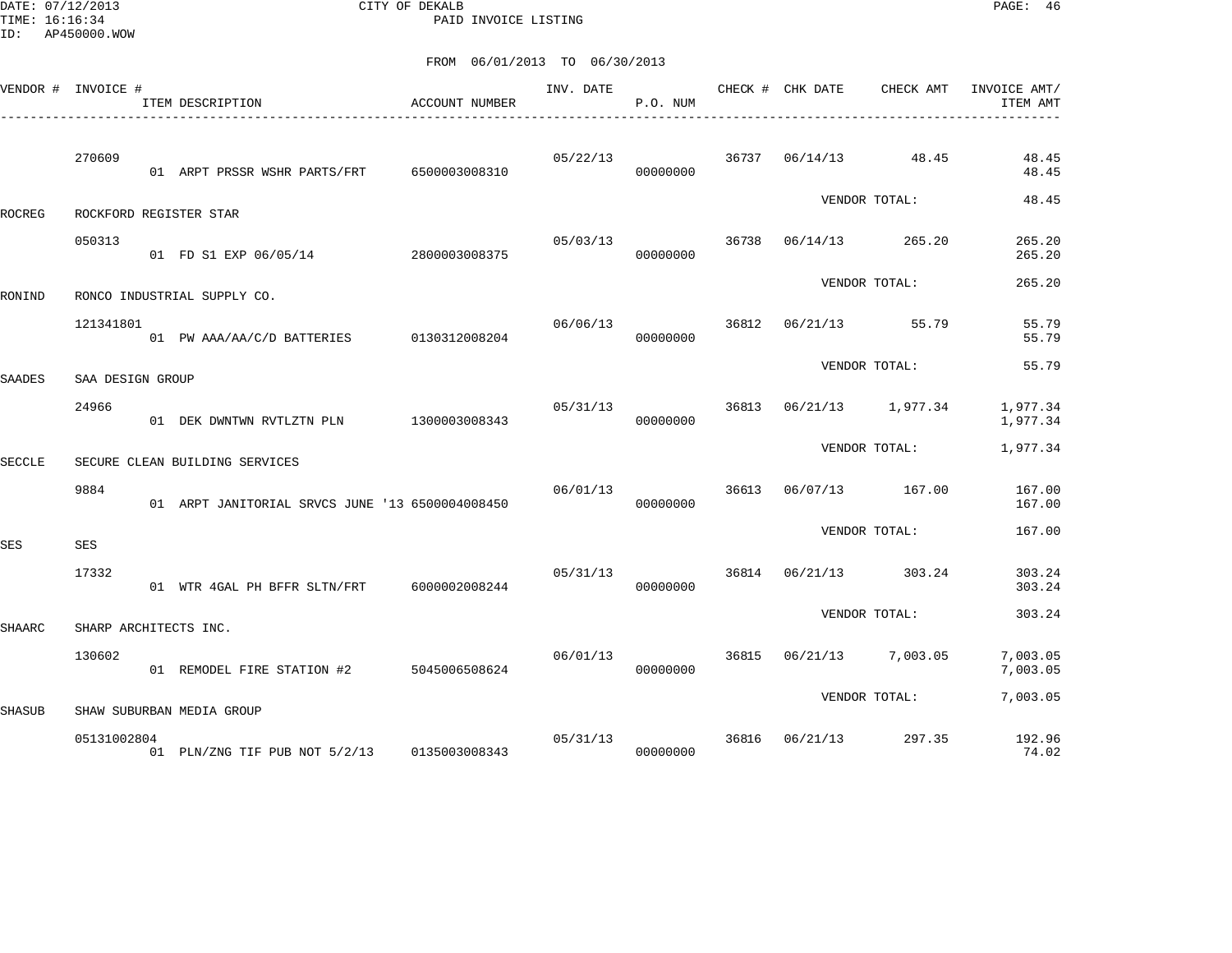|        | VENDOR # INVOICE # | ITEM DESCRIPTION                                                                               | ACCOUNT NUMBER | INV. DATE | P.O. NUM             |       | CHECK # CHK DATE | CHECK AMT                   | INVOICE AMT/<br>ITEM AMT |
|--------|--------------------|------------------------------------------------------------------------------------------------|----------------|-----------|----------------------|-------|------------------|-----------------------------|--------------------------|
|        | 05131002804        | 02 PLN/ZNG DWNTWN RVLZTN 5/11/13 0130343008366<br>03 PLN/ZNG CPR PUB NOT 5/31/13 1800003008366 |                | 05/31/13  | 00000000<br>00000000 |       | 36816 06/21/13   | 297.35                      | 192.96<br>51.71<br>67.23 |
|        | 051340609          | 01 LGL PUB NOT 10 MR 109 5/4/13 0118003008366<br>02 PUB NOT BUDGET                             | 0115193008366  | 05/31/13  | 00000000<br>00000000 |       | 36816 06/21/13   | 297.35                      | 104.39<br>49.77<br>54.62 |
|        | 396126             | 01 ADA BUS STOP PRJCT BID AD 5/8 0900003008366                                                 |                | 05/20/13  | 00000000             | 36739 | 06/14/13         | 281.20                      | 281.20<br>281.20         |
| SHEWIL |                    | THE SHERWIN WILLIAMS CO.                                                                       |                |           |                      |       |                  | VENDOR TOTAL:               | 578.55                   |
|        | 89036              | 01 STR (320) 5GAL WB WHITE 0130332008228                                                       |                | 05/09/13  | 00000000             | 36740 |                  | 06/14/13 3,840.00           | 3,840.00<br>3,840.00     |
| SLWEBB |                    | S.L. WEBB ELECTRIC, INC.                                                                       |                |           |                      |       |                  | VENDOR TOTAL:               | 3,840.00                 |
|        | 4409               | 01 ELCTRL INSPCTNS MAY '13 0130353008399                                                       |                | 06/01/13  | 00000000             |       |                  | $36741$ $06/14/13$ 2,400.00 | 2,400.00<br>2,400.00     |
| SMICYN | CYNTHIA SMITH      |                                                                                                |                |           |                      |       |                  | VENDOR TOTAL:               | 2,400.00                 |
|        | 052313             | 01 RFND OVERPAYMENT CRM FREE RNT 0100000043330                                                 |                | 05/23/13  | 00000000             |       |                  | 36614 06/07/13 100.00       | 100.00<br>100.00         |
| SOAS   | SOAS               |                                                                                                |                |           |                      |       |                  | VENDOR TOTAL:               | 100.00                   |
|        | 400                | 01 PD BIKE PTRL EMB POLOS 0120222008270                                                        |                | 06/03/13  | 00000000             | 36742 | 06/14/13         | 110.00                      | 40.00<br>40.00           |
|        | 401                | 01 PD (10) CRM FREE EMB A ALVA 0120222008270                                                   |                | 06/03/13  | 00000000             | 36742 | 06/14/13         | 110.00                      | 70.00<br>70.00           |
| SOSLP  |                    | ILLINOIS SECRETARY OF STATE                                                                    |                |           |                      |       |                  | VENDOR TOTAL:               | 110.00                   |
|        | 053113             | 01 RPLC FRT LP P17                                                                             | 0130333008385  | 05/31/13  | 00000000             |       | 36743 06/14/13   | 6.00                        | 6.00<br>6.00             |
|        | 060313             | 01 RPLC FRT LP P22                                                                             | 0130333008385  | 06/03/13  | 00000000             |       |                  | 36744 06/14/13 6.00         | 6.00<br>6.00             |
|        |                    |                                                                                                |                |           |                      |       |                  | VENDOR TOTAL:               | 12.00                    |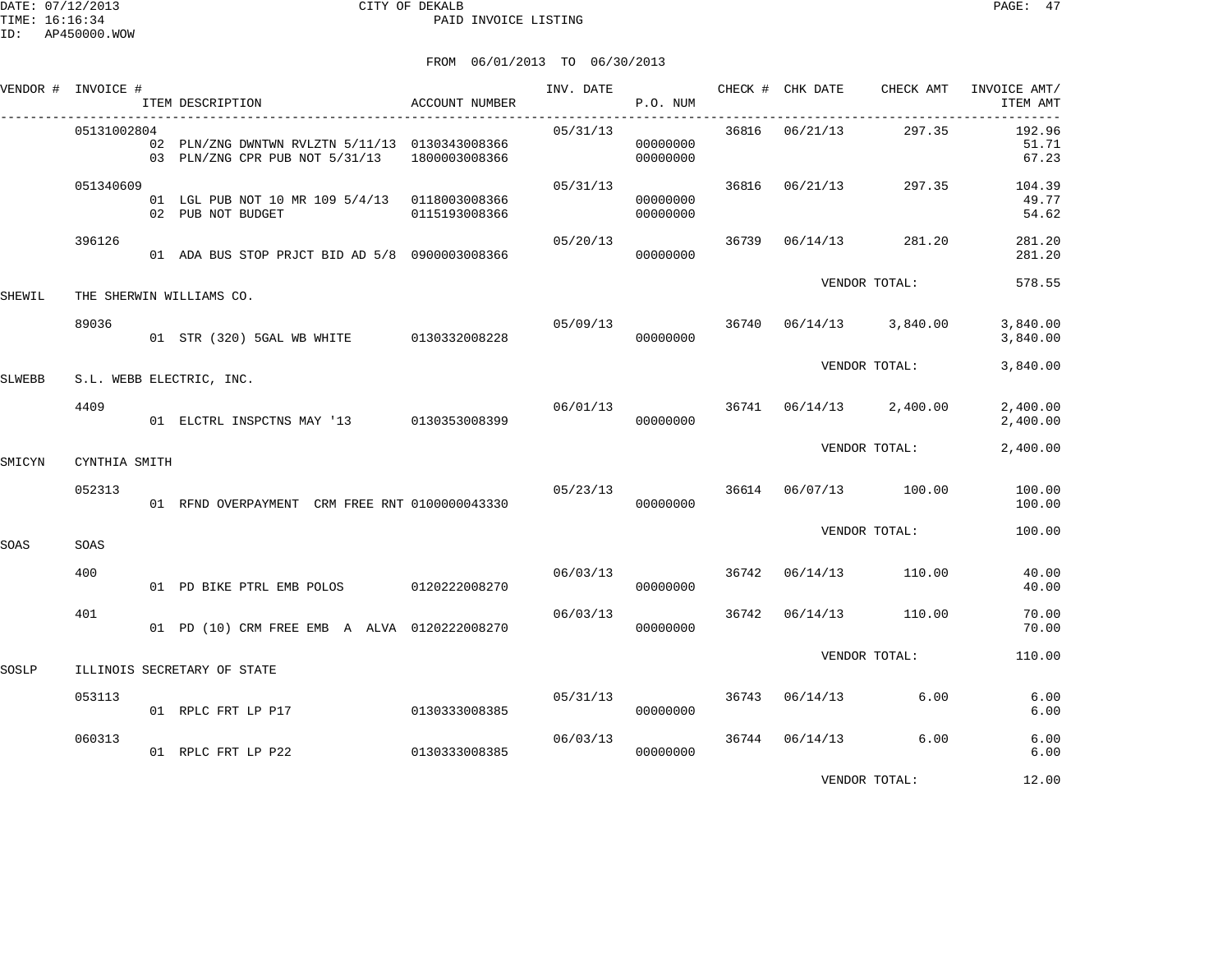DATE: 07/12/2013 CITY OF DEKALB PAGE: 48 PAID INVOICE LISTING

| VENDOR #      | INVOICE #             | ITEM DESCRIPTION                               | ACCOUNT NUMBER | INV. DATE | P.O. NUM |       | CHECK # CHK DATE | CHECK AMT     | INVOICE AMT/<br>ITEM AMT |
|---------------|-----------------------|------------------------------------------------|----------------|-----------|----------|-------|------------------|---------------|--------------------------|
| <b>STAAPA</b> | STAR APARTMENTS       |                                                |                |           |          |       |                  |               |                          |
|               | 060413                | 01 RFND OVERPAYMENT CRM FREE HSG 0100000043330 |                | 06/04/13  | 00000000 |       | 36745 06/14/13   | 45.72         | 45.72<br>45.72           |
| STAEQU        |                       | STANDARD EQUIPMENT COMPANY                     |                |           |          |       |                  | VENDOR TOTAL: | 45.72                    |
|               | C83633                | 01 STR CHAINS/LINKS                            | 0130332008226  | 05/15/13  | 00000000 | 36615 | 06/07/13         | 2,166.29      | 2,148.19<br>2,148.19     |
|               | C83634                | 01 STR CNN/RLLLR/OFFST LNKS                    | 0130332008226  | 05/15/13  | 00000000 | 36615 | 06/07/13         | 2,166.29      | 18.10<br>18.10           |
| <b>SUBLAB</b> |                       | SUBURBAN LABORATORIES, INC.                    |                |           |          |       |                  | VENDOR TOTAL: | 2,166.29                 |
|               | 27674                 | 01 WTR (5) FLUORIDE TSTS/MCCM                  | 6000003008356  | 05/15/13  | 00000000 | 36616 | 06/07/13         | 75.00         | 75.00<br>75.00           |
| <b>SUNPUB</b> |                       | SUNGARD PUBLIC SECTOR, INC.                    |                |           |          |       |                  | VENDOR TOTAL: | 75.00                    |
|               | 63867                 | 01 PD OSSI PRJCT SHPPNG CHRGS                  | 5055006008515  | 04/12/13  | 00000000 | 36617 | 06/07/13         | 18,437.01     | 103.15<br>103.15         |
|               | 64126                 | 01 PD OSSI PRJCT RMB EXP                       | 5055006008515  | 04/22/13  | 00000000 | 36617 | 06/07/13         | 18,437.01     | 6,656.94<br>6,656.94     |
|               | 64468                 | 01 PD OSSI PRJCT RMB EXP                       | 5055006008515  | 04/30/13  | 00000000 | 36617 | 06/07/13         | 18,437.01     | 2,291.94<br>2,291.94     |
|               | 65137                 | 01 PD OSSI PRJCT RMB EXP                       | 5055006008515  | 05/15/13  | 00000000 | 36617 | 06/07/13         | 18,437.01     | 9,384.98<br>9,384.98     |
| <b>SUPBUS</b> |                       | SUPERIOR BUSINESS FORMS INC                    |                |           |          |       |                  | VENDOR TOTAL: | 18,437.01                |
|               | 1487817               | 01 WTR (17100) WTR QLTY RPRTS                  | 6000003008373  | 06/06/13  | 00000000 | 36817 | 06/21/13         | 3,119.00      | 2,394.00<br>2,394.00     |
|               | 1487943               | 01 PD (2000) I WATCH BROCHURES                 | 0100000002730  | 06/07/13  | 00000000 | 36817 | 06/21/13         | 3,119.00      | 725.00<br>725.00         |
| SUPDIE        | SUPERIOR DIESEL, INC. |                                                |                |           |          |       |                  | VENDOR TOTAL: | 3,119.00                 |
|               | S10245                |                                                |                | 05/07/13  |          | 36618 | 06/07/13         | 150.57        | 150.57                   |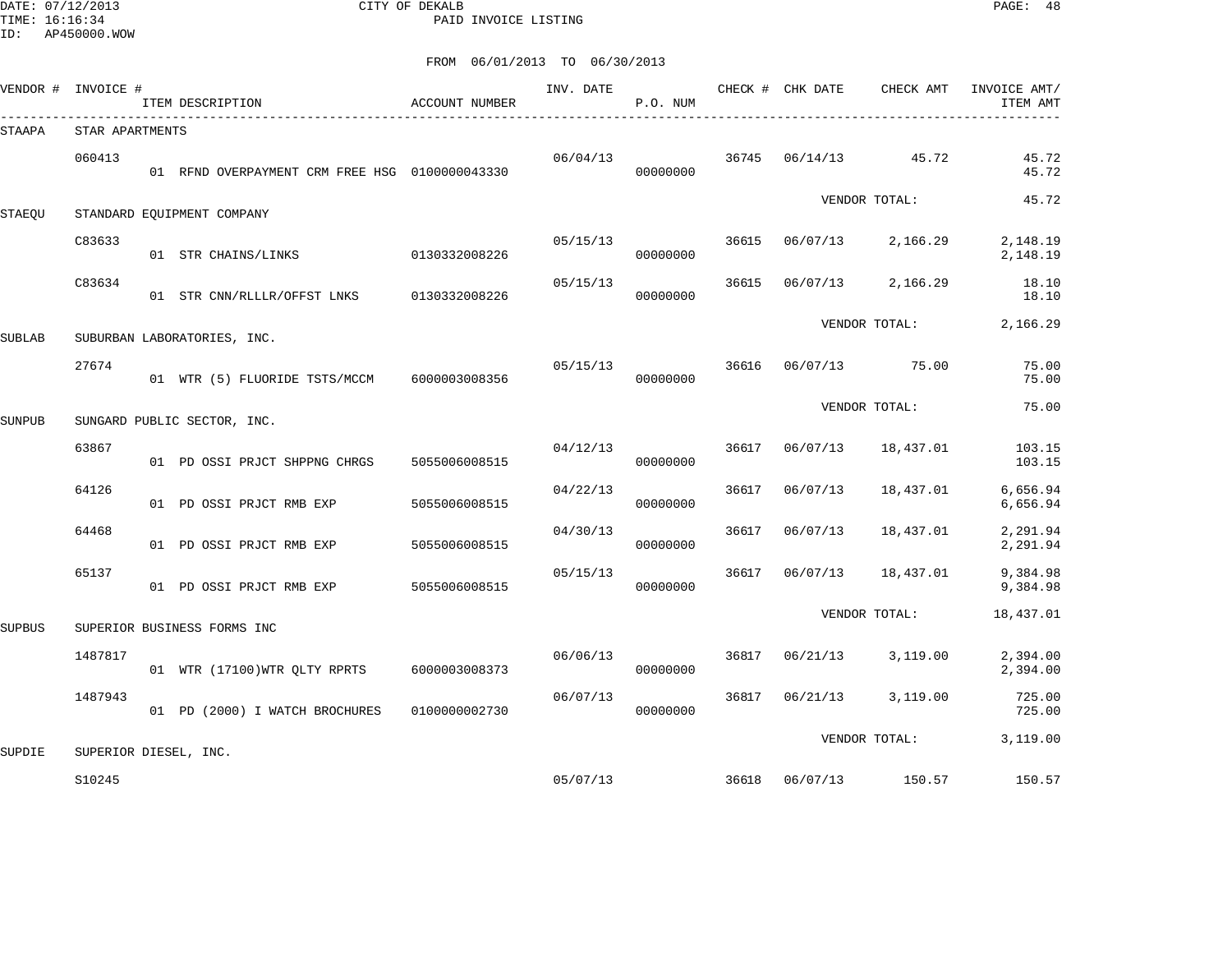DATE: 07/12/2013 CITY OF DEKALB PAGE: 49 PAID INVOICE LISTING

|               | VENDOR # INVOICE #    | ACCOUNT NUMBER<br>ITEM DESCRIPTION             |               | INV. DATE | P.O. NUM |       | CHECK # CHK DATE | CHECK AMT         | INVOICE AMT/<br>ITEM AMT |
|---------------|-----------------------|------------------------------------------------|---------------|-----------|----------|-------|------------------|-------------------|--------------------------|
|               | S10245                | 01 STR P23 SLACK ADJ                           | 0130332008226 | 05/07/13  | 00000000 | 36618 | 06/07/13         | 150.57            | 150.57<br>150.57         |
| <b>TBCNET</b> | TBC NET, INC.         |                                                |               |           |          |       |                  | VENDOR TOTAL:     | 150.57                   |
|               | CW29031               | 01 PD OSSI PRJCT SRVCS                         | 5055006008515 | 04/30/13  | 00000000 | 36619 |                  | 06/07/13 1,242.00 | 1,242.00<br>1,242.00     |
| TDBMAN        | TDB MANAGEMENT        |                                                |               |           |          |       |                  | VENDOR TOTAL:     | 1,242.00                 |
|               | 061313                | 01 RFND CRM FREE HSNG REG                      | 0100000043330 | 06/13/13  | 00000000 | 36818 |                  | 06/21/13 60.96    | 60.96<br>60.96           |
| THOELE        | THORNE ELECTRIC, INC. |                                                |               |           |          |       |                  | VENDOR TOTAL:     | 60.96                    |
|               | 053113                | 01 CARROL AVE/POLICE STTN SIGNAL 5045006508626 |               | 05/31/13  | 00000000 | 36746 | 06/14/13         | 51,574.50         | 51,574.50<br>51,574.50   |
| TOWMGT        | TOWNSEND MGT          |                                                |               |           |          |       |                  | VENDOR TOTAL:     | 51,574.50                |
|               | 053113                | 01 RFND UB 66001-19638 6000000063444           |               | 05/31/13  | 00000000 | 36620 | 06/07/13         | 85.20             | 85.20<br>85.20           |
| TRAINS        | TRAVELERS INSURANCE   |                                                |               |           |          |       |                  | VENDOR TOTAL:     | 85.20                    |
|               | 000439676             | 01 CLAIM # EWP9322 3/5/13 7200004008472        |               | 05/31/13  | 00000000 | 36819 | 06/21/13         | 3,977.94          | 3,977.94<br>3,977.94     |
| TRANSAM       | TRANSAM               |                                                |               |           |          |       |                  | VENDOR TOTAL:     | 3,977.94                 |
|               | 663538                | 01 ARPT (20) FILTERS                           | 6500003008310 | 05/15/13  | 00000000 | 36820 | 06/21/13         | 201.33            | 201.33<br>201.33         |
| TRIRSYS       | TRI-R SYSTEMS INC.    |                                                |               |           |          |       |                  | VENDOR TOTAL:     | 201.33                   |
|               | 003596                | 01 WTR WTP IMPRVMNTS                           | 6000006008515 | 05/28/13  | 00000000 |       | 36821 06/21/13   | 20,650.00         | 20,650.00<br>20,650.00   |
|               |                       |                                                |               |           |          |       |                  | VENDOR TOTAL:     | 20,650.00                |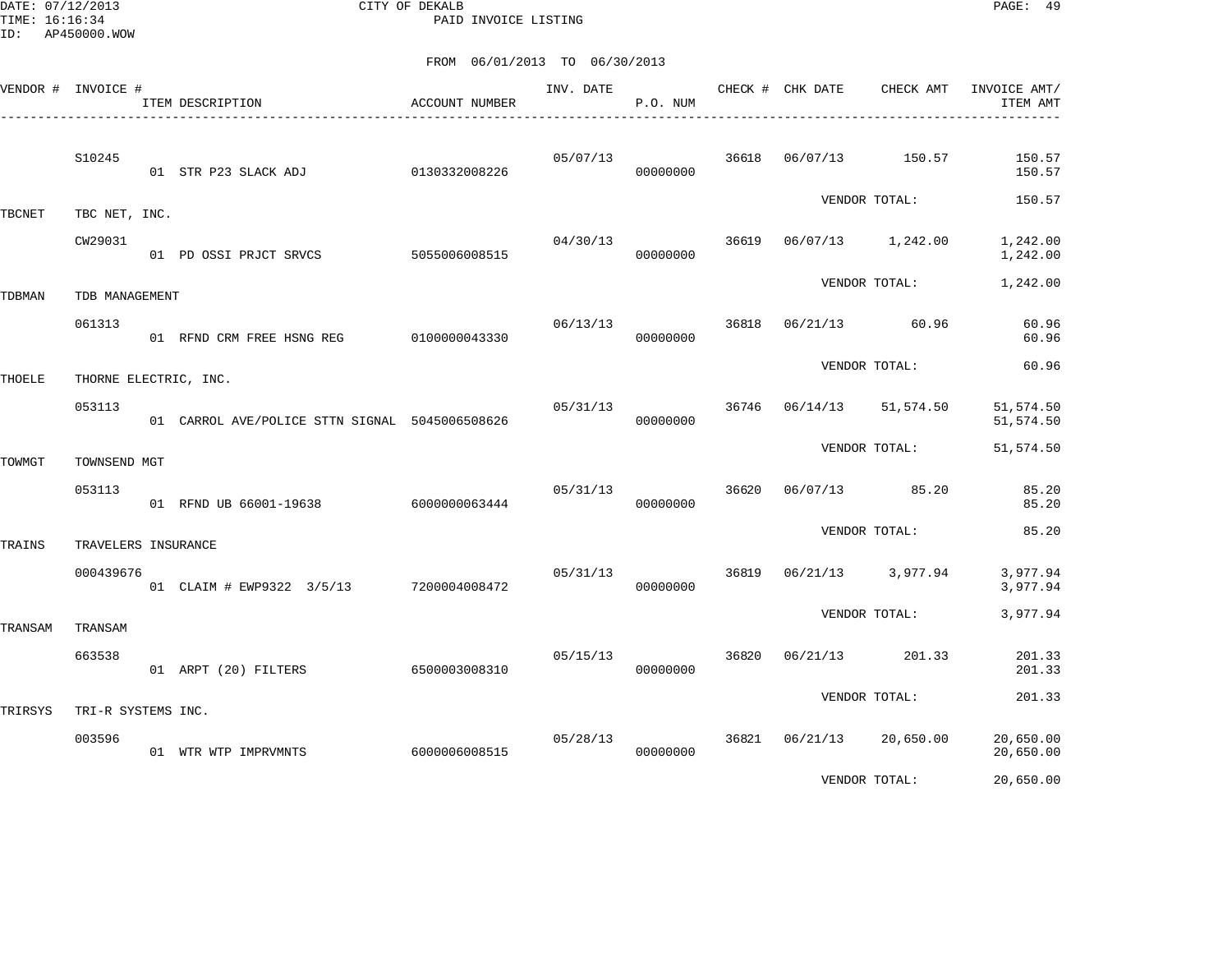DATE: 07/12/2013 CITY OF DEKALB PAGE: 50 PAID INVOICE LISTING

ID: AP450000.WOW

|        | VENDOR # INVOICE #    | ITEM DESCRIPTION                                                                                                                                                                     | ACCOUNT NUMBER                                  | INV. DATE | P.O. NUM                                     |       | CHECK # CHK DATE | CHECK AMT                 | INVOICE AMT/<br>ITEM AMT                         |
|--------|-----------------------|--------------------------------------------------------------------------------------------------------------------------------------------------------------------------------------|-------------------------------------------------|-----------|----------------------------------------------|-------|------------------|---------------------------|--------------------------------------------------|
| UNIDEN |                       | UNIFORM DEN EAST, INC.                                                                                                                                                               |                                                 |           |                                              |       |                  |                           |                                                  |
|        | 29979                 | 01 PD STD LAW MUSTSHIELD/FRT                                                                                                                                                         | 0100000002750                                   | 05/21/13  | 00000000                                     | 36747 | 06/14/13         | 1,860.42                  | 1,860.42<br>1,860.42                             |
|        | 30104                 | 01 PD TEHAN UNIFORM SUPPLIES                                                                                                                                                         | 0120222008270                                   | 06/11/13  | 00000000                                     | 36822 | 06/21/13         | 620.50                    | 367.25<br>367.25                                 |
|        | 30235                 | 01 PD (25) GLD CHTH BDG                                                                                                                                                              | 0120222008270                                   | 06/06/13  | 00000000                                     | 36822 | 06/21/13         | 620.50                    | 152.25<br>152.25                                 |
|        | 30398                 | 01 PD REYNOLDS UNIFORM SUPPLIES 0120222008270                                                                                                                                        |                                                 | 06/11/13  | 00000000                                     | 36822 | 06/21/13         | 620.50                    | 101.00<br>101.00                                 |
| UNISHE |                       | UNIVERSITY SHELL, INC.                                                                                                                                                               |                                                 |           |                                              |       |                  | VENDOR TOTAL:             | 2,480.92                                         |
|        | 47199                 | 01 PD PD380 FUEL                                                                                                                                                                     | 0120212008245                                   | 05/06/13  | 00000000                                     | 36748 |                  | 06/14/13 18.54            | 18.54<br>18.54                                   |
| UOFILL |                       | UNIVERSITY OF ILLINOIS-GAR                                                                                                                                                           |                                                 |           |                                              |       |                  | VENDOR TOTAL:             | 18.54                                            |
|        | UFIN0522              | 01 FD FIRE/ARSON INV 1 D DELILLE 0125273008376<br>02 FD FIRE/ARSON INV 1 M HOLUJ<br>03 FD FIRE/ARSON INV II D DELILLE 0125273008376<br>04 FD FIRE/ARSON INV II M HOLUJ 0125273008376 | 0125273008376                                   | 05/28/13  | 00000000<br>00000000<br>00000000<br>00000000 |       |                  | 36749  06/14/13  1,700.00 | 1,200.00<br>300.00<br>300.00<br>300.00<br>300.00 |
|        | UFINO634              | 01 FD FIRE/ARSON III D DELILLE<br>02 FD FIRE/ARSON III M HOLUJ                                                                                                                       | 0125273008376<br>0125273008376                  | 05/30/13  | 00000000<br>00000000                         |       |                  | 36749 06/14/13 1,700.00   | 500.00<br>250.00<br>250.00                       |
| UPS    | UNITED PARCEL SERVICE |                                                                                                                                                                                      |                                                 |           |                                              |       |                  | VENDOR TOTAL:             | 1,700.00                                         |
|        | 00007WX103203         | 01 WTR SHPPNG SRVCS CHRGS                                                                                                                                                            | 6000003008305                                   | 05/18/13  | 00000000                                     | 36621 | 06/07/13         | 24.00                     | 12.00<br>12.00                                   |
|        | 00007WX103213         | 01 WTR SHPPNG SRVCS CHRGS                                                                                                                                                            | 6000003008305                                   | 05/25/13  | 00000000                                     | 36621 | 06/07/13         | 24.00                     | 12.00<br>12.00                                   |
|        | 00007WX103223         | 01 PD SHPPNG 5/20/13<br>02 FD SHPPNG 5/28/13<br>03 WTR SHPPNG CHRGS                                                                                                                  | 0120213008305<br>0125263008305<br>6000003008305 | 06/01/13  | 00000000<br>00000000<br>00000000             | 36823 | 06/21/13         | 39.95                     | 39.95<br>20.85<br>7.10<br>12.00                  |
|        |                       |                                                                                                                                                                                      |                                                 |           |                                              |       |                  | VENDOR TOTAL:             | 63.95                                            |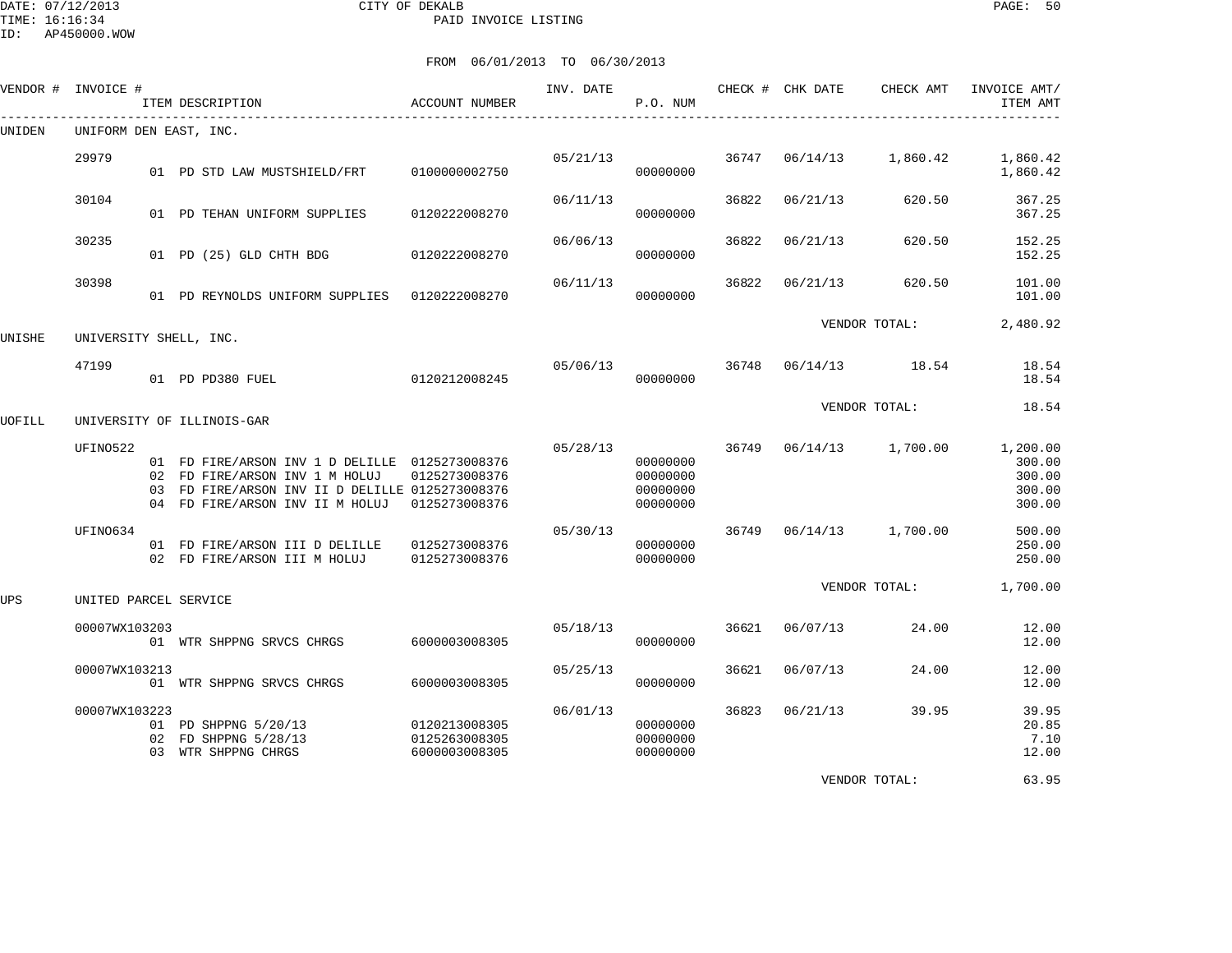DATE: 07/12/2013 CITY OF DEKALB PAGE: 51 PAID INVOICE LISTING

ID: AP450000.WOW

|        | VENDOR # INVOICE #    |                                              | ITEM DESCRIPTION                                                                                                                                                          | ACCOUNT NUMBER                                                                                                                                                                                                                                                               | INV. DATE | P.O. NUM                                                                                                                                                                                     |       | CHECK # CHK DATE | CHECK AMT     | INVOICE AMT/<br>ITEM AMT                                                                                                                                             |
|--------|-----------------------|----------------------------------------------|---------------------------------------------------------------------------------------------------------------------------------------------------------------------------|------------------------------------------------------------------------------------------------------------------------------------------------------------------------------------------------------------------------------------------------------------------------------|-----------|----------------------------------------------------------------------------------------------------------------------------------------------------------------------------------------------|-------|------------------|---------------|----------------------------------------------------------------------------------------------------------------------------------------------------------------------|
| USBANK |                       |                                              | U.S. BANK NATIONAL ASSOCIATION                                                                                                                                            |                                                                                                                                                                                                                                                                              |           |                                                                                                                                                                                              |       |                  |               |                                                                                                                                                                      |
|        | 227977857             |                                              | 01 FD S1 CPYR LSE 3/30-4/30/13 0135003008310<br>02 FD S1 CYPR LSE 4/30-5/30/13                                                                                            | 0135003008310                                                                                                                                                                                                                                                                | 05/06/13  | 00000000<br>00000000                                                                                                                                                                         | 36622 | 06/07/13         | 890.61        | 890.61<br>383.98<br>506.63                                                                                                                                           |
| USPO   |                       |                                              | UNITED STATES POST OFFICE                                                                                                                                                 |                                                                                                                                                                                                                                                                              |           |                                                                                                                                                                                              |       |                  | VENDOR TOTAL: | 890.61                                                                                                                                                               |
|        | 060313                |                                              | 01 RMB PRMT#166/ANNL WTR QLT                                                                                                                                              | 6000003008305                                                                                                                                                                                                                                                                | 06/03/13  | 00000000                                                                                                                                                                                     | 36563 | 06/03/13         | 10,000.00     | 10,000.00<br>10,000.00                                                                                                                                               |
| VERLON | VERIZON LONG DISTANCE |                                              |                                                                                                                                                                           |                                                                                                                                                                                                                                                                              |           |                                                                                                                                                                                              |       |                  | VENDOR TOTAL: | 10,000.00                                                                                                                                                            |
|        | 060113                | 05<br>06<br>07<br>08<br>09                   | 01 CITY CLERK<br>02 ADMIN SERVICES<br>03 POLICE<br>04 FIRE<br>PUBLIC WORKS<br>ACCOUNT LEVEL CHARGES<br>DIRECT DIAL USAGE<br>YSB<br>AIRPORT                                | 0112003008337<br>0115153008337<br>0120213008337<br>0125263008337<br>0130313008337<br>0135003008337<br>0135003008337<br>0135003008337<br>6500003008337                                                                                                                        | 06/01/13  | 00000000<br>00000000<br>00000000<br>00000000<br>00000000<br>00000000<br>00000000<br>00000000<br>00000000                                                                                     | 36824 | 06/21/13         | 326.16        | 326.16<br>0.05<br>276.32<br>13.42<br>1.15<br>0.22<br>12.69<br>1.85<br>16.63<br>3.83                                                                                  |
| VERWIR | VERIZON WIRELESS      |                                              |                                                                                                                                                                           |                                                                                                                                                                                                                                                                              |           |                                                                                                                                                                                              |       |                  | VENDOR TOTAL: | 326.16                                                                                                                                                               |
|        | 9704367640            | 05<br>08<br>09<br>10<br>11<br>12<br>14<br>15 | 01 ADMIN<br>02 AIRPORT<br>03 BUILDING<br>04 DEVELOP SERVICES<br>ENG<br>06 FINANCE<br>07 FIRE<br>HR<br>IT<br>MAYOR<br>PD<br>PLANNING<br>13 PW<br>SPARE<br>WTR<br>16 STREET | 0115153008337<br>6500003008337<br>0130353008337<br>0130353008337<br>0130353008337<br>0115153008337<br>0125263008337<br>0115153008337<br>0115163008337<br>0110103008337<br>0120213008337<br>0130343008337<br>0130313008337<br>0115163008337<br>6000003008337<br>0130313008337 | 05/04/13  | 00000000<br>00000000<br>00000000<br>00000000<br>00000000<br>00000000<br>00000000<br>00000000<br>00000000<br>00000000<br>00000000<br>00000000<br>00000000<br>00000000<br>00000000<br>00000000 | 36623 | 06/07/13         | 5,958.11      | 5,958.11<br>119.80<br>101.23<br>95.33<br>94.00<br>60.08<br>59.90<br>1,077.63<br>59.90<br>271.26<br>83.97<br>2,548.34<br>101.20<br>59.90<br>30.11<br>497.28<br>698.18 |
|        |                       |                                              |                                                                                                                                                                           |                                                                                                                                                                                                                                                                              |           |                                                                                                                                                                                              |       |                  | VENDOR TOTAL: | 5,958.11                                                                                                                                                             |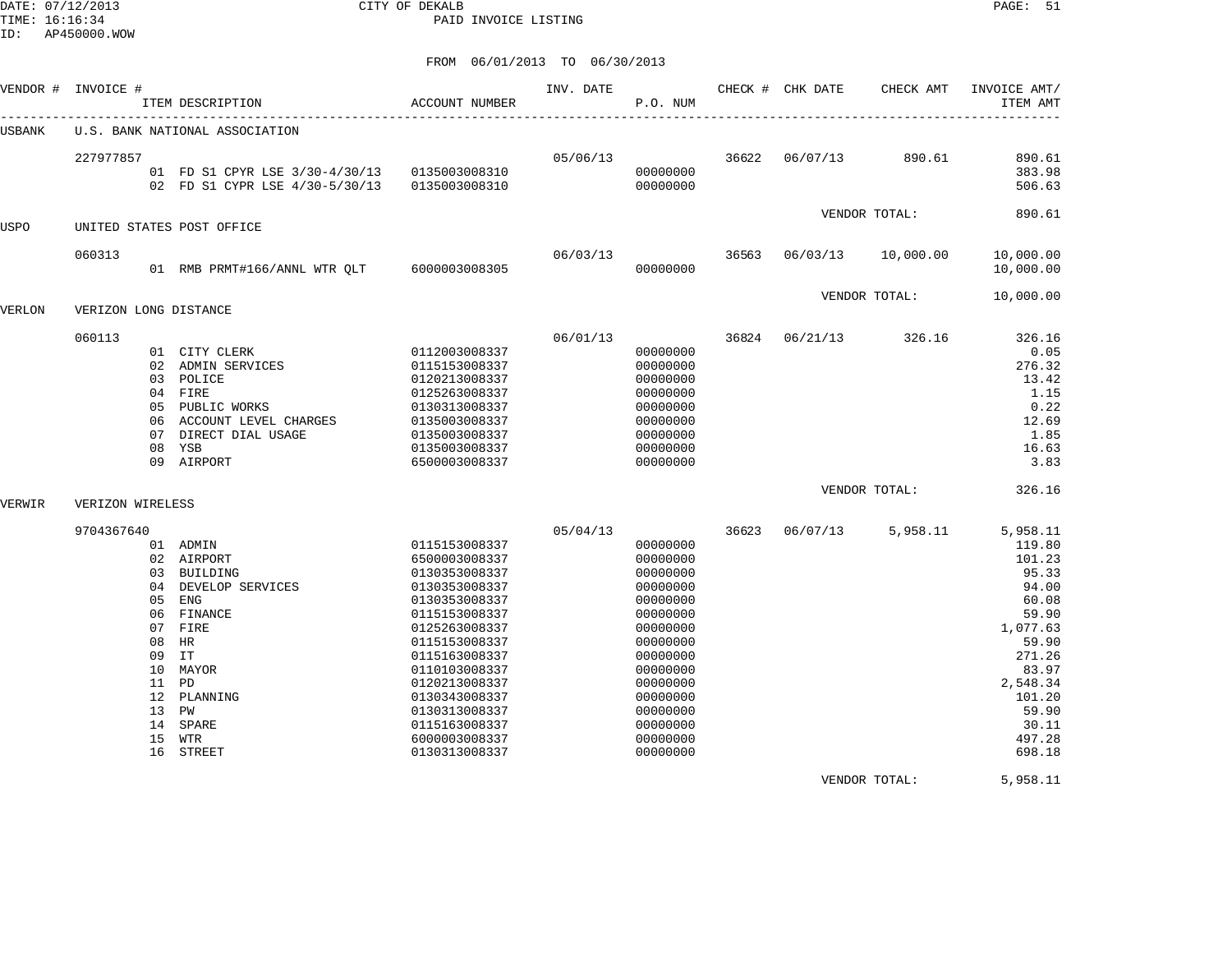DATE: 07/12/2013 CITY OF DEKALB PAGE: 52 PAID INVOICE LISTING

|        | VENDOR # INVOICE #      | ITEM DESCRIPTION                              | ACCOUNT NUMBER | INV. DATE | P.O. NUM             |                  | CHECK # CHK DATE CHECK AMT           | INVOICE AMT/<br>ITEM AMT                                    |
|--------|-------------------------|-----------------------------------------------|----------------|-----------|----------------------|------------------|--------------------------------------|-------------------------------------------------------------|
| VWR    |                         | VWR INTERNATIONAL, INC.                       |                |           |                      |                  |                                      |                                                             |
|        | 8053998739              | 01 WTR FLSK WD MTH                            | 6000002008244  | 05/17/13  | 00000000             |                  | 36624 06/07/13 52.11                 | 52.11<br>52.11                                              |
| WASMAN | WASTE MANAGEMENT        |                                               |                |           |                      |                  | VENDOR TOTAL:                        | 52.11                                                       |
|        | 337643620111            | 01 APR 2013 SERVICE                           | 0700003008346  |           | 00000000             |                  |                                      | 06/01/13 36625 06/07/13 144,858.70 144,858.70<br>144,858.70 |
| WASTE  | WASTE MANAGEMENT        |                                               |                |           |                      |                  | VENDOR TOTAL:                        | 144,858.70                                                  |
|        | 345548823540            | 01 NURSERY MAY 2013 SERVICE 0130333008313     |                | 06/01/13  | 00000000             |                  | 36750 06/14/13 122.27                | 122.27<br>122.27                                            |
| WENENG |                         | WENDLER ENGINEERING SERVICES,                 |                |           |                      |                  | VENDOR TOTAL:                        | 122.27                                                      |
|        | 34461                   |                                               |                |           | 00000000             |                  | $05/15/13$ 36751 $06/14/13$ 5,729.91 | 5,729.91<br>5,729.91                                        |
| WILHAN |                         | WILLIAM E. HANNA SURVEYORS                    |                |           |                      |                  | VENDOR TOTAL:                        | 5,729.91                                                    |
|        | 24139                   | 01 PLAN PLT VCTN 3RD ST 0130343008399         |                | 04/30/13  | 00000000             |                  | 36752 06/14/13 170.00                | 170.00<br>170.00                                            |
| WRIDIA | DIANE WRIGHT            |                                               |                |           |                      |                  | VENDOR TOTAL:                        | 170.00                                                      |
|        | 052813                  | 01 RMB SUPPLIES EMPLY PCNC/MB                 | 7100004008474  |           | 05/28/13<br>00000000 |                  | D000162 06/14/13 93.79               | 93.79<br>93.79                                              |
|        | 061013                  | 01 RMB SUPPLIES EMPLY PCNC/MB                 | 7100004008474  | 06/10/13  | 00000000             | D000162 06/14/13 | 118.68                               | 118.68<br>118.68                                            |
|        | 061413                  | 01 RMB SPPLS BIERNACKI RET PRTY               | 0110113008306  | 06/14/13  | 00000000             | D000166 06/21/13 | 40.62                                | 40.62<br>40.62                                              |
|        | 061413A                 | 01 RMB SPPLS BIERNACKI RET PRTY 0110113008306 |                | 06/14/13  | 00000000             | D000166 06/21/13 | 50.59                                | 50.59<br>50.59                                              |
|        |                         |                                               |                |           |                      |                  | VENDOR TOTAL:                        | 303.68                                                      |
| ZARJAM | JAMES ZAREK<br>062713PR |                                               |                | 06/26/13  |                      | D000168 06/28/13 | 515.23                               | 515.23                                                      |
|        |                         |                                               |                |           |                      |                  |                                      |                                                             |